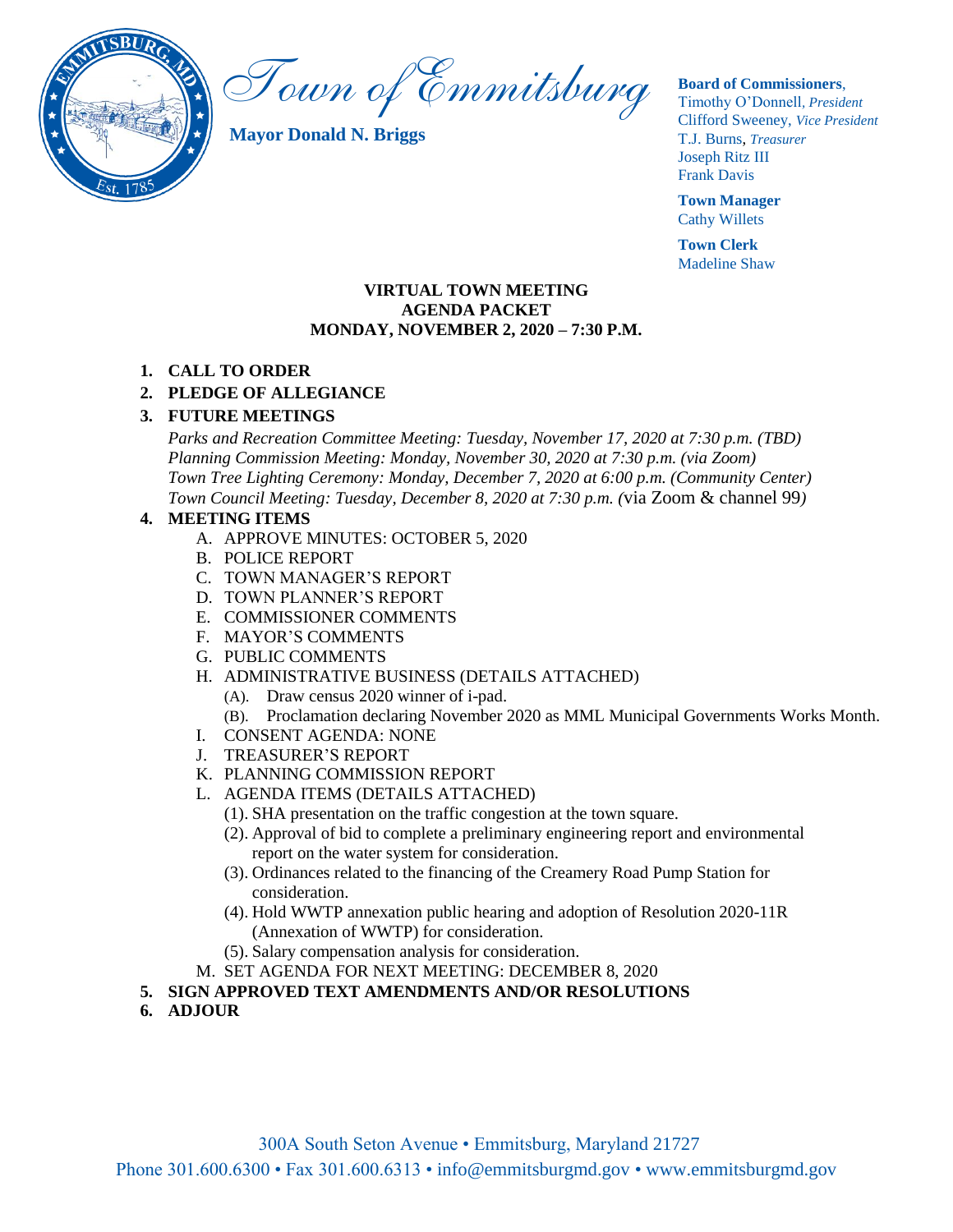## **ZOOM MEETING ACCESS INFORMATION:**

Topic: Town Meeting: November 2, 2020 Time: Nov 2, 2020 07:30 PM Eastern Time (US and Canada)

#### **Join Zoom Meeting:**

<https://us02web.zoom.us/j/88544177216>

Meeting ID: 885 4417 7216 Passcode: 21727 One tap mobile +13126266799,,88544177216#,,,,,,0#,,21727# US (Chicago) +16465588656,,88544177216#,,,,,,0#,,21727# US (New York)

Dial by your location +1 312 626 6799 US (Chicago) +1 646 558 8656 US (New York) +1 301 715 8592 US (Germantown) +1 346 248 7799 US (Houston) +1 669 900 9128 US (San Jose) +1 253 215 8782 US (Tacoma) Meeting ID: 885 4417 7216 Passcode: 21727 Find your local number: https://us02web.zoom.us/u/kbJQqg2MBJ

The town meeting will begin at 7:30 p.m. If you would like to speak during public comment or an agenda item, you must sign-up to speak BEFORE 7:30 p.m. Sign-up to speak by emailing your name, address and topic you'd like to speak on to mshaw@emmitsburgmd.gov or calling (301) 600-6300.

You can also watch the town meeting live on cable channel 99. A recording will be posted to YouTube after (@Town of Emmitsburg).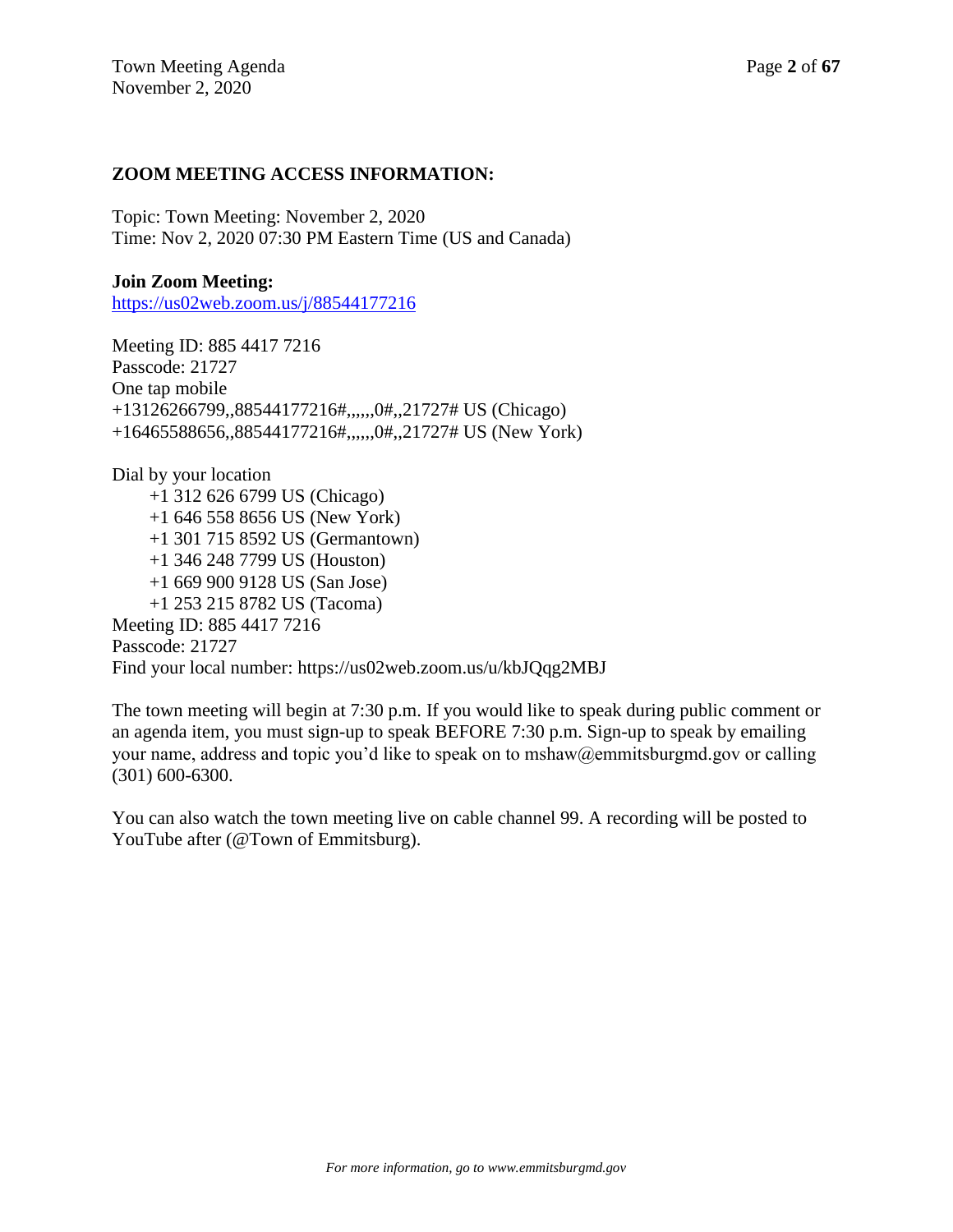$\gamma^{\rm{c}}$ 

## **A. APPROVE MINUTES:** OCTOBER 5, 2020

## **MEETING MINUTES OCTOBER 5, 2020 VIRTUAL TOWN MEETING EMMITSBURG TOWN OFFICE**

**Present:** *Elected Officials* - Mayor Donald Briggs; Commissioners: Clifford Sweeney, President; Timothy O'Donnell, Treasurer and Vice President; Joseph Ritz III; Frank Davis; and TJ Burns. *Staff Present* - Cathy Willets, Town Manager; Madeline Shaw, Town Clerk; and Zachary Gulden, Town Planner. *Others Present* – Deputy Ben Whitehouse.

#### **I. Call to Order**

Commissioners O'Donnell, Burns, Davis and Town Planner Zachary Gulden joined the meeting via the Zoom teleconferencing platform. A quorum being present, Commissioner Clifford Sweeney, President of the Board of Commissioners, called the October 5, 2020 town meeting to order at 7:30 p.m. Pledge of Allegiance was recited. Upcoming meetings were announced. Mayor Briggs read a statement regarding the status of COVID-19.

#### **Approval of Minutes**

*Motion*: Commissioner O'Donnell motioned to accept the September 8, 2020 virtual town meeting minutes as presented; second by Commissioner Davis. Yeas – 5; Nays - 0. The president declared the motion passed.

*Motion*: Commissioner Burns motioned to accept the September 14, 2020 virtual town meeting minutes as presented; second by Commissioner Ritz III. Yeas  $-5$ ; Nays  $-0$ . The president declared the motion passed.

#### **Police Report:**

Deputy Ben Whitehouse presented the police report from September 2020 (exhibit attached). Residents were encouraged to contact the deputies if there are any questions about potential online scams.

#### **Town Managers Report:**

Cathy Willets, Town Manager, presented the Town Manager's Report from August 2020 (exhibit in agenda packet). Due to Rainbow Lake levels continuing to decrease and no significant upcoming rain events, town staff and Mayor Briggs recommends the passing of a phase two water curtailment. Violators would receive a warning first, then fines if the water curtailment continued to be ignored. The Board gave consent for the water curtailment with Commissioner Ritz III not in favor.

#### **Town Planners Report:**

Zachary Gulden, Town Planner, presented the Town Planner's Report from August 2020 (exhibit in agenda packet). The Dunkin grand opening will occur on Sunday, October 18, 2020.

#### **Commissioner Comments:**

- Commissioner Ritz III: He thanked all those who voted for him at the September 29, 2020 election.
- Commissioner Burns: He would like to work with Mayor Briggs on getting funding from the County to improve Emmitsburg Elementary School.
- Commissioner O'Donnell: The multi-user trail event on October 4, 2020 was a success with about 100 attendees and 46 participants.
- Commissioner Davis: The Town's baseball fields are being used again this year and he anticipates field usage growing even more next year and possibly the Babe Ruth team returning to Emmitsburg.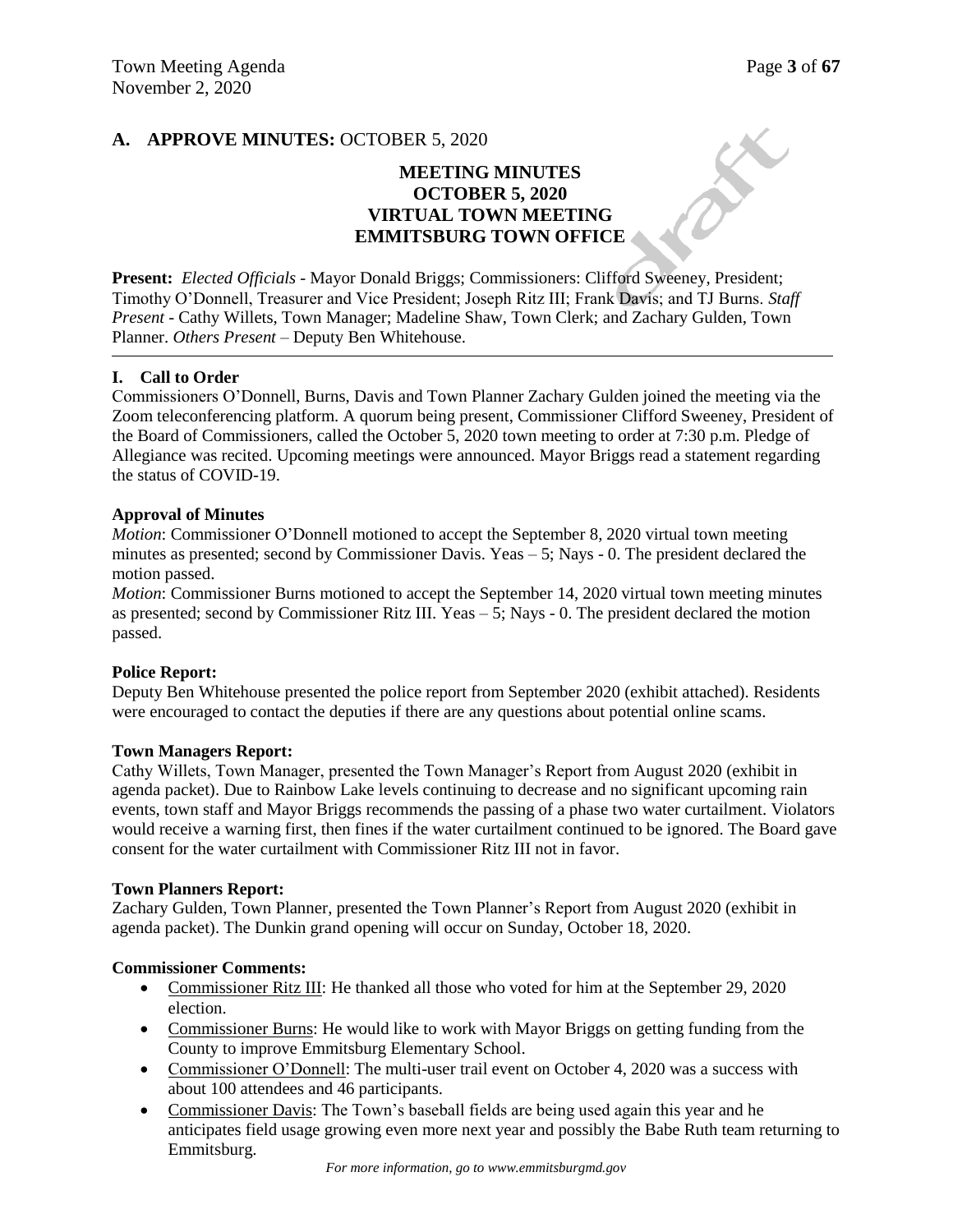• Commissioner Sweeney: The Lions Club had success running the concession stand in Memorial Park during baseball tournaments the first weekend of October and raised about \$1,000.

#### **Mayor's Comments:**

Mayor Briggs attended numerous meetings in September 2020 (meetings listed in agenda packet). Mayor Briggs hosted Dr. Timothy Trainor, Mount St. Mary's University, and Maryland Secretary of Commerce, Kelly Shultz, for the weekly COVID-19 update on channel 99 and Facebook.

#### **Public Comments:**

None.

#### **Administrative Business:**

- **(A). Draw census winner of i-pad**. Due to the census being extended, the item has been postponed.
- **(B). Proclamation congratulating W.F. Delauter and Sons for 65 years of business for consideration:** Mayor Briggs read the proclamation aloud. Kirby Delauter, owner of W.F. Delauter and Son was presented with the proclamation. A photo was taken.
- **(C). Proclamation declaring October 6, 2020 as National Night Out for consideration:** The event was originally scheduled to occur in August 2020 but was postponed to October 6, 2020 due to COVID-19. Mayor Briggs read the proclamation aloud. The event will take place from 5:00 p.m. to 7:00 p.m. in Community Park with police vehicles, fire trucks, complimentary food, games and more.
- **(D). Proclamation thanking FredRock Disc Golf for their service in constructing the Emmitsburg Disc Golf course for consideration:** Commissioner Ritz III read the proclamation aloud. The ribbon cutting ceremony will occur on October 24, 2020 at 10:00 a.m.

#### **Consent Agenda:**

*Motion*: Commissioner O'Donnell motioned to appointment Wayne Slaughter to the Board of Appeals for a term of September 9, 2020 to September 9, 2023; second by Commissioner Davis. Yeas – 5; Nays – 0. The president declared the motion passed.

#### **Treasurer's Report:**

Commissioner O'Donnell presented the Treasurer's Report for September 2020 (exhibit in agenda packet). The operating balance forward is \$5,318,139.

#### **Planning Commission Report:**

Commissioner Ritz III stated the next meeting is scheduled for October 26, 2020 to approve the Brookfield Improvement Plat, specifically the Irishtown Road Improvement Plan.

#### **II. Agenda Items**

Agenda #1 - Swearing in of new elected officials: Sandra Dalton, Clerk of Circuit Court for Frederick County, swore in re-elected Mayor Donald N. Briggs, then Mayor Briggs swore in re-elected Commissioner Joseph Ritz III, the winners of the September 29, 2020 town election. Pictures were taken and the elected officials signed their oath of office. Mayor Briggs and Commissioner Ritz III gave brief remarks on their new terms.

Agenda #2 - Mayor's recommendation for reorganization of the Board of Commissioners for consideration: Mayor Brigg's recommended Timothy O'Donnell as president, Clifford Sweeney as Vice President, T.J. Burns as Treasurer, Joseph Ritz III as Planning Commission liaison, Frank Davis as the Parks Commission liaison, and Clifford Sweeney as the Citizen's Advisory Committee liaison. If accepted, reorganization would begin at the November 2, 2020 town meeting. The Board gave unanimous consent for the Mayor's recommendation.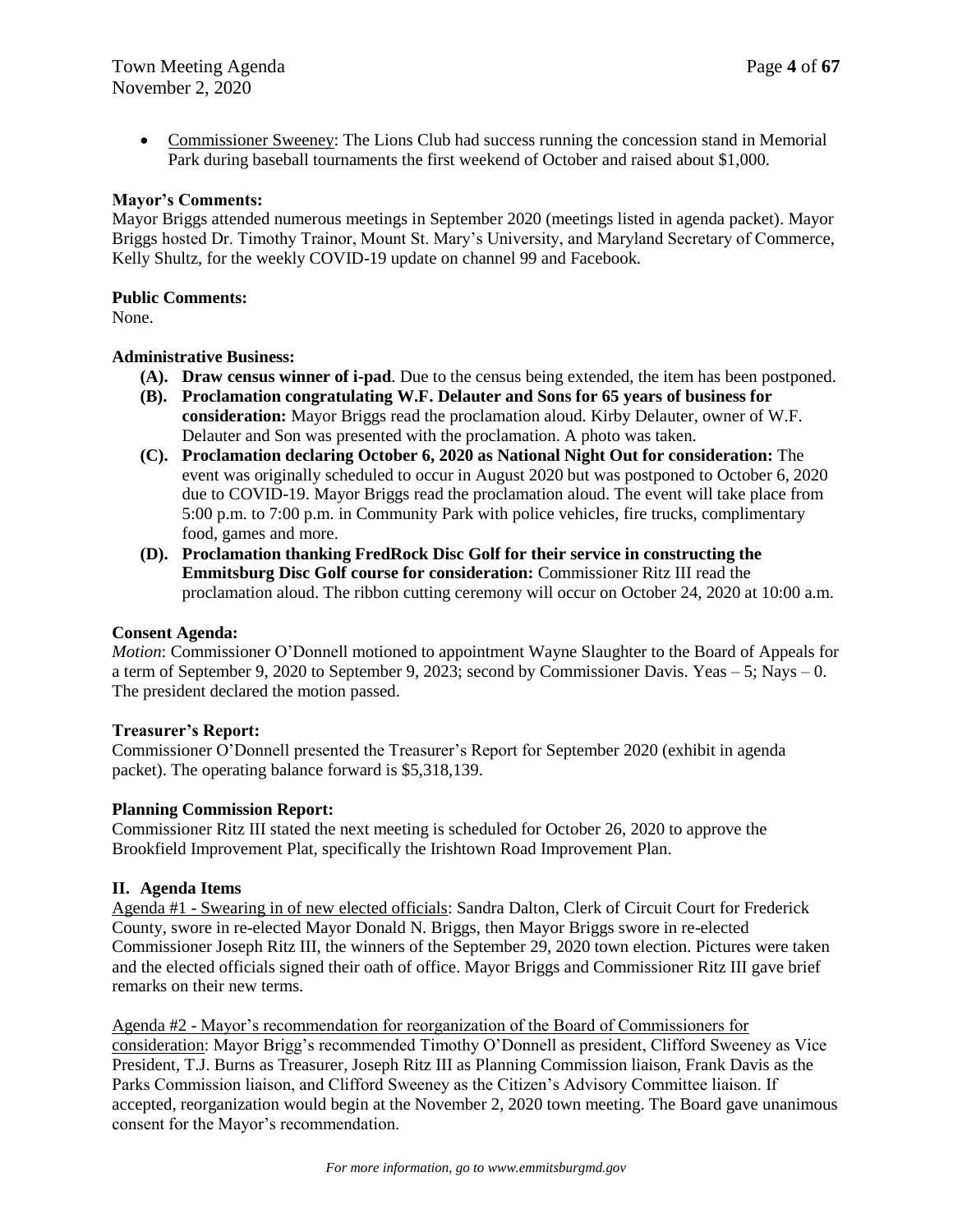Agenda #3 - For consideration, distribution of the remaining Small Business Grant monies: Ms. Willets presented the agenda item. As the Board requested at the September 8, 2020 town meeting, staff requested the Emmitsburg Business and Professionals Organization (EBPA) give a plan of what donated town money would be spent on but the response from the EBPA was vague. As a result, Mayor Briggs recommends leaving the \$17,000 in fund two and opening another round of grant funding to Emmitsburg businesses. Commissioner Burns stated his intent to abstain due to potential conflict of interest. *Motion*: Commissioner Ritz III motioned to accept Mayor Briggs and town staff's recommendation to leave the remaining \$17,000 in fund two and to open another round of grant funding; second by Commissioner Davis. Yeas  $-4$ ; Nays  $-0$ ; Abstain  $-1$  (Commissioner Burns). The president declared the motion passed.

Agenda #4 - Approval of bid to complete a preliminary engineering report and environmental report on the water system for consideration: The agenda item was postponed to the November town meeting.

Agenda #5 - Hold public hearing and adoption of proposed Ordinance 2020-08 (Subdivision Amendment) for consideration: Commissioner Sweeney declared the public hearing in session. Mr. Gulden presented the agenda item and stated how the hearing was advertised. The Planning Commission reviewed the ordinance on August 31, 2020 with two comments: to see playgrounds and/or recreation areas provided by the developer on all future residential subdivisions and the fees set forth in Town Code section 16.16.100 removed and set by policy. Staff will bring a recommendation regarding recreation area guidelines and the fee policy back to the Board in December 2020. There was no public comment. *Motion*: Commissioner Burns motioned to close the public hearing portion; second by Commissioner Ritz III. Yeas – 5; Nays – 0. The president declared the public hearing closed. *Motion*: Commissioner Ritz III motioned to accept ordinance 20 - 08 as written and excluding the two recommendations of the planning commission as the items will be addressed at a later date; second by Commissioner Burns. Yeas – 5; Nays – 0. The president declared the motion passed.

Agenda #6 - Hold public hearing and adoption of proposed Ordinance 2020-09 (Zoning Amendment) for consideration: Commissioner Sweeney declared the public hearing in session. Mr. Gulden presented the agenda item and stated how the hearing was advertised to the public. The Planning Commission reviewed the ordinance on August 31, 2020 with two comments: requiring street light fixtures, when required for safety, to be controlled by photocells for dusk to dawn (section 17.08.230), and replacing language in section 17.20.030 with neighborhood commercial (B-1) as stated in the October 5, 2020 agenda packet. Commissioner Ritz III stated he abstained from voting on these items at the August 31, 2020 Planning Commission meeting so he would not double vote on the item. There was no public comment. *Motion*: Commissioner O'Donnell motioned to close the public hearing; second by Commissioner Burns. Yeas – 5; Nays – 0. The president declared the public hearing closed. *Motion*: Commissioner Ritz III motioned to accept ordinance 20-09 as presented; second by Commissioner Burns. Yeas – 5; Nays – 0. The president declared the motion passed.

#### **Set Agenda for October 19, 2020 Virtual Special Meeting**

1. Compensation study analysis workshop for discussion.

#### **Set Agenda Items for November 2, 2020 Virtual Town Meeting**

- 1. SHA presentation on the traffic congestion at the town square.
- 2. Approval of bid to complete a preliminary engineering report and environmental report on the water system for consideration.
- 3. Ordinances related to the financing of the Creamery Road Pump Station for consideration.
- 4. Hold WWTP annexation public hearing and adoption of Resolution 2020-11R (Annexation of WWTP) for consideration.
- 5. Salary compensation analysis for consideration.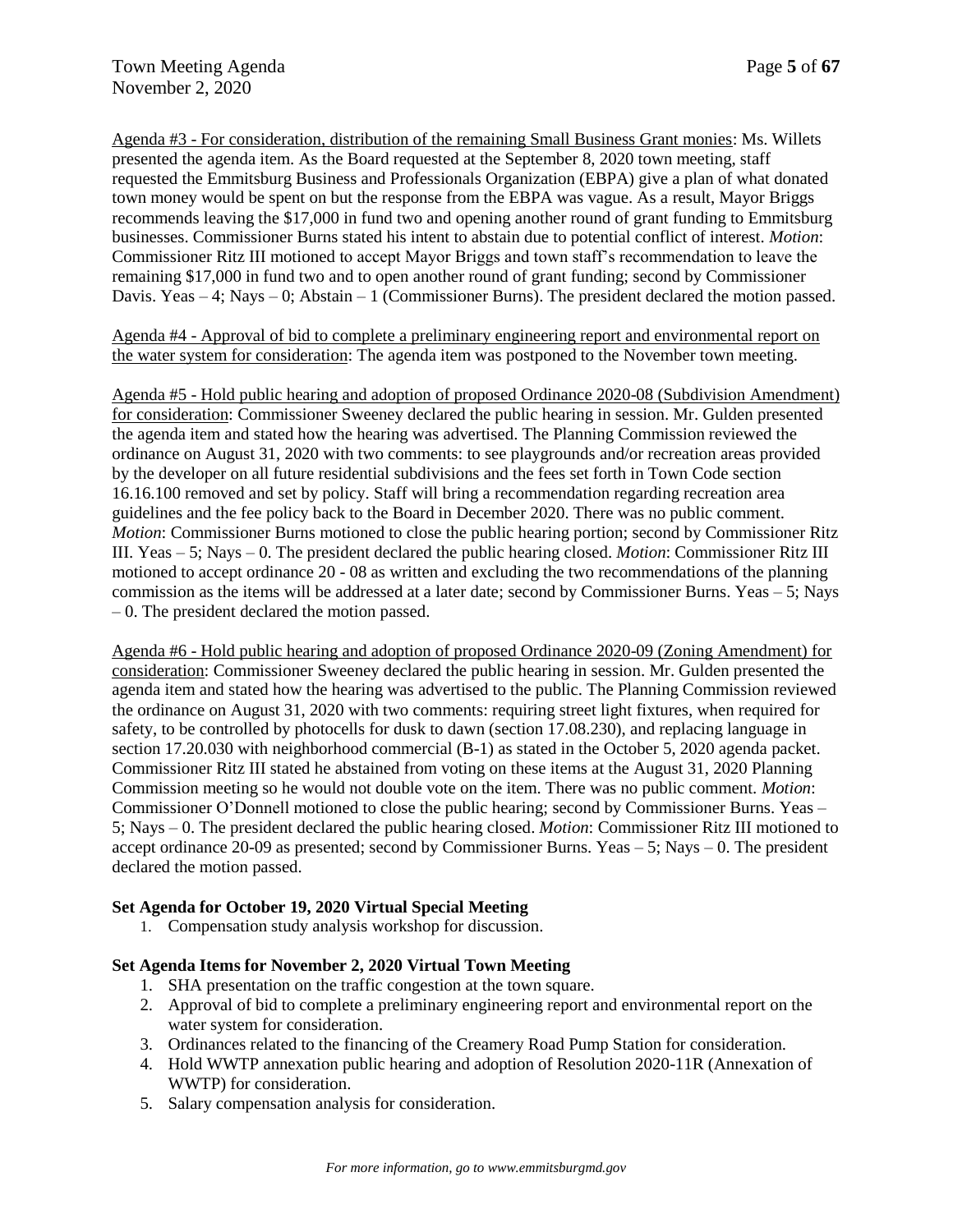#### *Administrative Business:*

A. Draw census 2020 winner of the i-pad

B. Proclamation declaring November 2020 as MML Municipal Governments Works Month. The Board gave unanimous consent for the November 2, 2020 town meeting agenda as presented.

### **III. Sign Approved Text Amendments and/or Resolutions**

#### **IV. Adjournment**

With no further business, Commissioner Burns motioned to adjourn the October 5, 2020 town meeting; second by Commissioner Ritz III. Yeas – 5; Nays – 0. The meeting adjourned at 9:34 p.m.

Respectfully submitted,

Madeline Shaw, Town Clerk Minutes Approved On: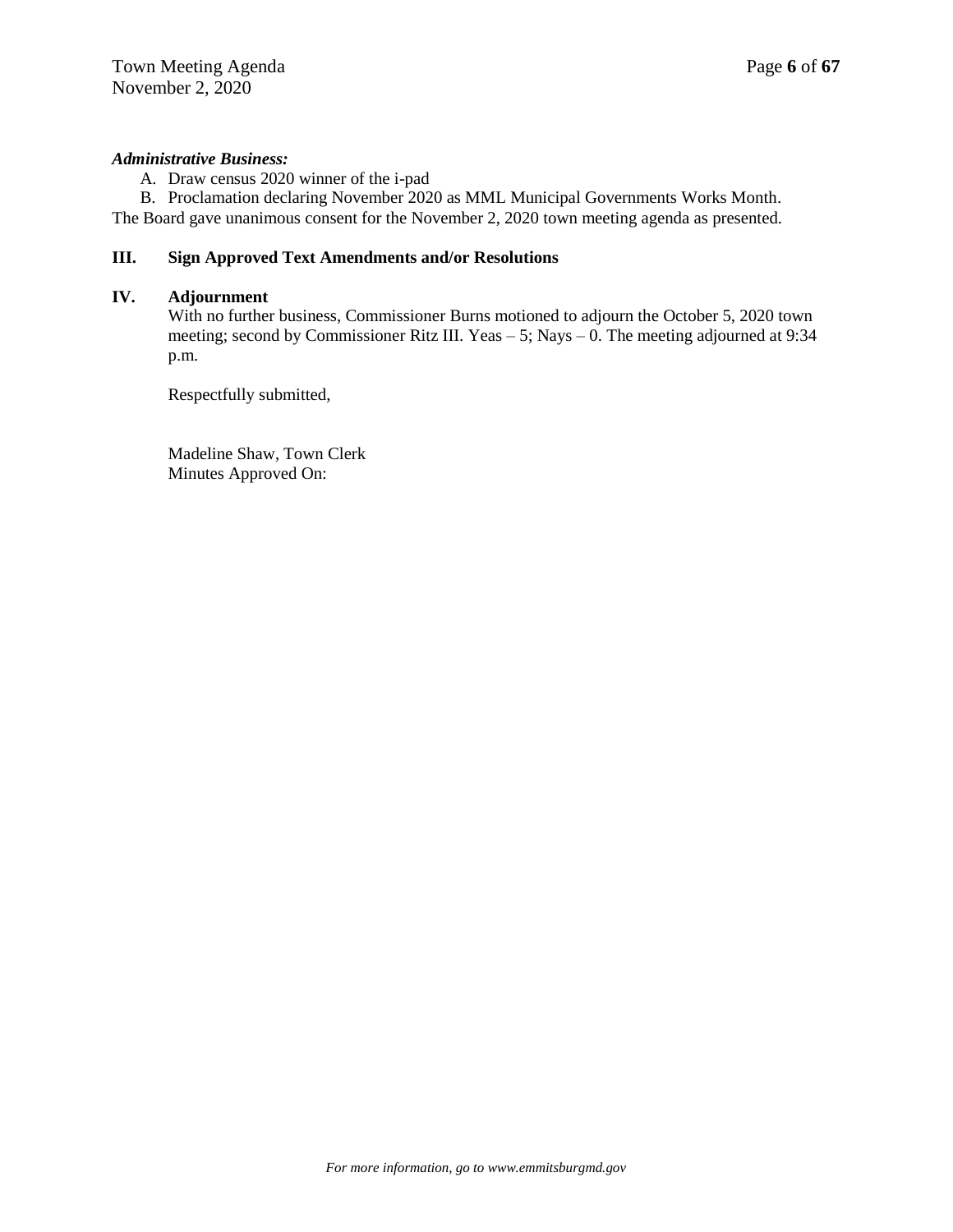Town Meeting Agenda Page 7 of 67 November 2, 2020

# **B. POLICE REPORT:** Presentation by deputies at the meeting.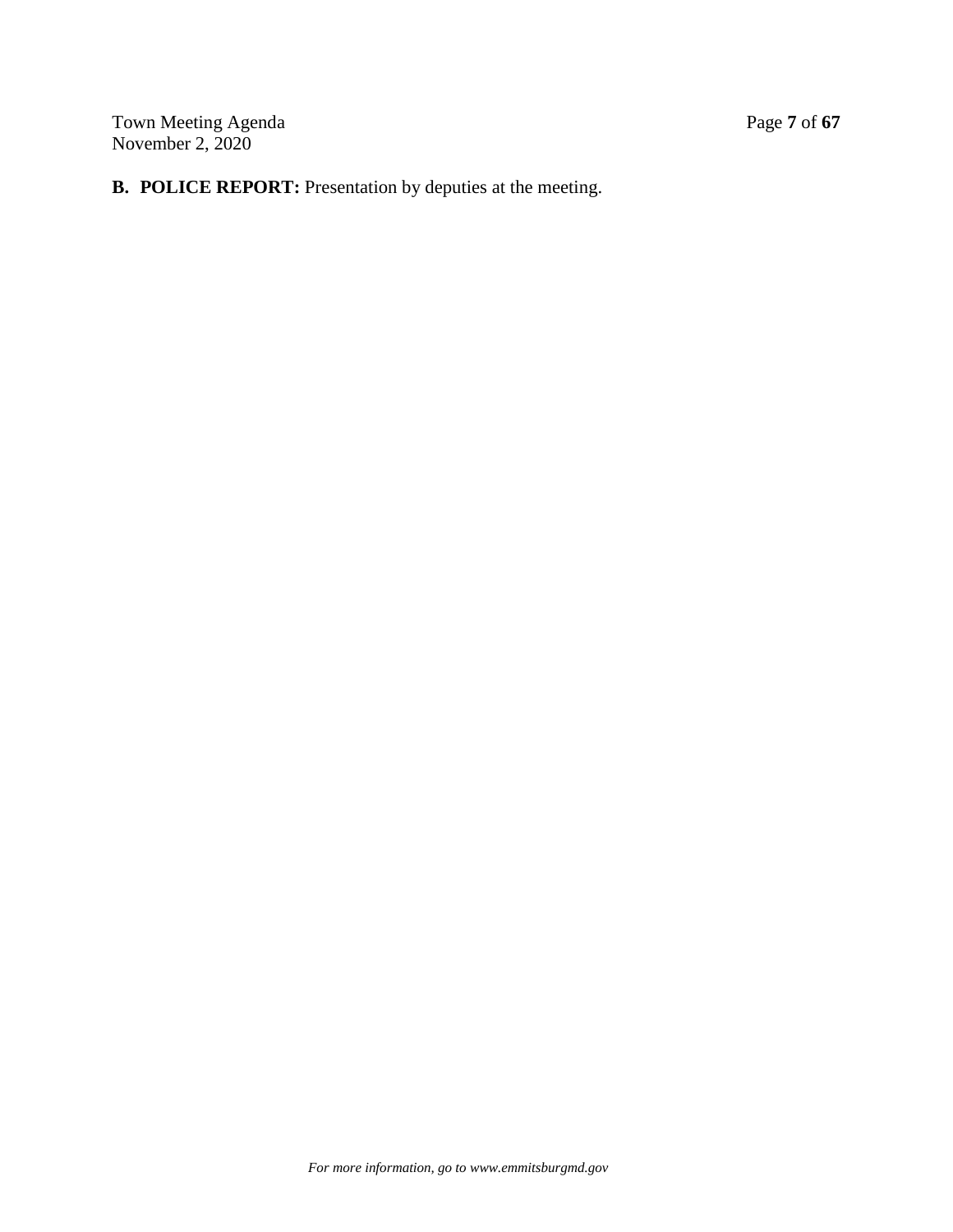## **C. TOWN MANAGER'S REPORT**

#### **Town Manager's Report September 2020 Prepared by Cathy Willets**

#### Streets:

- Staff replaced and repaired some street signs around town.
- Staff conducted monthly street sweeping.
- Staff conducted monthly storm drain inlet cleaning.
- Staff put up purple bows on street light poles, purple lights at 22 E. Main and Community Center building.
- Staff mowed, trimmed and weed killed along East & West North Ave.
- Staff weed ate and weed killed along North School Lane.
- Staff mowed weeds in curbs in Northgate, Southgate, Brookfield and Silo Hill.

#### Parks:

- Staff conducted daily park checks trash cans, cameras, dog waste stations, restrooms.
- $\bullet$  Staff conducted monthly park maintenance playground equipment, roads, fences, pavilions, etc.
- Staff mowed, trimmed and weed killed in parks.
- Staff sanitizing playground equipment twice a week.
- Staff assisted contractor with removing dead tree in Emmit Gardens park.
- Staff painted dugouts at ballfield #3.
- Staff installed new Community Park signs.
- Staff put up no loitering signs at Community Park bandstand.
- Staff assisted with Arbor Day event.

#### Water:

- Rainbow Lake is 2.8' below the spillway level (16.6 feet) as of September 28, 2020. As of October 26, 2020 the lake is 2.9' below spillway level.
- The roughing filters are being backwashed three times a day (moved to four in October) and the DE filters are being done once every other week.
- Well levels (optimum level was determined to be May 2011).

|         |                  | May 2011     | September | Change | Oct. 25     |  |
|---------|------------------|--------------|-----------|--------|-------------|--|
| $\circ$ | Well $#1$ :      | 35'          | 36'       | $-1'$  | $37'(-2)$   |  |
| $\circ$ | Well #2:         | 8'           | 11'       | $-3'$  | $15'(-7)$   |  |
|         | $\circ$ Well #3: | 12'          | OFF'      | N/A    | 30'(18)     |  |
| $\circ$ | Well #4:         | 108'         | 126'      | $-18'$ | $127'(-19)$ |  |
| $\circ$ | Well #5:         | $10^{\circ}$ | 15'       | $-5'$  | $27'(-17)$  |  |

- Well #3 was brought online October 13, 2020 to help with the larger demand on our wells with the need to reduce the amount of water being pulled from the lake.
- For as low as the lake is, the water quality if fairly good. The well levels are holding fairly well with only a slight drop in the static level.
- Water production and consumption. We produced an average of 253,963 GPD. We consumed an average of 229,026 GPD. The difference is "Backwash Water" ... (14.1%).
	- 32.1% of this water came from wells.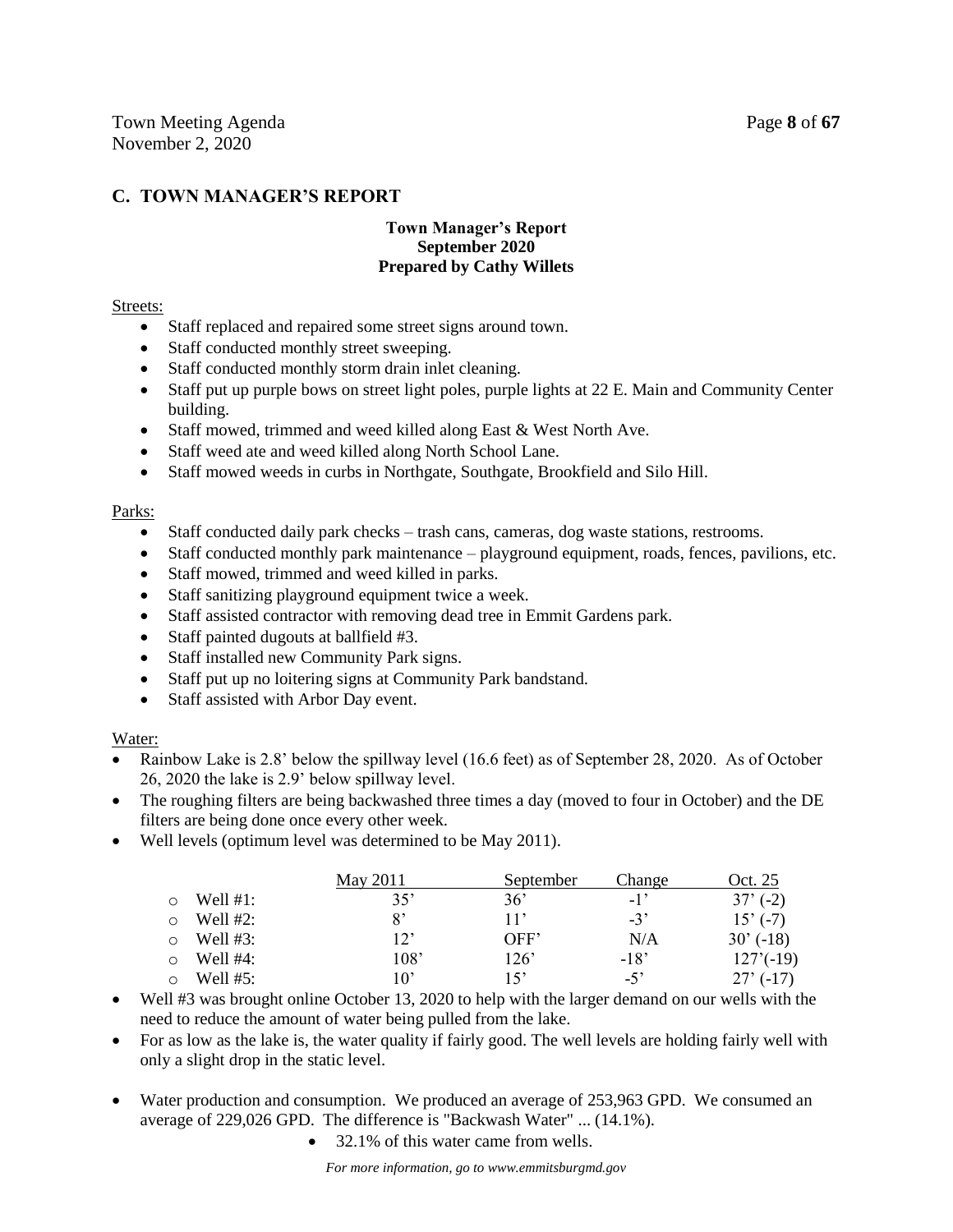- 5.1% of this water came from Mt. St. Mary's.
- 62.8% of this water came from Rainbow Lake.

We purchased 412,150 gallons of water from MSM this month.

#### Wastewater:

- We treated an average of 361,000 gpd (consumed 229,026 GPD) which means that 37% of the wastewater treated this month was "wild water".
- We had no spills of untreated sewage in the month of September. We did not exceed the plant's design capacity at any time in the month of September.
- We received about 1.9" of precipitation this month (the average is 4.3"). We have a precipitation **DEFICIT of 5.5"** over the last six months. The average precipitation for the period from April 1 through September 30 is 24.2". We have received 18.7" for that period.

**Trash:** Trash pickup will remain Mondays in the month of October.

#### **Meetings Attended:**

- 09/03 Conference call with Mayor, staff, contractor, town attorney re: EEIP
- 09/03 Conference call with town attorney, bond counsel, staff re: financing pump station
- 09/03 Conference call with staff and electric company re: billing
- 09/08 Attended Town Meeting
- 09/09 Attended department head and support staff meetings
- 09/14 Attended closed executive session meeting
- 09/15 Attended storm water mandated staff training
- 09/17 Attended conference call with County Executive
- 09/23 Conference call with Mayor, staff, contractor, town attorney re: EEIP
- 09/24 Conference call with County Executive
- 09/30 Conference call with DCHD re: funding for clarifier
- **\*\*\* Met with or spoke with the Mayor every day during the COVID-19 shutdown. (03/19 present)**

#### **Noteworthy:**

- Staff pumps holding tank every 10 days at 8533 Hampton Valley Rd.
- Staff worked the yard waste dumpster twice in September.
- Staff installed some water meter upgrades
- Staff installed signage at Rainbow Lake "Please do not walk on or throw rip rap rocks into lake. These rocks are there to stabilize the dam."
- All staff attended mandatory MS-4 training.
- Staff conducted quarterly water meter readings.
- Staff assisted with set-up for Town elections.
- Centrifuge at WWTP is running again.
- Staff received two quotes to replace a recycle pump at WWTP.
- Staff and contractor have been working on water and sewer problems at 201 North Seton Ave.

## **PARKING ENFORCEMENT REPORT**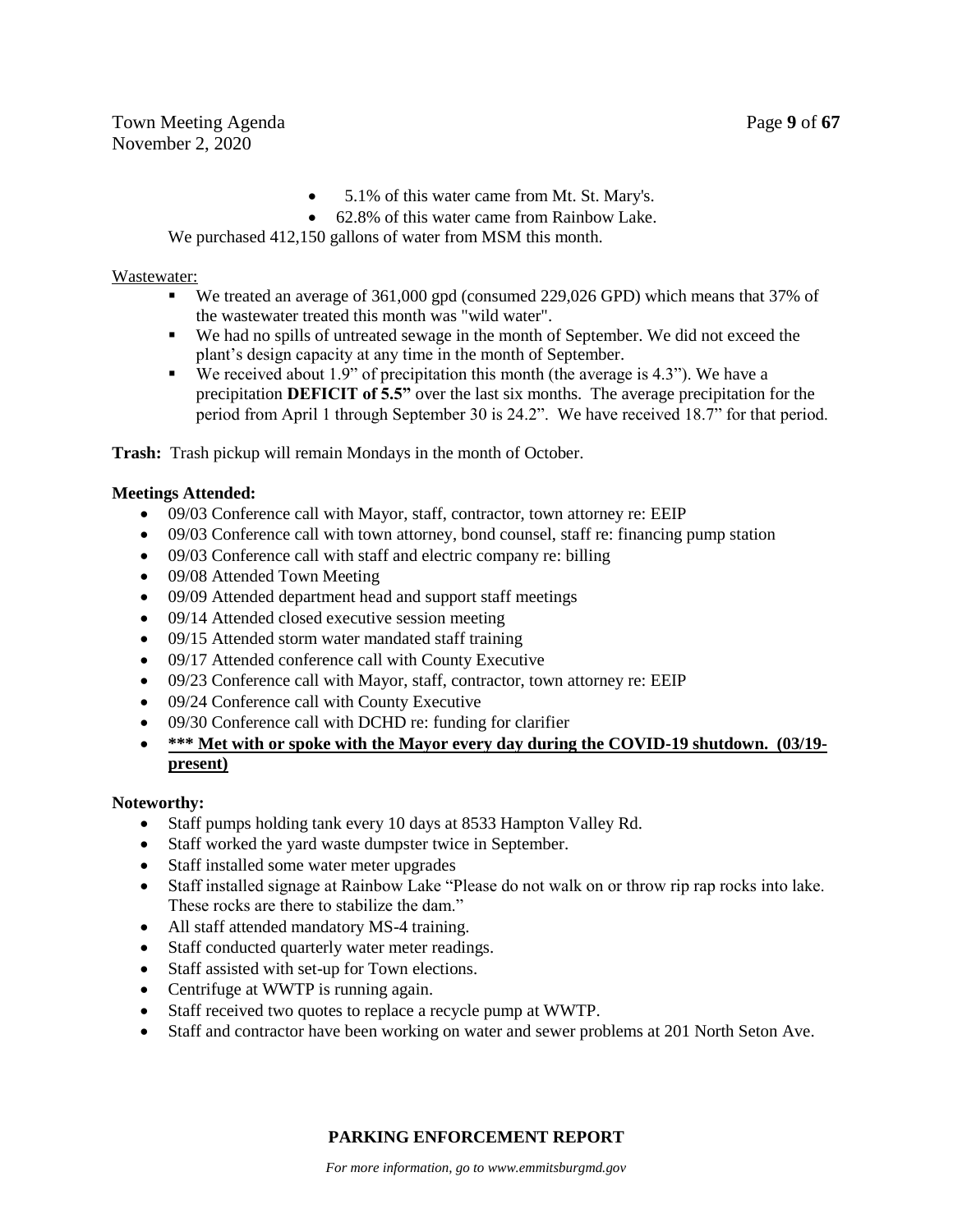## **September 2020**

| <b>Total:</b>                  | \$1,488.21 |
|--------------------------------|------------|
|                                |            |
|                                |            |
| <b>Parking Ticket Money</b>    | \$455.00   |
| Meter Bag Rental               |            |
| <b>Parking Permits</b>         | \$115.00   |
| <b>Meter Money</b>             | \$918.21   |
| <b>48 Consecutive Hours</b>    |            |
| Left Side Parking              |            |
| Failure to Park between Lines  |            |
| <b>Parked Blocking Street</b>  |            |
| Parked by Fire Hydrant         |            |
| Parked on Sidewalk/Curb        |            |
| Parked in Crosswalk            |            |
| <b>Street Sweeping</b>         |            |
| <b>Restricted Parking Zone</b> | 3          |
| <b>Overtime Parking</b>        | 72         |
|                                |            |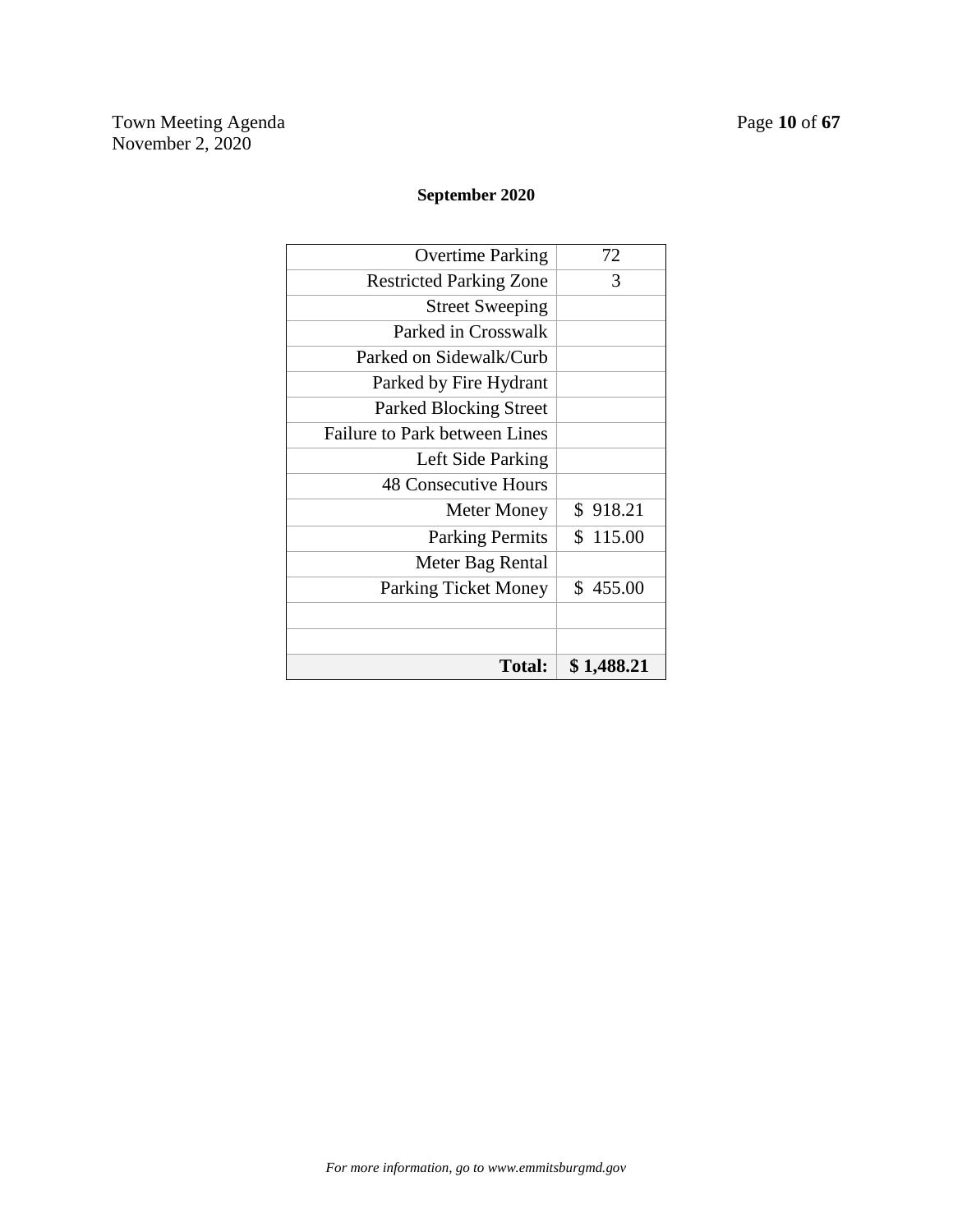## **D. TOWN PLANNER'S REPORT**

## **Town Planner's Report September 2020 Prepared by Zachary R. Gulden, MPA**

#### **1. Board of Commissioners (BOC)**

- Created 09/08 meeting materials for:
	- o WWTP annexation.
	- o Proposed 2020-08 ordinance.
	- o Proposed 2020-09 ordinance.
- Attended the virtual BOC meeting on 09/08.
- Attended the virtual BOC meeting on 09/14.
- Continued working on a proposed amendment to Title 6 Animals.

#### **2. Grants**

- Misc. Census, Community Legacy, & Chesapeake Bay Trust grant management.
- Submitted the Census final report & disbursement request.
- Submitted Community Legacy reimbursement request for:
	- o 527 West Main Street
- Processed a Community Legacy grant application for:  $\circ$  502 E Main St.
- Submitted the FY20 Community Legacy quarterly report.
- Processed 1x Town COVID-19 business grant applications.
- Applied for the following FY21 Community Legacy Grant:
	- o \$75,000.00 façade rehabilitation.
- Started applying for the FY21 Clean Up and Green Up Keep Maryland Beautiful Grant for \$5,000.00 (park trash containers & Arbor Day tree planting).

#### **3. Municipal Separate Storm Sewer System (MS4)**

- Misc. Silo Hill basin retrofit project management.
- Continued working on the yearly MS4 report.
- Obtained quotes in order to provide maintenance to the Town owned stormwater BMPs in Community Park (required per MS4 permit). Maintenance was conducted on 09/30.
- $\bullet$  Met with StreamLink & MD DNR on 9/14 for a tree planting grant site visit.
- Prepared for & held the yearly MS4 training for Town staff on 9/15.
- Wrote an RFP for a contractor to create a MS4 pollution prevention  $&$  good housekeeping program (required per MS4 permit).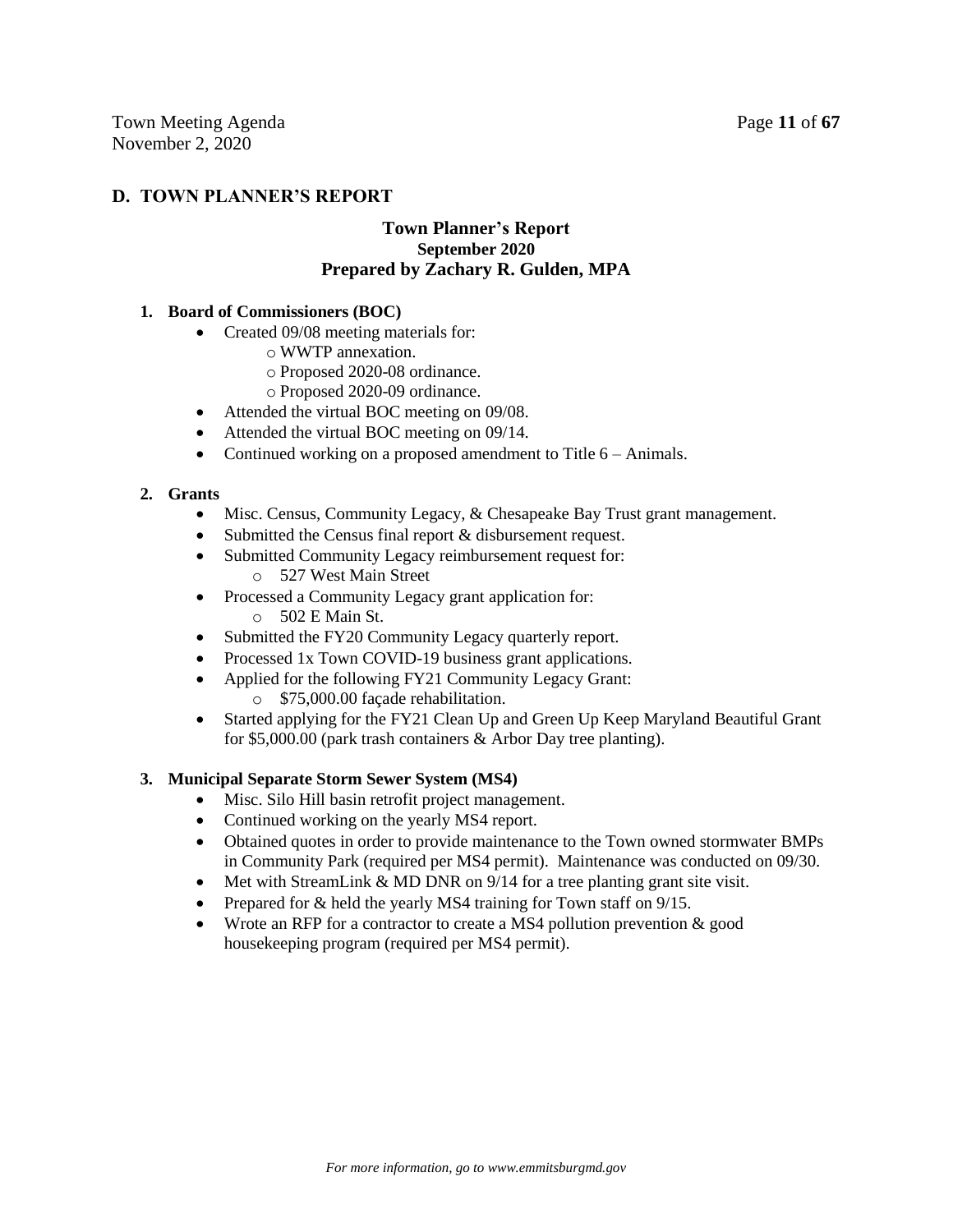### **4. Permits & Zoning**

- Processed 5 zoning permit applications:
	- o 1x fence.
	- o 1x deck.
	- $\circ$  2x roof.
	- o 1x sunroom.
- Processed 8x backflow preventer applications.
- Processed 1x no zoning permit required form.
- Responded to incident reports.

#### **5. Planning Commission (PC)**

- Misc. Rutter's, Dunkin', & Insurance Brokers of MD project management.
- Received and started to review and prepare PC staff memo for the Town of Emmitsburg Sidewalk ADA Ramp Improvement Plat.
- Received and started to review and prepare PC staff memo for the Brookfield Irishtown Road Improvement Plat.
- Processed 1x forest conservation exemption Irishtown Road Improvement Plat.

#### **6. Miscellaneous**

- Attended a conference call on 9/1 with Town Manager, Mayor, Town Attorney, Town Engineer, and others regarding the Emmitsburg East Industrial Park II.
- Created a new address (55 Second Avenue) & notified appropriate agencies.
- Attended a department head meeting on 9/9.
- Assisted Town Manager with restaurant COVID letters.
- Met with Town Manager, Town Attorney, and RK&K on 9/23 regarding Emmitsburg East Industrial Park II.
- Created an improvement plat development application.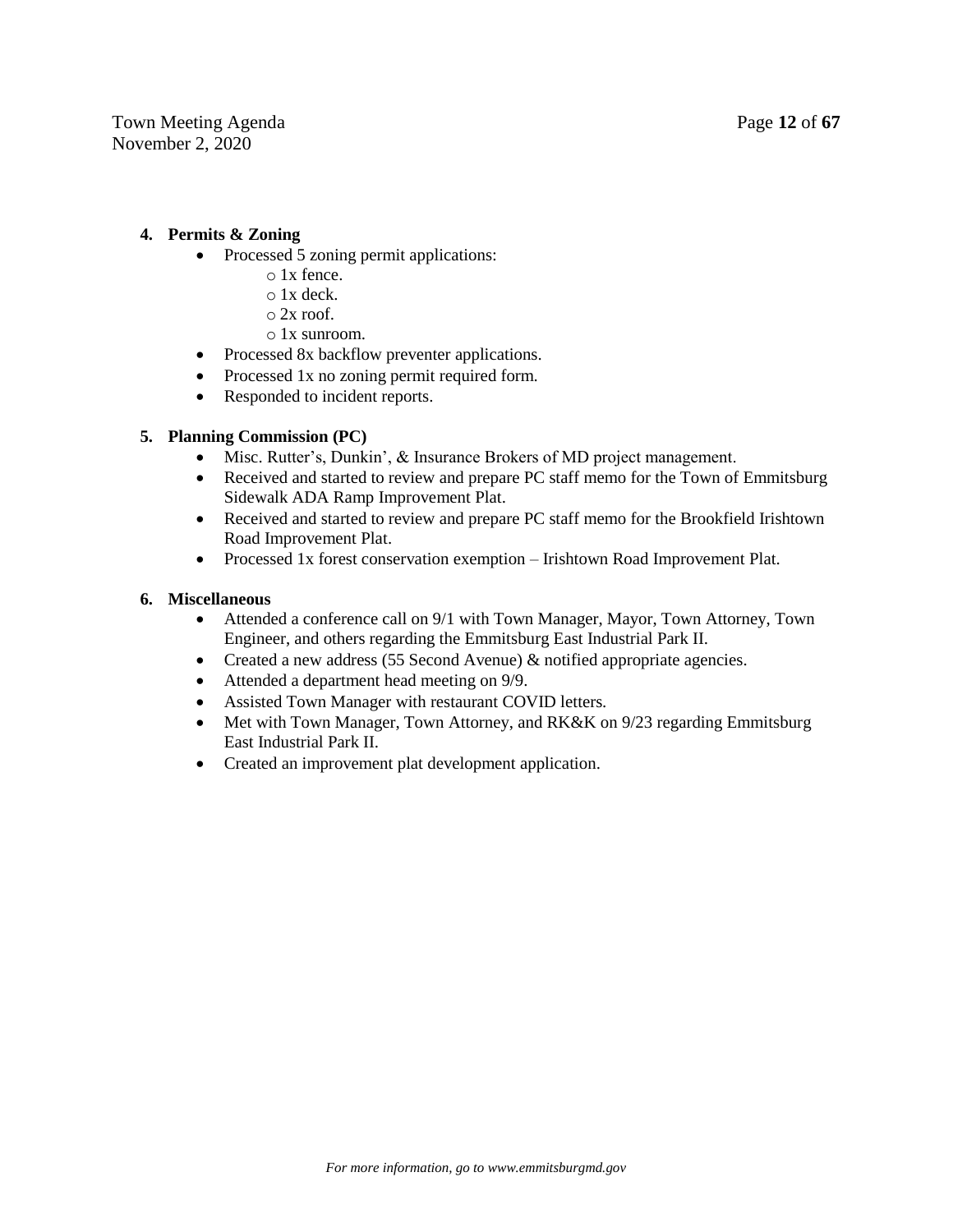## **E. COMMISSIONER COMMENTS**

### **F. MAYOR'S COMMENTS**

Meetings attended since October 5, 2020 town meeting:

- October 5, Town Council Meeting (virtual).
- October 4, Sunday, 9:30 am Bagpipers from all over, paying tribute to Fallen firefighters outside north gate to FEMA.
- October 4, Sunday, 10 am, Visited baseball tournament at Memorial and Myers Community Park
- October 4, Sunday, 10:30 am, Multi-user trail, Commissioner O'Donnell...
- October 4, Sunday, attended 2nd Emmitsburg Council of Churches. Emmitsburg Unity event at Myers Community Park
- October 4, Sunday, attended "Annual Pilgrimage for The Sea Services" at Basilica.
- October 5, Luncheon with Dunkin (Donuts) development team, Mount, Dr. Franklin, Dr. Esses and Commissioner Davis.
- October 9, Mount St. Mary's University Seminary, Faculty in Service. Father Michael Roach, Professor Extraordinaire of Church History. TOPIC: Racism and the History of the Church. Zoom.
- October 9, Met with Ken Vaughan, Director of Security St Joseph's Ministries.
- October 13, Working Group for President Trainor's "Call to Action: University Diversity, Equity and Inclusion Task Force" zoom.
- October 16, Lunch with Dr. Franklin and Dr. Dorsey (Mount St. Mary's University) and new owners of n/w corner building on the Square.
- October 17, Saturday, 3:30 pm, With Scout Troop 727, installation Eagle Scout project picnic table near all-inclusive playground in Meyers Community Park.
- October 18, Sunday, 8 am, Ribbon cutting of Dunkin (Donuts), myself, Commissioners Davis, Burns and Sweeney.
- October 20, Working Group for President Trainor's "Call to Action: University Diversity, Equity and Inclusion Task Force" zoom.
- October 24, Saturday, 10 am ribbon cutting for Disc Golf Course in Meyers Community Park.
- October 27, Working Group for President Trainor's "Call to Action: University Diversity, Equity and Inclusion Task Force" zoom.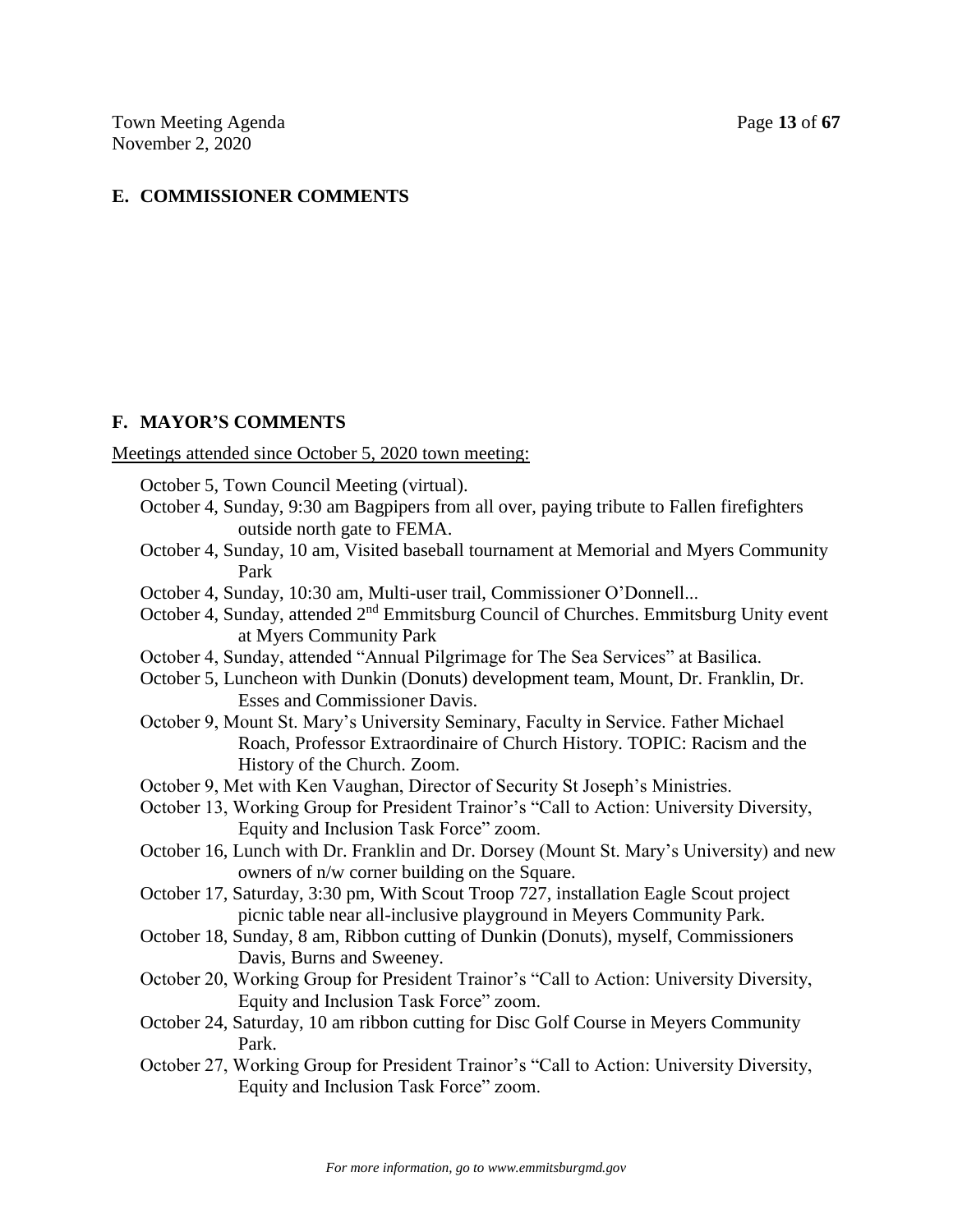Town Meeting Agenda Page 14 of 67 November 2, 2020

## **G. PUBLIC COMMENTS**

#### **H. ADMINISTRATIVE BUSINESS**

**(a) Draw census 2020 winner of the i-pad**: Drawing at town meeting by Mayor Briggs.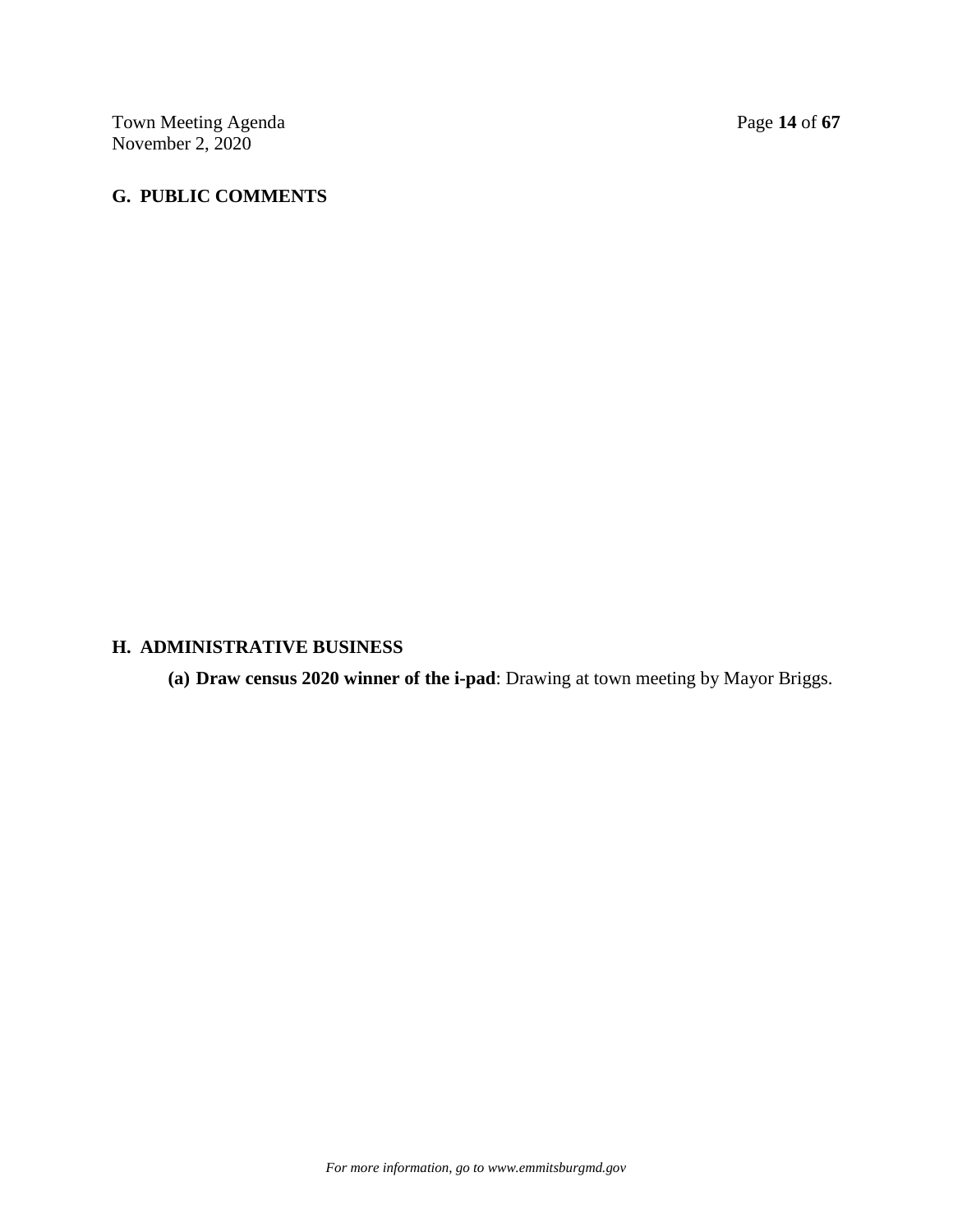FREE

Town Meeting Agenda **Page 15** of **67** November 2, 2020

**(b) Proclamation declaring November 2020 as MML Municipal Governments Works Month:** Presentation at meeting by Mayor Briggs.





**MUNICIPAL GOVERNMENT WORKS MONTH NOVEMBER 2020**

The Mayor and Council of the Town of Emmitsburg proclaim November 2020 to be Municipal Government Works Month.

- WHEREAS, the Town was established in 1785; and
- WHEREAS, Maryland is home to 156 other municipalities; and
- WHEREAS, municipal government represents the most responsive level of government, allowing citizens to have direct access to elected officials; and
- WHEREAS, in an effort to educate citizens about municipal government and the importance of their participation, the Town of Emmitsburg is proud to promote municipal government awareness; and
- WHEREAS, municipalities have enhanced the quality of life for their respective residents maintaining natural and historic sites and structures and helping to make Maryland a great place to live, work, play and explore.

NOW, THEREFORE, BE IT PROCLAIMED, that the Mayor and Council of the Town of Emmitsburg, Maryland do hereby join the Maryland Municipal League in declaring November 2020 to be Municipal Government Works Month in Emmitsburg.

ADOPTED this 2nd day of November, 2020

\_\_\_\_\_\_\_\_\_\_\_\_\_\_\_\_\_\_\_\_\_\_\_\_\_\_\_\_\_\_ \_\_\_\_\_\_\_\_\_\_\_\_\_\_\_\_\_\_\_\_\_\_\_\_\_\_\_\_\_\_\_\_\_\_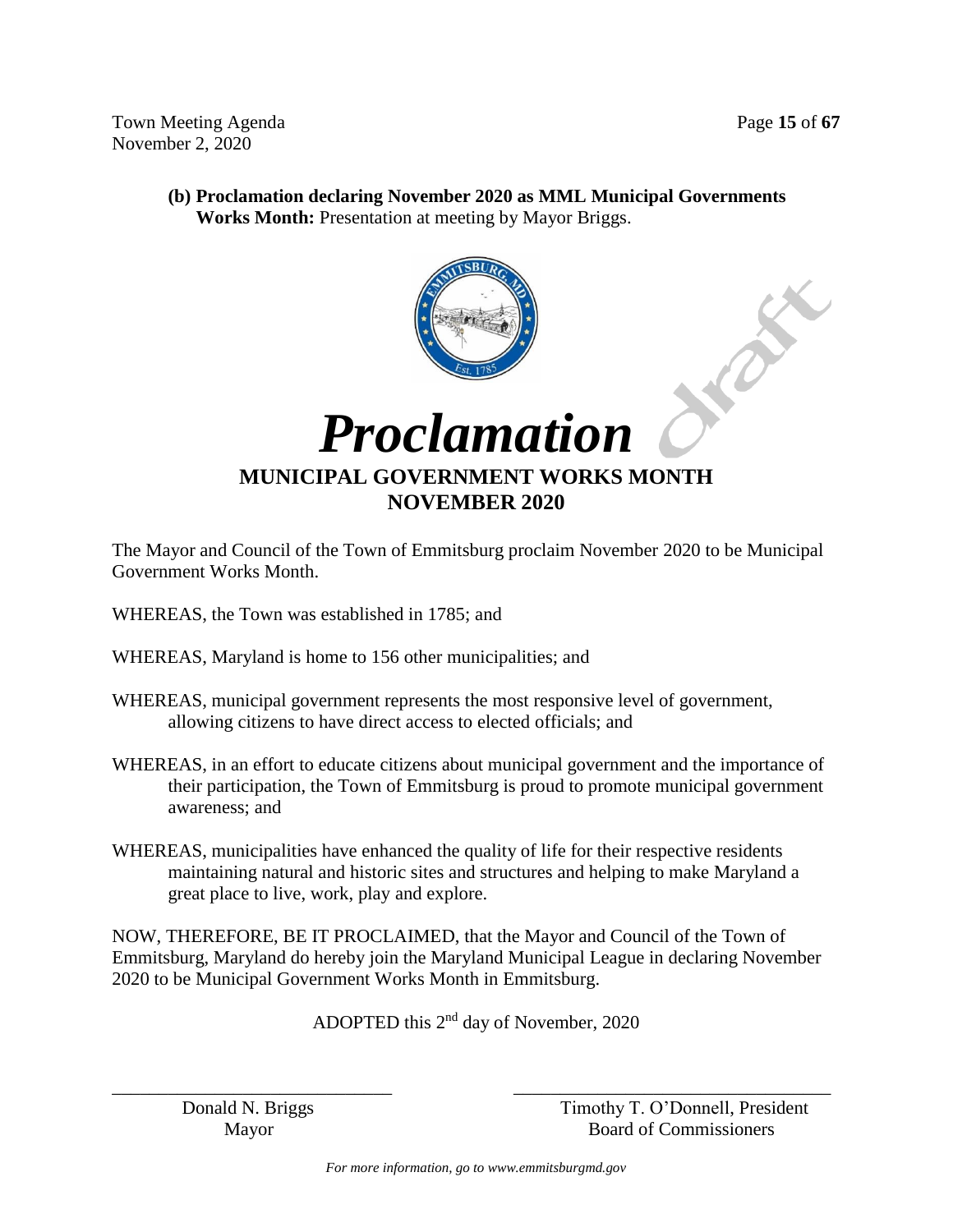Town Meeting Agenda Page 16 of 67 November 2, 2020

#### **I. CONSENT AGENDA**

NONE

#### **J. TREASURER REPORT**

## **Town of Emmitsburg CASH ACTIVITY as of October 27, 2020**

| \$5,339,102           | Cash Balance October 1, 2020     |
|-----------------------|----------------------------------|
| 319,946<br>$-232,620$ | Deposits<br>Withdrawals          |
| \$5,426,428           | <b>Operating Balance Forward</b> |

## **Top 10 Check Amounts:**

| <b>Amount</b> | <b>Vendor Name</b>                      | <b>Description</b>                              | <b>Check Date</b> | <b>Check Number</b> |
|---------------|-----------------------------------------|-------------------------------------------------|-------------------|---------------------|
| \$68,154      | <b>Treasurer of Frederick</b><br>County | 1Q FY21 Law Enforcement<br>Services             | 10.21.20          | 41555               |
| \$24,097      | Comptroller of<br>Maryland              | 1Q FY21 Bay Restoration Fee                     | 10.07.20          | 41505               |
| \$18,295      | MD Dept of Budget $\&$<br>Mgmt          | Sep 20 Health Insurance                         | 10.19.20          | 41545               |
| \$12,277      | <b>UGI Energy Services</b>              | Aug 20 Solar Field #1                           | 10.21.20          | 41572               |
| \$11,607      | <b>UGI Energy Services</b>              | Aug 20 Solar Field #2                           | 10.21.20          | 41572               |
| \$7,638       | <b>RK&amp;K</b>                         | <b>USDA Pump Station Project</b>                | 10.07.20          | 41516               |
| \$7,499       | Magstone                                | <b>Community Park Swim Basin</b><br>Maintenance | 10.21.20          | 41563               |
| \$6,512       | Republic Services                       | Oct 20 Refuse Services                          | 10.14.20          | 41522               |
| \$6,500       | Driveways 2 Day                         | Driveway work related to<br>waterline repair    | 10.21.20          | 41552               |
| \$5,100       | <b>Display Sales</b>                    | Pole Decorations                                | 10.14.20          | 41525               |

*Check dates 09.30.20 to 10.27.20*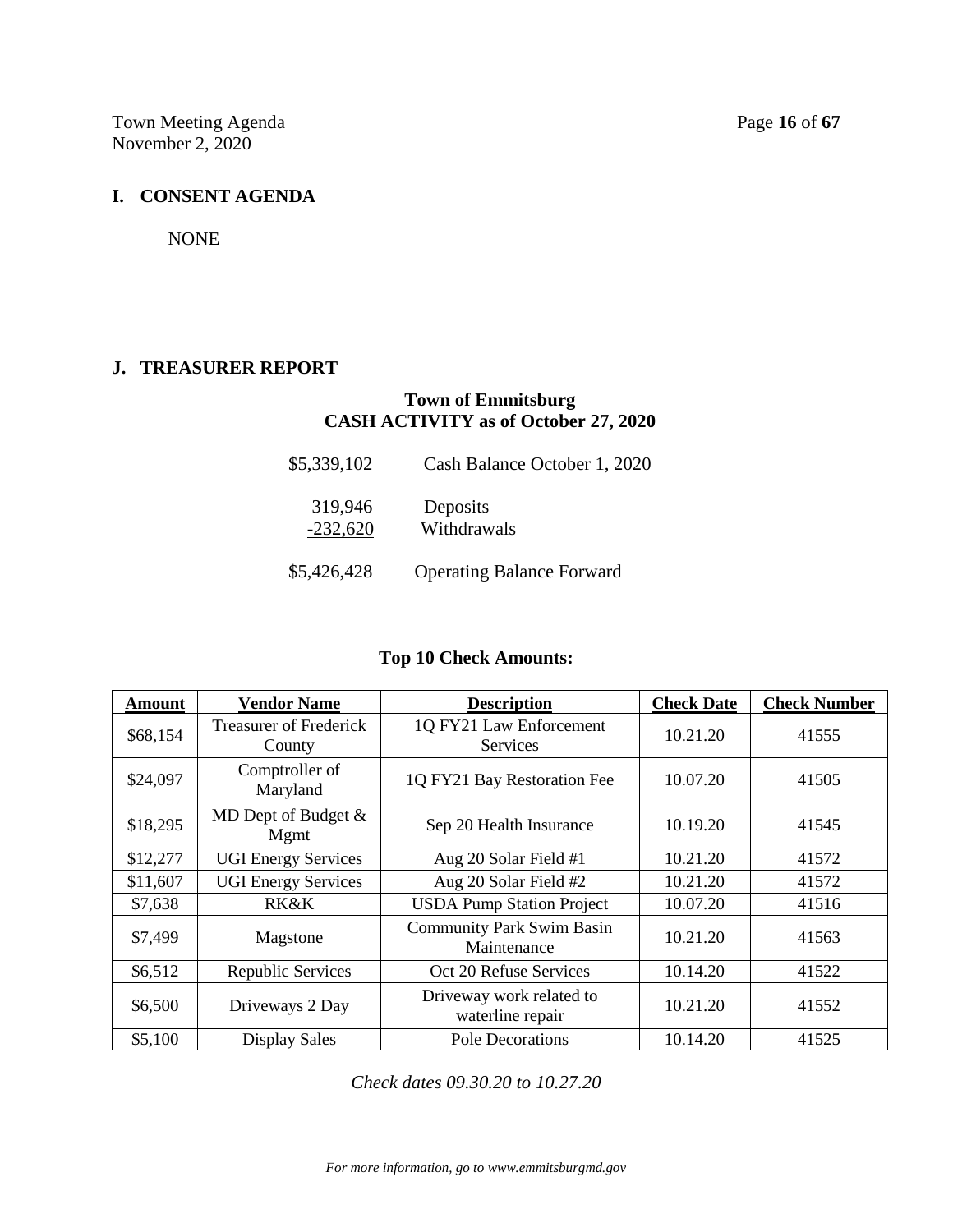# **K. PLANNING COMMISSION REPORT:** Presentation at the town meeting.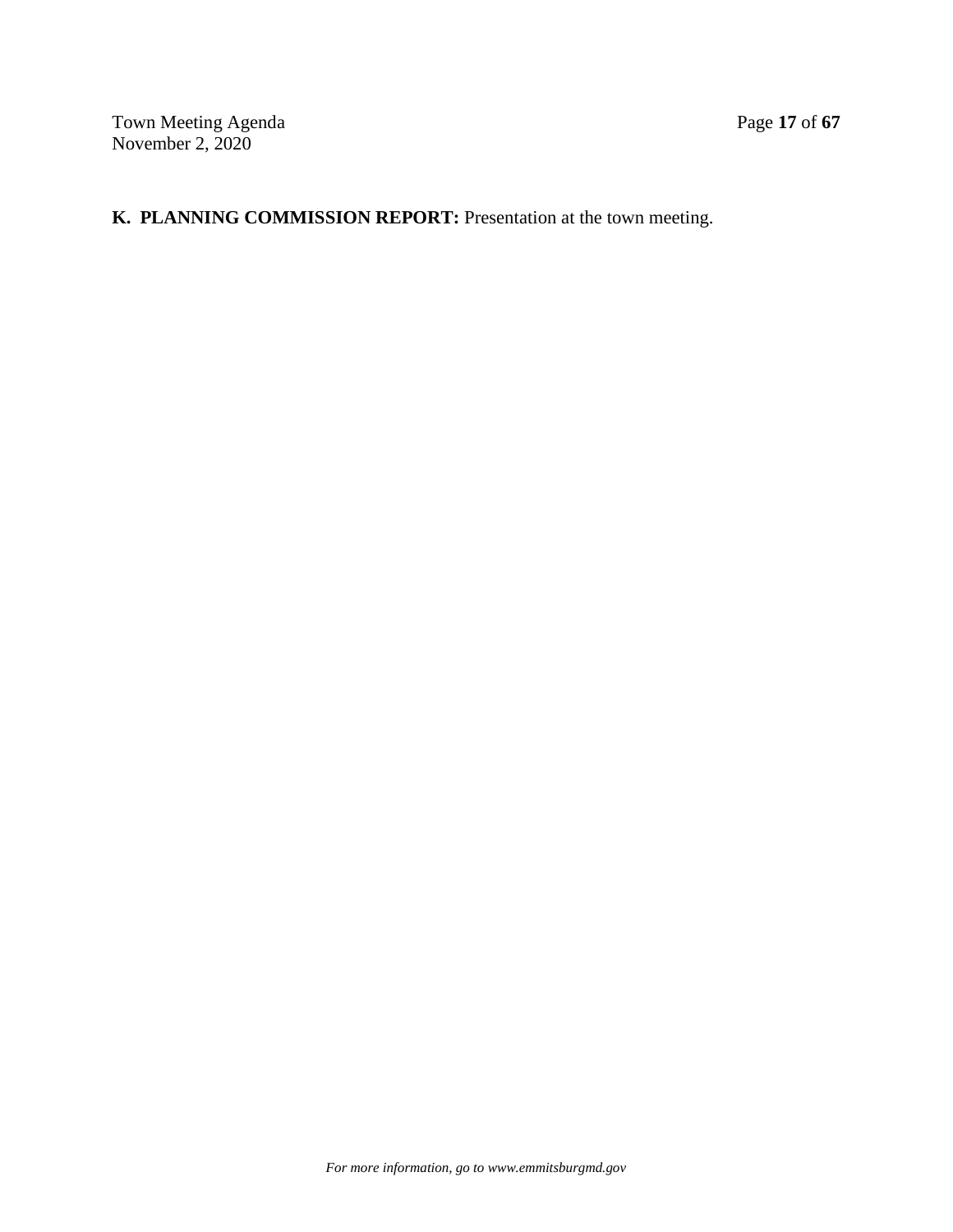Town Meeting Agenda Page 18 of 67 November 2, 2020

## **L. AGENDA ITEMS:**



**AGENDA ITEM# 1. SHA presentation on the traffic congestion at the town square**: Presentation at meeting by town staff.

*For more information, go to www.emmitsburgmd.gov*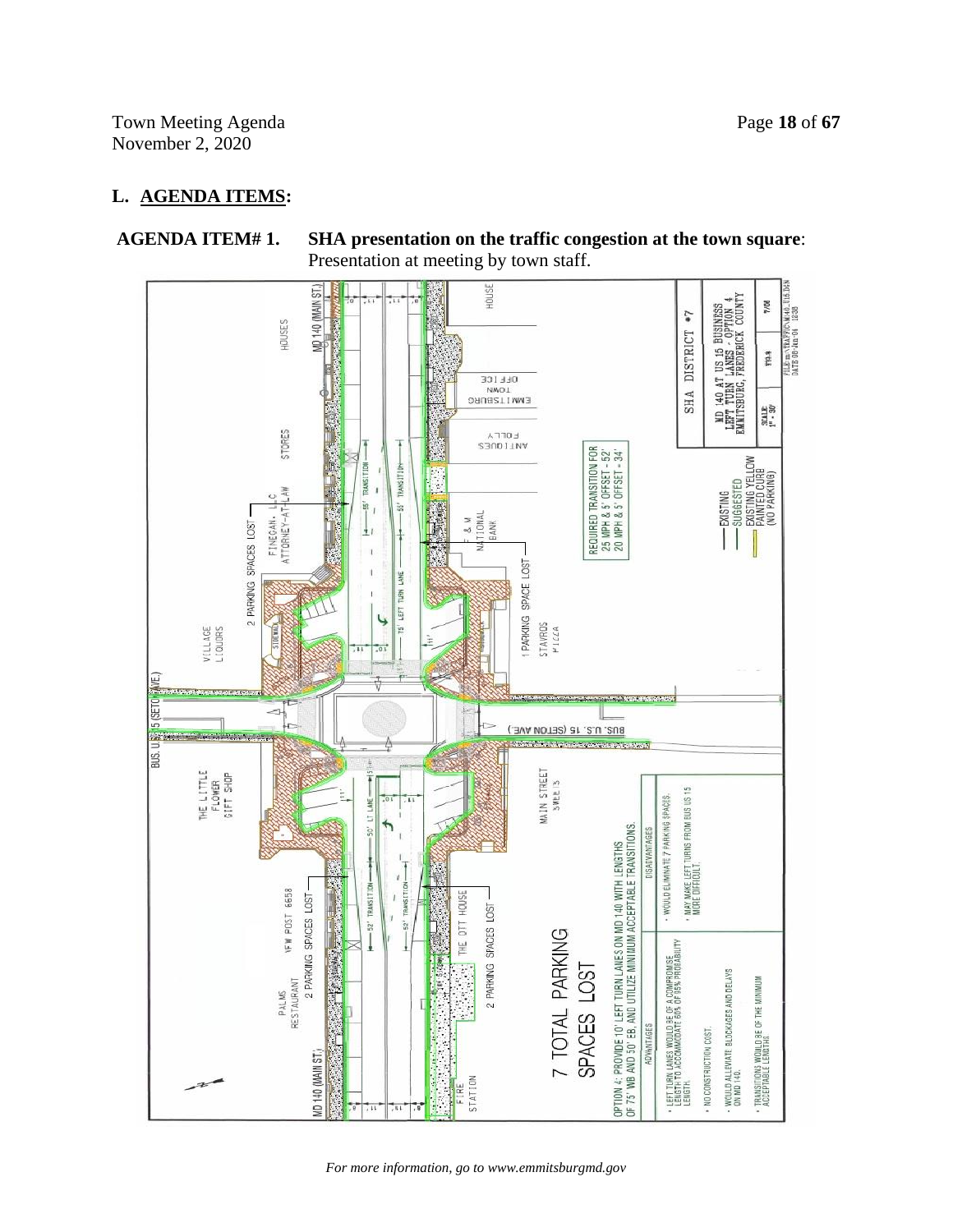## **AGENDA ITEM# 2. Approval of bid to complete a preliminary engineering report and environmental report on the water system for consideration**: Presentation at meeting by town staff.

## **TIMELINE – WATER CLARIFIER ENGINEER:**

| RFP published by Town    | Thurs. July 30, 2020                   |
|--------------------------|----------------------------------------|
| Non-mandatory Site Visit | Wed. August 26, 2020                   |
| DEADLINE, bids due by    | Thurs. September 17, 2020 at 3:00 p.m. |
| Bids opened              | Tues. October 6, 2020 at 10:00 a.m.    |

## **RFP ADVERTISEMENT:**

- Public Notice Under RFP Tab on Town's Website: 07/30/2020 to 09/17/2020
- Notice on MML Classifieds Tues.  $08/17/2020$  to  $09/17/2020$
- Frederick News Post Publication: Mon. 08/03/2020 & Tues. 08/04/2020
- Email sent to engineering firms (bid on past projects) Mon. 08/03/2020

## **STAFF MEETING DATES:**

Town staff met on the following dates to review the RFPs

- Tues. Oct. 6, 2020 at 10:00 a.m. (initial bid opening, staff assigned 2 bids each to review)
- Wed. Oct. 21, 2020 at 10:00 a.m. (narrowed down to ELA Group (\$29,500); McCrone (\$25,000); and RK&K (\$29,649). Staff asked to thoroughly review and compare these bids.)
- Wed. Oct. 28, 2020 at 9:30 a.m. (staff unanimous recommendation McCrone)

## **TOWN STAFF RECOMMENDATIONS:**

Mayor and Town Staff recommend McCrone to perform the PER for the Town's waterline system and ER for North Seton Ave./DePaul St. waterline if needed.

|                         | <b>PER / ER Bids Received</b> |                   |                    |                          |  |
|-------------------------|-------------------------------|-------------------|--------------------|--------------------------|--|
|                         | <b>Company:</b>               | <b>Location:</b>  | <b>Bid Amount:</b> | <b>Notes:</b>            |  |
|                         | <b>ATC</b>                    | Lewisburg, PA     | \$55,310           |                          |  |
| $\mathbf{2}$            | Barton & Loguidice            | Eldersburg, MD    | \$14,900           |                          |  |
| $\overline{\mathbf{3}}$ | <b>Century Engineering</b>    | Hunt Valley, MD   | \$35,995           |                          |  |
| $\overline{\mathbf{4}}$ | <b>ELA</b> Group              | State College, PA | \$29,500           | Optional hydrogeological |  |
|                         |                               |                   |                    | review of wells \$8,140  |  |
| 5                       | <b>GDF</b>                    | Altoona, PA       | \$23,000           | \$17,000 for GIS         |  |
| 6                       | McCrone                       | Annapolis, MD     | \$25,000           |                          |  |
| 7                       | Pennoni                       | Bethlehem, PA     | \$24,800           |                          |  |
| 8                       | <b>RK&amp;K</b>               | Baltimore, MD     | \$29,649           |                          |  |
| 9                       | <b>Wallace Montgomery</b>     | Hunt Valley, MD   | \$55,000           | \$5,000 to \$15,0000 GIS |  |
| 10                      | <b>WRA</b>                    | Baltimore, MD     | \$76,392.56        |                          |  |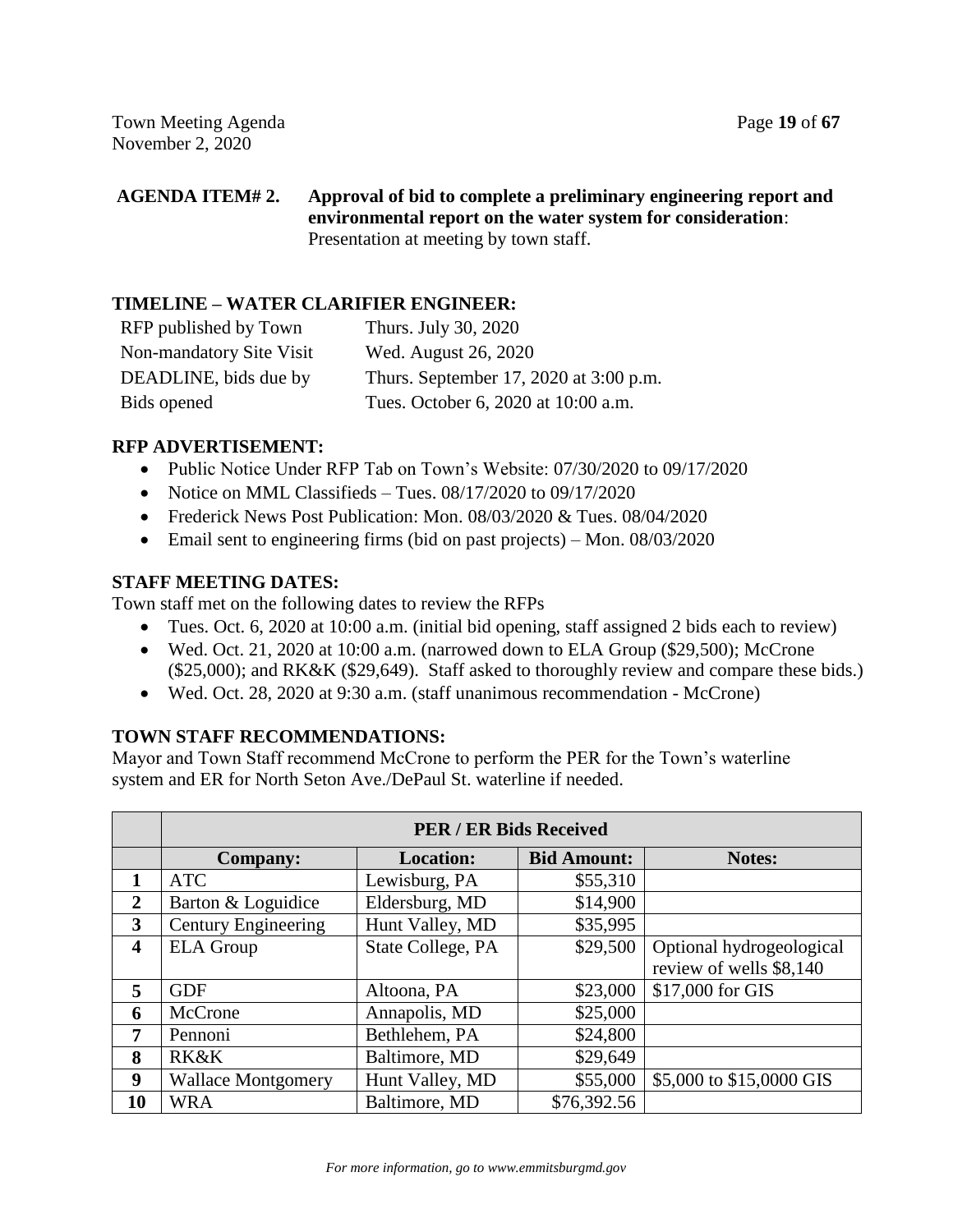#### **1. McCrone**

- a. GIS input by Earth Data, Inc.
- b. Hydrant flow testing (16) to create hydraulic model
- c. Schedule for anticipated permits and cost for 30-40-year period.
- d. Guarantee accuracy of its hydraulic models to match field run tests within 5%. Industry standard is 10%.
- e. Very thorough and easy to understand bid proposal.
- f. May not need ER (savings of \$5,000).
- g. MDE/USDA experience.
- h. Contractor designed new water treatment plant (Emmit Gardens)
- i. Two reference checks responded and both would recommend McCrone.

## **2. RK&K**

- a. No GIS input in bid.
- b. Conduct analysis age, material and likelihood of failure with consequence of failure and risk.
- c. Risk allocation matrix to determine prioritization of water main replacements.
- d. 160 hrs. on distribution assessment.
- e. Very thorough bid proposal.
- f. MDE/USDA experience.
- g. Has worked with the Town on various projects (WWTP, Pump Station and proposed clarifier).
- h. Two reference checks responded. All favorable and would recommend.

## **3. ELA**

- a. GIS input included based on existing database.
- b. Wanted the Town to create budget for water quality and flow testing.
- c. Optional request to conduct hydrogeolical review of production wells (\$8,140).
- d. Water main renewal master plan shall be recommended based upon criteria agreed upon by Town and ELA.
- e. MDE/USDA experience.
- f. Three reference checks responded. All favorable and would recommend.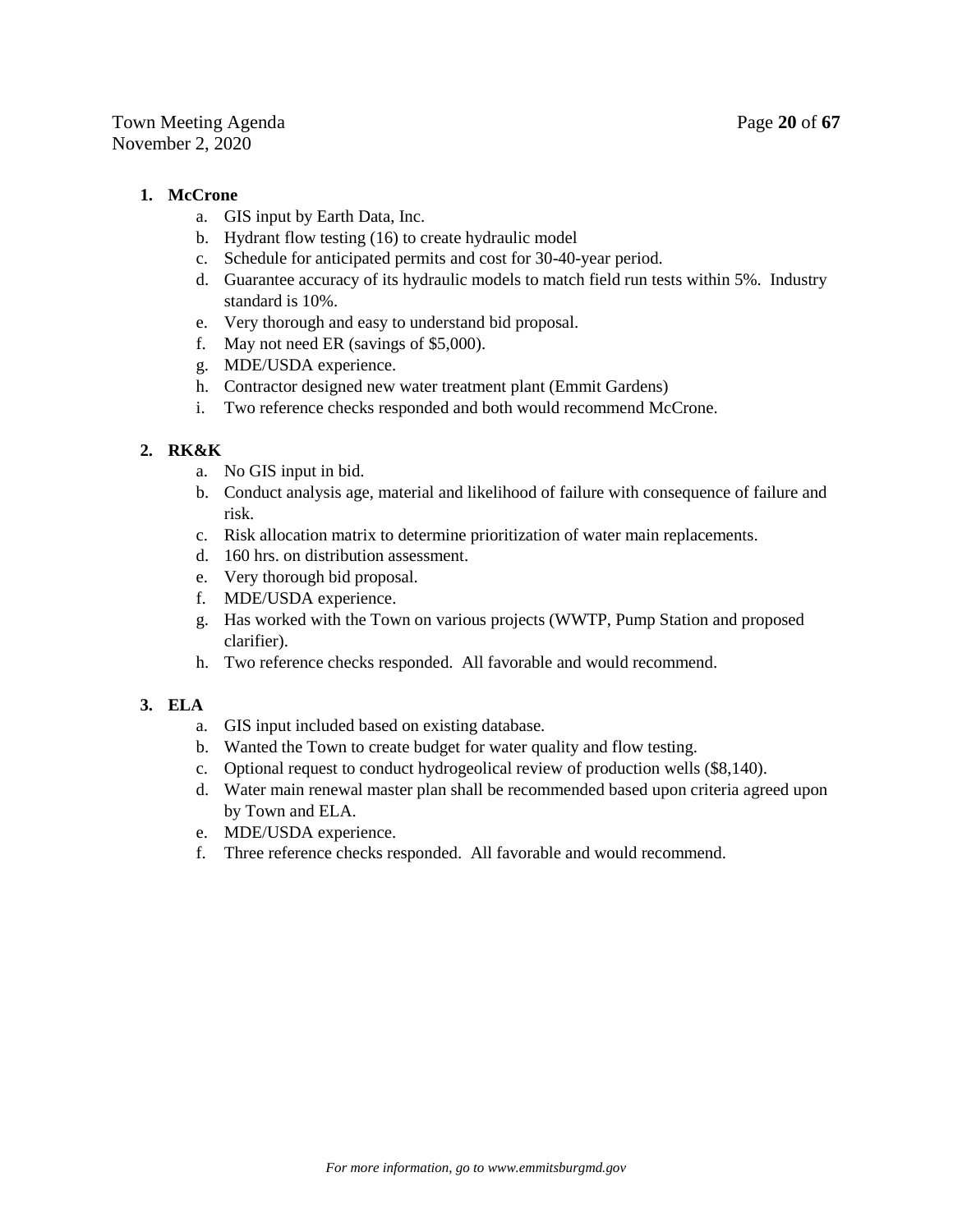## **AGENDA ITEM# 3. Ordinances related to the financing of the Creamery Road Pump Station for consideration**: Presentation at meeting.

|                           | <b>CoBank Proposal</b>                                                                                                  | <b>PNC Bank Proposal</b>                                                                                                                                                                                                                                              |
|---------------------------|-------------------------------------------------------------------------------------------------------------------------|-----------------------------------------------------------------------------------------------------------------------------------------------------------------------------------------------------------------------------------------------------------------------|
| <b>Interest Rate</b>      | Tax-exempt variable rate:<br>Monthly LIBOR resetting weekly plus<br>1.25% (currently 1.40%)                             | Tax-exempt rate:<br>2.65% for the initial 3 year term                                                                                                                                                                                                                 |
| <b>Loan Amount</b>        | Up to \$1,987,000.00                                                                                                    | \$1,987,000.00 aggregate amount                                                                                                                                                                                                                                       |
| <b>Term</b>               | Up to 36 months (3 years) after closing<br>with extensions approved if needed                                           | Three (3) years with optional two<br>(2) additional one year periods                                                                                                                                                                                                  |
| <b>Bank Fees</b>          | \$2,500 at closing                                                                                                      | Origination fee of 0.20% of the<br>principal amount of the loan due at<br>settlement (approx. \$3,975);                                                                                                                                                               |
| <b>Payments</b>           | Monthly interest due on amount<br>advanced during construction by ACH                                                   | Interest only on outstanding<br>payments                                                                                                                                                                                                                              |
| <b>Reporting</b>          | Audit due within 180 days of FYE                                                                                        | Reporting due as soon as available<br>but no later than 180 days after the<br>close of FYE. Audited information<br>to be prepared by an independent<br>certified public accountant                                                                                    |
| Legal                     | Borrower will pay their attorney to<br>provide legal opinion and provide<br>services to issue debt instrument           | Tax-exempt financing requires<br>PNC Bank to obtain bond counsel.<br>Counsel fees payable by the Town                                                                                                                                                                 |
| <b>Draws/Availability</b> | Initial advance requires interim Lender<br>letter from USDA RD.<br>Each monthly advance requires approval<br>by USDA RD | Funds will be disbursed upon<br>Borrower's request after Lender<br>review and USDA approval.<br>Draws are to be requested by the<br>Town and a project manager, both<br>whom have the authority to do so.<br>All draws will be in accordance<br>with a draw schedule. |

**Town Staff Recommendation:** CoBank

**Approve in the following order:** Resolution 20-12R; Ordinance 20-11 & Ordinance 20-12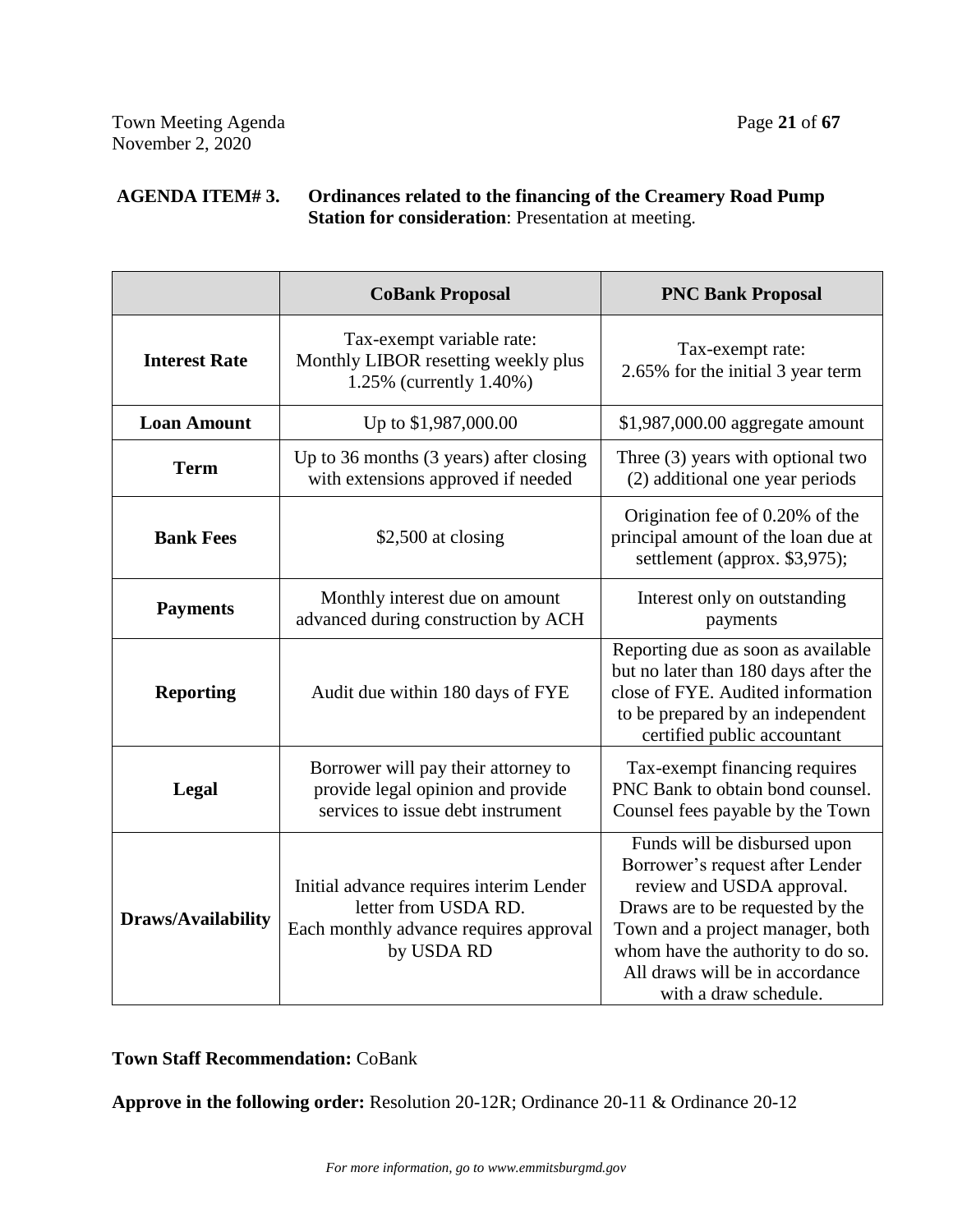|                          | USDA Rural Development has approved a loan<br>of \$1,987,000.00 and a grant of \$833,000.00                                                                                                                                                                                                                                                                                                                                                                                                                                                                                                                                                                                                                                                                                                          |
|--------------------------|------------------------------------------------------------------------------------------------------------------------------------------------------------------------------------------------------------------------------------------------------------------------------------------------------------------------------------------------------------------------------------------------------------------------------------------------------------------------------------------------------------------------------------------------------------------------------------------------------------------------------------------------------------------------------------------------------------------------------------------------------------------------------------------------------|
| Program:                 | Water and Waste Disposal Loans and Grants                                                                                                                                                                                                                                                                                                                                                                                                                                                                                                                                                                                                                                                                                                                                                            |
| State/County:            | MD/Frederick                                                                                                                                                                                                                                                                                                                                                                                                                                                                                                                                                                                                                                                                                                                                                                                         |
| Congressman:             | Trone, David (MD 06)                                                                                                                                                                                                                                                                                                                                                                                                                                                                                                                                                                                                                                                                                                                                                                                 |
| Senators:                | Cardin, Benjamin (MD), Van Hollen, Chris (MD).                                                                                                                                                                                                                                                                                                                                                                                                                                                                                                                                                                                                                                                                                                                                                       |
| Recipient:               | Town of Emmitsburg                                                                                                                                                                                                                                                                                                                                                                                                                                                                                                                                                                                                                                                                                                                                                                                   |
| Recipient Contact:       | Madeline Shaw                                                                                                                                                                                                                                                                                                                                                                                                                                                                                                                                                                                                                                                                                                                                                                                        |
| Mailing Address:         | 22 East Main St Emmitsburg, MD 21727                                                                                                                                                                                                                                                                                                                                                                                                                                                                                                                                                                                                                                                                                                                                                                 |
| Email Address:           | Mshaw@emmitsburgmd.gov                                                                                                                                                                                                                                                                                                                                                                                                                                                                                                                                                                                                                                                                                                                                                                               |
| Phone Number:            | 301-600-6300                                                                                                                                                                                                                                                                                                                                                                                                                                                                                                                                                                                                                                                                                                                                                                                         |
| Project Description:     | This Rural Development investment will be used to build a new sanitary sewage<br>pumping station on Creamery Road to replace the aging, existing pump station<br>located on the same parcel of land. The existing pump station has reached the<br>end of its useful life and is no longer able to handle the flow of the system, which<br>is causing multiple Sanitary Sewer Overflows over the last several years which<br>impacts the nearby Tom's Creek and Monocacy River causing risk to public health<br>and safety. Overflows have been documented by the local health department and<br>if not corrected, the town runs the risk of being in violation of State mandates. The<br>new pump station will bring the overflows within an allowable limit, or eliminate<br>the risk all together. |
| Loan Term:               | 40                                                                                                                                                                                                                                                                                                                                                                                                                                                                                                                                                                                                                                                                                                                                                                                                   |
| Interest Rate:           | 1.125                                                                                                                                                                                                                                                                                                                                                                                                                                                                                                                                                                                                                                                                                                                                                                                                |
| People Who Will Benefit: | 956                                                                                                                                                                                                                                                                                                                                                                                                                                                                                                                                                                                                                                                                                                                                                                                                  |
| Additional Funding:      | Applicant Contribution: \$807,000.00, PPG Grant: \$30,000.00                                                                                                                                                                                                                                                                                                                                                                                                                                                                                                                                                                                                                                                                                                                                         |
| Total Project Cost:      | \$3,657,000.00                                                                                                                                                                                                                                                                                                                                                                                                                                                                                                                                                                                                                                                                                                                                                                                       |
|                          |                                                                                                                                                                                                                                                                                                                                                                                                                                                                                                                                                                                                                                                                                                                                                                                                      |
|                          | Verball in 1980.                                                                                                                                                                                                                                                                                                                                                                                                                                                                                                                                                                                                                                                                                                                                                                                     |
|                          |                                                                                                                                                                                                                                                                                                                                                                                                                                                                                                                                                                                                                                                                                                                                                                                                      |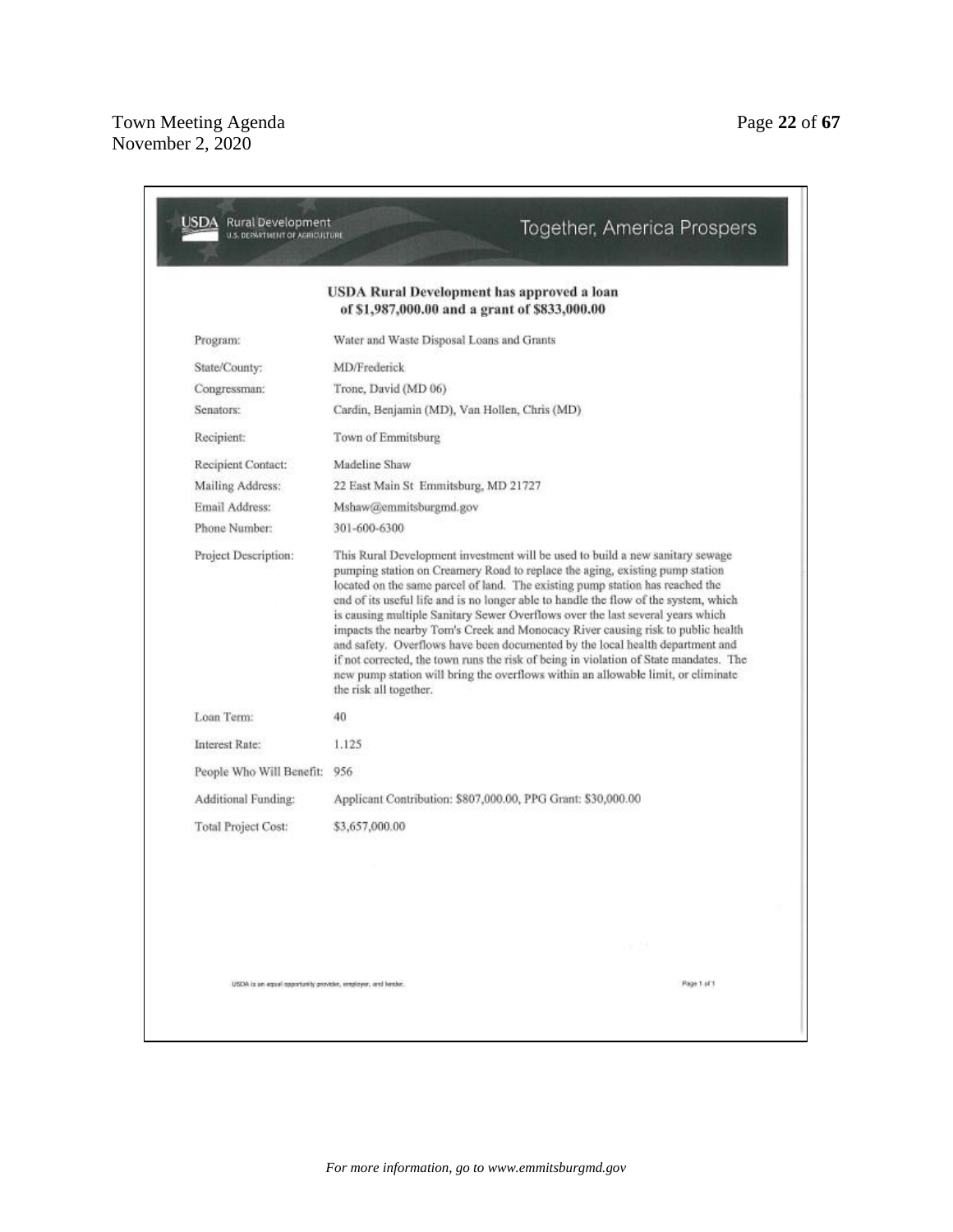## RESOLUTION: 2020 **Page 1 of 1** RESOLUTION NO. 2020-12R

## **INTERIM FINANCING CREAMERY ROAD PUMP STATION REPLACEMENT PROJECT**

#### \*\*\*\*\*\*\*\*\*\*\*\*\*\*\*\*\*\*\*\*\*\*\*\*\*\*\*\*\*\*\*\*\*\*\*\*\*\*\*\*\*\*\*\*\*\*\*\*\*\*\*\*\*\*\*\*\*\*\*\*\*\*\*\*\*\*\*\*\*\*\*\*\*\*\*\*\*\*

Pursuant to Resolution No. 20-09R, of the Town of Emmitsburg authorizing public notices for the purpose of seeking financial assistance from various funding sources for the removal and replacement of the existing Creamery Road Pump Station, and the provisions of the Local Gov't Art. Md. Code Ann. § 19-212, and the Town of Emmitsburg Charter Title 3, § § 3.12.020, 3.12.040, Article V § 19 following a public advertisement in a newspaper of general circulation seeking proposals for the purposes of providing interim financing in connection with the removal and replacement of the existing Creamery Road Pump Station, the Town received two proposals: One from PNC Bank, N.A. and one from CoBank N.A. A summary of terms is attached hereto. The required interim financing will be satisfied upon the issuance of a Bond and Grant funding from the USDA. The Town Manager recommends to the Board, after a good faith review of available sources, that the Mayor be authorized to pursue interim financing with CoBank pursuant to the terms of the Ordinances presented.

It is Hereby resolved by the Board of Commissioners for the Town of Emmitsburg, this 2<sup>nd</sup> day of November, 2020, that:

The CoBank proposal terms are more economically advantageous to the Town and contain the same or better terms than the PNC Bank Proposal and that the Mayor shall pursue interim financing with CoBank in accordance with the terms of the Ordinances presented.

NOW, THEREFORE, BE IT HEREBY, ENACTED this 2<sup>ND</sup> day of November, 2020 by the Mayor and Board of Commissioners, that Resolution Number 2020-012R is true, correct, and duly adopted by the Mayor and Board of Commissioners of the Town of Emmitsburg.

**PASSED** this 2<sup>nd</sup> day of November, 2020 By a vote of  $\frac{1}{\sqrt{1-\frac{1}{n}}}\cos\left(\frac{n\pi x}{n}\right)$  absent, and  $\frac{1}{\sqrt{1-\frac{1}{n}}}\cos\left(\frac{n\pi x}{n}\right)$  abstain.

### **ATTEST**: **BOARD OF COMMISSIONERS**:

\_\_\_\_\_\_\_\_\_\_\_\_\_\_\_\_\_\_\_\_\_\_\_ By:\_\_\_\_\_\_\_\_\_\_\_\_\_\_\_\_\_\_\_\_\_\_\_\_\_\_\_\_

Madeline Shaw, Town Clerk Timothy O'Donnell, President

**MAYOR** \_\_\_\_ APPROVED \_\_\_\_VETOED This 2nd day of November, 2020

\_\_\_\_\_\_\_\_\_\_\_\_\_\_\_\_\_\_\_\_\_\_\_\_ Donald N. Briggs, Mayor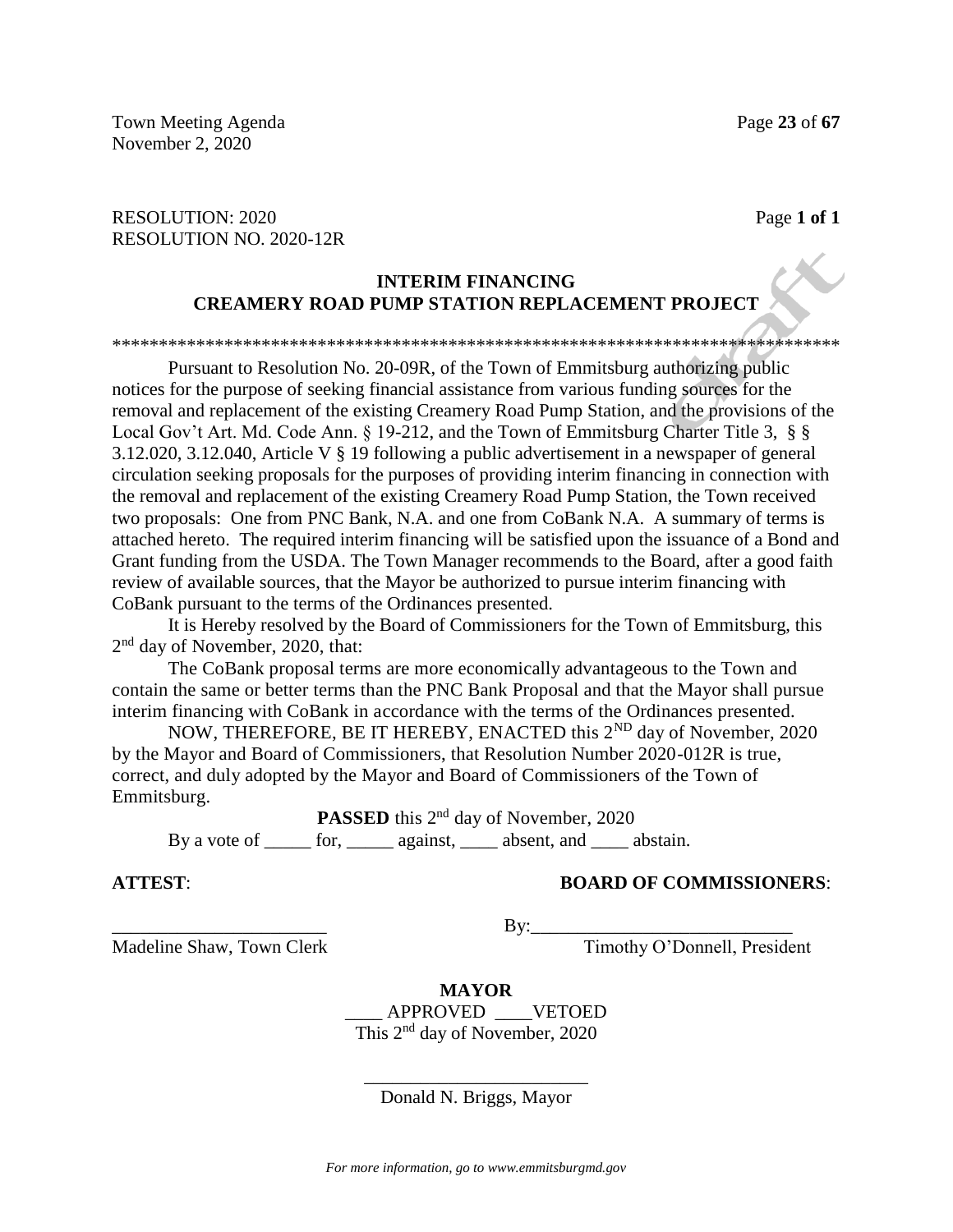Town Meeting Agenda **Page 24** of **67** November 2, 2020

ORDINANCE SERIES: 2020 Page 1 of 20 ORD. NO: 20 - 10

### TOWN OF EMMITSBURG GENERAL OBLIGATION BOND AND GRANT ANTICIPATION NOTES

\*\*\*\*\*\*\*\*\*\*\*\*\*\*\*\*\*\*\*\*\*\*\*\*\*\*\*\*\*\*\*\*\*\*\*\*\*\*\*\*\*\*\*\*\*\*\*\*\*\*\*\*\*\*\*\*\*\*\*\*\*\*\*\*\*\*\*\*\*\*\*\*\*\*\*\*\*\*\*\*\*\*\*\*\* AN ORDINANCE OF THE TOWN OF EMMITSBURG, A MUNICIPAL CORPORATION OF THE STATE OF MARYLAND, PROVIDING FOR THE ISSUANCE AND SALE OF NO MORE THAN ONE MILLION NINE HUNDRED EIGHTY-SEVEN THOUSAND AND 00/100 DOLLARS (\$1,987,000) PAR AMOUNT OF GENERAL OBLIGATION BOND AND GRANT ANTICIPATION NOTES TO BE KNOWN AS "THE TOWN OF EMMITSBURG GENERAL OBLIGATION BOND AND GRANT ANTICIPATION NOTES", TO BE ISSUED AND SOLD PURSUANT TO THE AUTHORITY OF SECTION 19-212 OF THE LOCAL GOVERNMENT ARTICLE OF THE ANNOTATED CODE OF MARYLAND, AS AMENDED, AND ARTICLE V, SECTIONS 19 THROUGH 22 OF THE CHARTER OF THE TOWN OF EMMITSBURG, FOR THE PURPOSE OF PROVIDING ALL OR A PORTION OF THE FUNDS NECESSARY TO PAY THE COSTS OF REPAIRING, UPGRADING OR REPLACING SANITARY SEWER PUMPING STATIONS AND OTHER PUBLIC IMPROVEMENTS FOR THE TOWN OF EMMITSBURG, AND PAYING CAPITALIZED INTEREST ON AND THE COSTS OF ISSUING THE NOTES, ALL IN ANTICIPATION OF THE FUTURE ISSUANCE OF THE ISSUER'S GENERAL OBLIGATION BONDS FOR SUCH PURPOSES; PROVIDING THAT THE NOTES SHALL BE ISSUED UPON THE FULL FAITH AND CREDIT OF THE TOWN OF EMMITSBURG; PROVIDING FOR THE DISBURSEMENT OF THE PROCEEDS OF THE SALE OF THE NOTES AND FOR THE LEVY OF ANNUAL TAXES UPON ALL ASSESSABLE PROPERTY WITHIN THE CORPORATE LIMITS OF THE ISSUER SUBJECT TO ASSESSMENT FOR THE PAYMENT OF THE PRINCIPAL OF AND INTEREST ON THE NOTES AS THEY SHALL MATURE; PROVIDING FOR THE FORM, TENOR, DENOMINATION, MATURITY DATE, INTEREST RATE AND OTHER PROVISIONS OF THE NOTES; PROVIDING FOR THE SALE OF THE NOTES; AND PROVIDING FOR THE DESIGNATION OF SPECIFIC PROJECTS TO BE FINANCED WITH PROCEEDS OF THE NOTES AND RELATED PURPOSES.

**WHEREAS,** The Town of Emmitsburg (the "Issuer"), is a municipal corporation of the State of Maryland organized and operating under a charter adopted in accordance with Article XI-E of the Constitution of Maryland, and Sections 4-201 *et seq*. of the Local Government Article of the Annotated Code of Maryland, as amended; and

**WHEREAS,** Section 19-212 of the Local Government Article of the Annotated Code of Maryland (the "Enabling Act"), as amended, and Article V, Section 19 through 22 of the Charter of the Town of Emmitsburg, Maryland (the "Charter"), authorizes the Issuer to issue its general obligation bond anticipation notes to be known as "The Town of Emmitsburg General Obligation Bond Anticipation Notes" (the "Notes") in the maximum aggregate principal amount of up to One Million Nine Hundred Eighty-Seven Thousand and 00/100 Dollars (\$1,987,000), for the purpose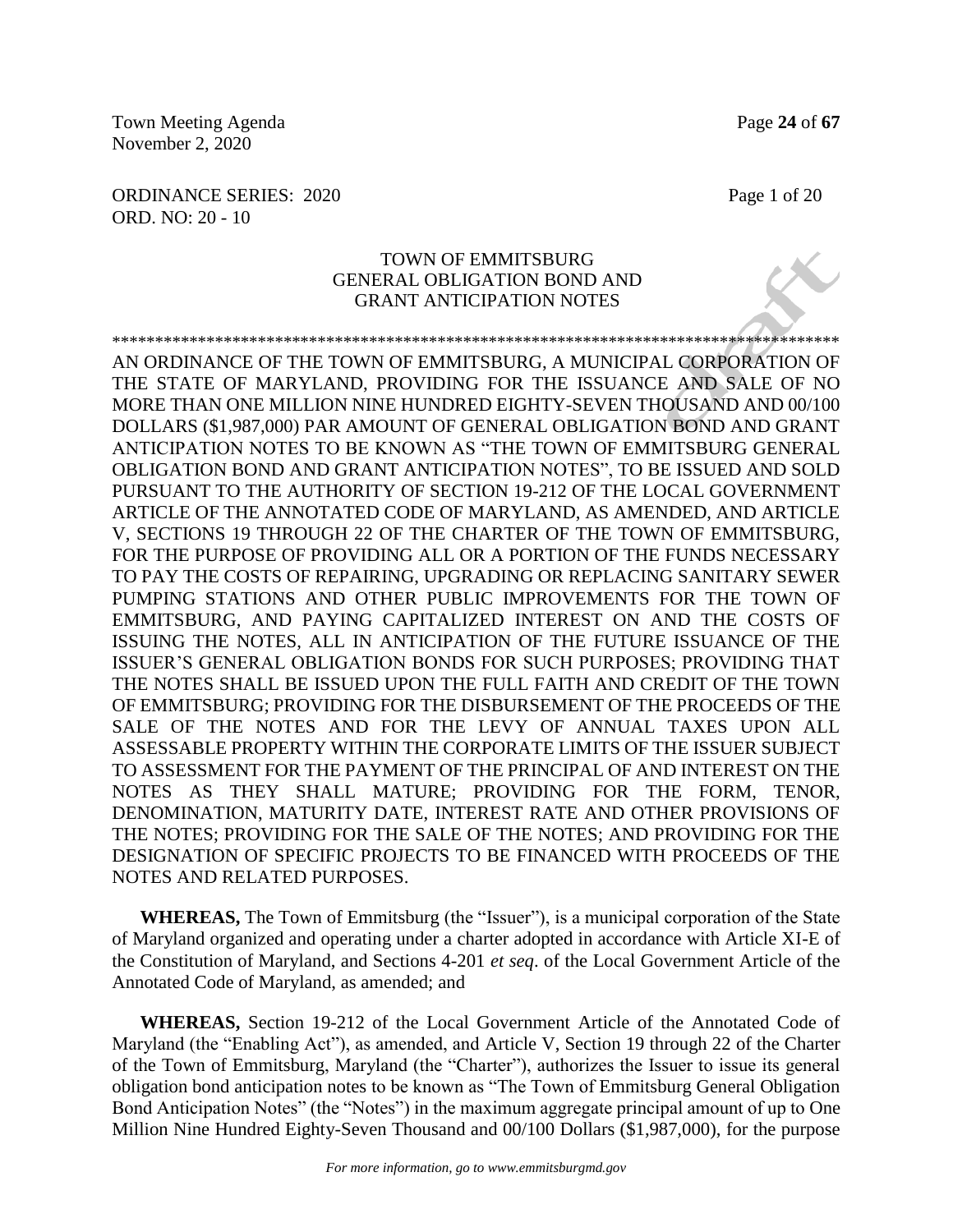of repairing, upgrading or replacing sanitary sewer pumping stations and other public improvements for the Issuer (individually a "Project" and, collectively, the "Projects"), capitalized interest on the Notes and the payment of the costs of issuing the Notes, all in accordance with the terms and provisions of this Ordinance; and

**WHEREAS,** the Issuer has received one or more written commitments from the United States of America, acting through Rural Utilities Service, United States Department of Agriculture (the "USDA") for one or more permanent loans in the total maximum principal amount not to exceed One Million Nine Hundred Eighty-Seven Thousand and 00/100 Dollars (\$1,987,000) to finance or refinance a portion of the costs of constructing the Project. The Issuer intends that this Ordinance authorize Notes sufficient to fund all costs of the Project, however, Notes shall be issued only in amounts for which the Issuer expects to refund with bonds or other payment sources; and

**WHEREAS,** concurrently with the adoption of this Ordinance, the Issuer has adopted an Ordinance authorizing the issuance and sale of its general obligation bonds (herein referred to as the "Bonds") to refund the Notes to pay the costs of the Projects herein authorized, together with capitalized interest, costs of issuance and other related costs; and

**WHEREAS,** the Issuer is authorized to issue and sell the Notes by public sale or by private negotiated sale, as authorized by the Enabling Act; and

**WHEREAS,** by this Ordinance, the Issuer intends to consolidate the authorization for interim financing, by authorizing an interim financing amount not to exceed  $\lceil$  Dollars  $(\hat{\mathbf{S}})$ , subject to the limits described herein, and evidencing such obligation by the issuance of its Notes. The proceeds of the Notes will finance and refinance a portion of the costs of construction of the Project.

**WHEREAS,** the Issuer intends by this Ordinance to provide for the issuance and sale of the Notes in anticipation of the issuance of the Bonds; and

**WHEREAS,** upon completion of the Project, the Issuer intends to repay the then outstanding principal amount of the Notes from a combination of the proceeds of its Bonds and funds of the Issuer.

## **NOW, THEREFORE, BE IT RESOLVED:**

## **Section 1. Authorization, Terms, Form of Notes.**

(a) The Issuer shall borrow upon its full faith and credit and shall issue and sell the Notes in one or more installments as its general obligation notes in the maximum aggregate principal amount of up to (and including) One Million Nine Hundred Eighty-Seven Thousand and 00/100 Dollars (\$1,987,000), to be issued pursuant to the authority of the Enabling Act and the Article V, Section 19 of the Charter. The proceeds from the sale of the Notes shall be used for the purpose of providing all or a portion of the funds necessary for payment of costs of the Projects, capitalized interest on the Notes and costs of issuing the Notes, together with other related costs.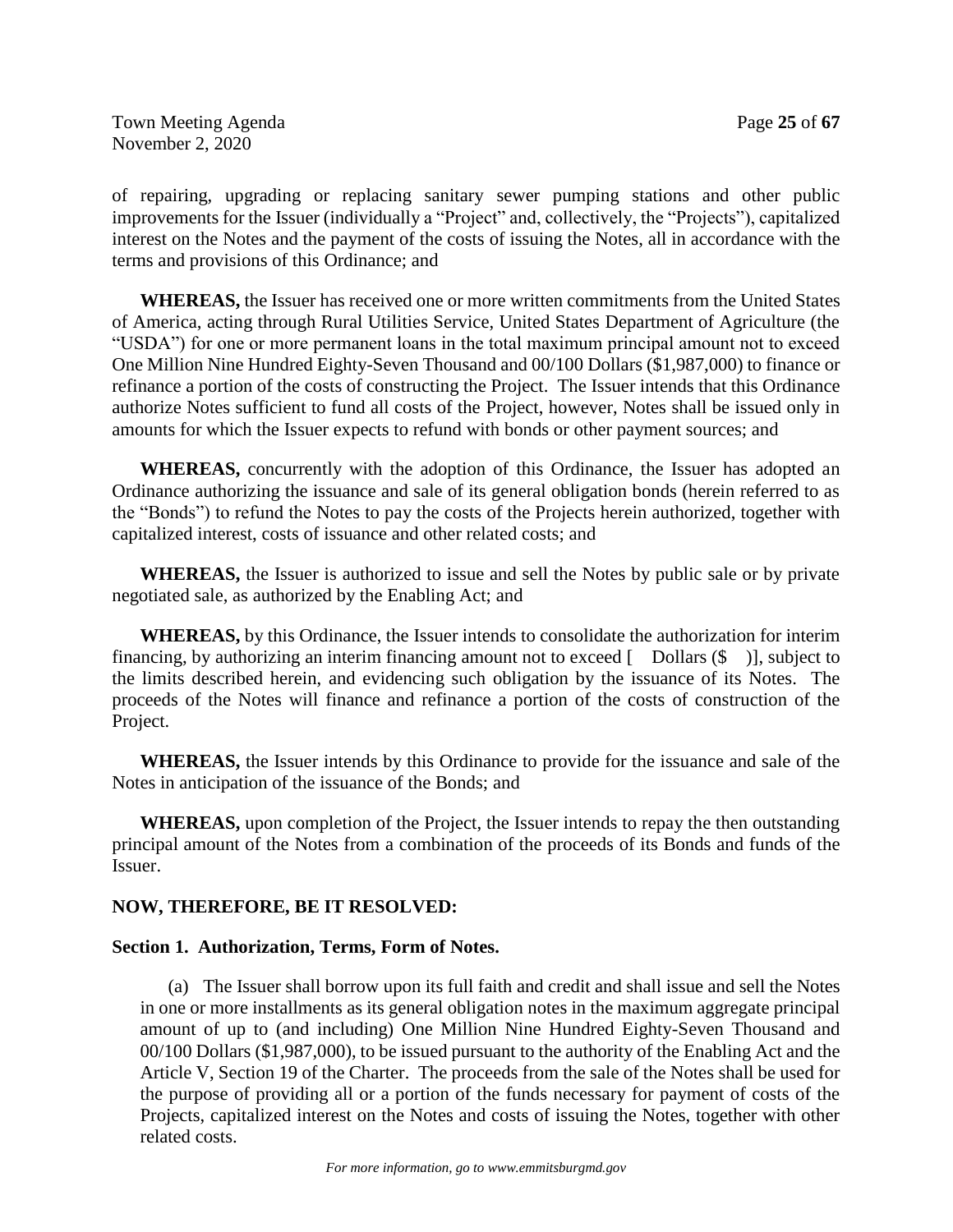(b) The Notes shall be issued in one or more installments, on a revolving or non-revolving basis, from time to time in the maximum aggregate principal amount of up to (and including) One Million Nine Hundred Eighty-Seven Thousand and 00/100 Dollars (\$1,987,000), payable to the registered owners thereof. The maximum aggregate principal amount of the Notes to be issued shall not exceed One Million Nine Hundred Eighty-Seven Thousand and 00/100 Dollars (\$1,987,000). The Notes of each installment series may be issued in such amount or such lesser amounts and in such denominations as determined by the Mayor, pursuant to subsection (f) below. The interest rates and provisions for prepayment or redemption of the Notes of any installment series may differ from the interest rates and provisions for prepayment or redemption of the Notes of any other installment series.

(c) The Notes of each installment shall be dated as of their date of issue and delivery to the initial purchaser thereof; shall be numbered R -1 upwards; shall be initially registered in the name of the initial purchaser thereof or such purchaser's designee; shall bear interest from their dated date, payable in monthly, quarterly, semiannual or other periodic installments, as determined by the Mayor, pursuant to subsection (f) below, at the designated office of the Issuer.

(d) To evidence the borrowing and indebtedness authorized in Section 1(a) of this Ordinance, the Issuer, acting pursuant to the authority of the Enabling Act and the Charter, shall issue and sell from time to time, upon its full faith and credit, the Notes one or more general obligation installment bond anticipation notes in the aggregate principal amount not to exceed [ ] Dollars (\$ ) to be known as the "The Town of Emmitsburg General Obligation Bond Anticipation Notes." There shall be added to the title of the Notes a designation corresponding to the year in which the installment of Notes are issued and, as appropriate, an additional letter designation to distinguish the Notes from other indebtedness issued by the Issuer. The Notes shall be dated the delivery date and shall be issued in the form of a single fully registered note, without coupons attached. The Notes shall bear interest on the outstanding principal balance at a rate determined by the Mayor and shall be payable on such dates as may be determined by the Mayor of the Issuer. The final maturity date of the Notes shall be not later than 5 years from the date of issuance of the Notes and may be extended upon the prior written consent of the Mayor of the Issuer and the registered owner of the Notes in the event that completion of the Project is delayed. Prepayments may be made at the option of the Issuer with or without premium or penalty or as may be determined by the Mayor of the Issuer.

(e) The Notes shall be in substantially the form set forth on Exhibit A to this Ordinance, attached hereto and made a part hereof, subject to completion and modification as authorized by this Ordinance, which form of the Notes, together with all of the covenants and conditions therein contained, is hereby adopted by the Issuer as and for the form of obligation to be incurred by the Issuer and such covenants and conditions are hereby made binding upon the Issuer, including the promise to pay therein contained.

(f) The Mayor is hereby authorized to make such changes to the amount, terms and form of the Notes and any related documents and certificates, including insertions therein or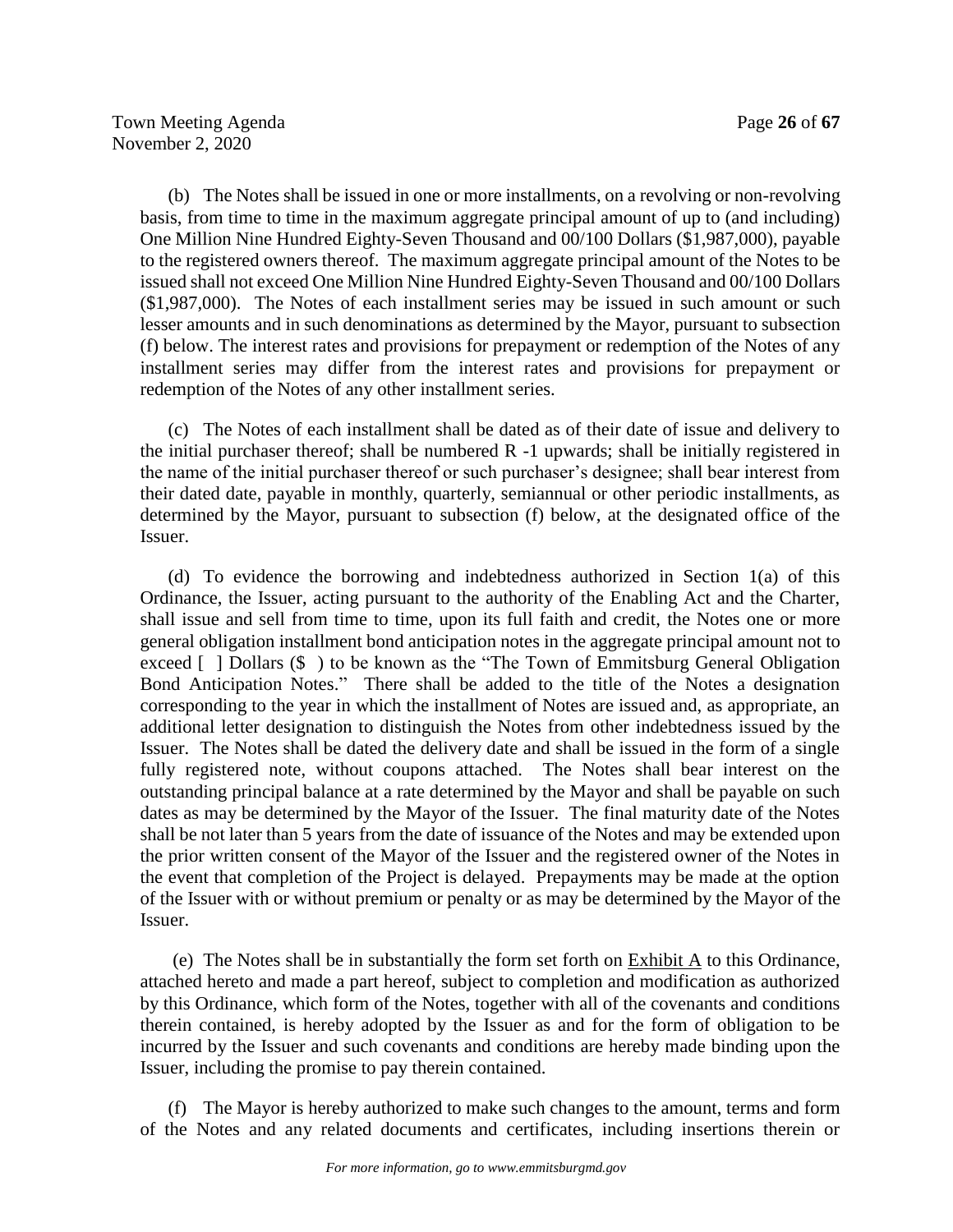additions or deletions thereto, as may be necessary to conform the terms of the Notes to the terms and requirements of the purchaser and as are consistent with the other provisions of this Ordinance. Accordingly, the Mayor is specifically authorized: (i) to determine and approve the final principal amount of the Notes of any series to be issued from time to time in order to reflect the final principal amount of the Notes of any series, not to exceed the maximum principal amount of Notes authorized by this Ordinance for all series of Notes, (ii) to determine and approve the interest rate or rates of the Notes of any series pursuant to either a public or private sale of the Notes of such series, the method of calculation of interest, and the date or dates for the payment thereof, if any, all as the Mayor shall deem to be in the best interests of the Issuer, (iii) to determine and approve the maturity date or dates of the Notes of any series (but not later than the date specified in paragraph 1(d) above), the dates on which the Notes of any series are subject to mandatory or optional prepayment or redemption, and the principal amounts to be prepaid or redeemed on such dates and the redemption premium thereon, if any, (iv) to determine the number and denominations of the Notes of any series, and (v) to insert into the form of the Notes a project and series designation for the Notes, which shall include the actual year in which the Notes of any series are issued and any additional designations as may be determined by the Mayor.

(g) Concurrently with the delivery of the Notes to the purchaser, the Issuer will enter into, execute and deliver in connection with the issuance of the Notes additional documents, agreements, instruments and certificates (which are herein referred to as the "Related Note Documents"). The Related Note Documents shall be in such form and shall contain such terms and conditions as shall be approved by the Mayor and acceptable to the purchaser of the Notes and the Issuer's bond counsel. The Issuer agrees to perform the covenants and agreements set forth in the Related Note Documents.

**Section 2. Execution.** The Notes shall be executed on behalf of the Issuer by the manual or facsimile signature of the Mayor of the Issuer, and the seal of the Issuer shall be affixed thereto or reproduced thereon and attested by the manual signature of the Town Clerk of the Issuer. In the event any official whose signature appears on the Notes or the Related Note Documents shall cease to be an official prior to the delivery of the Notes or the Related Note Documents, or, in the event any official whose signature appears on any of the Notes or the Related Note Documents becomes an officer after the date of the issue, the Notes or Related Note Documents shall nevertheless be valid and binding obligations of the Issuer in accordance with their terms. The Mayor of the Issuer is hereby authorized, empowered and directed to complete the applicable form of the Notes and the Related Note Documents and to make modifications, deletions, corrections or other changes thereto in any manner which the Mayor, in his or her discretion, shall deem necessary to complete the issuance and sale of the Notes and the execution and delivery of the Related Note Documents, as will not alter the substance thereof. The Mayor is hereby also authorized to execute other and additional documents relating to the Notes, the Related Note Documents and their administration, including subsequent modifications, deletions, corrections and other changes thereto in any manner which the Mayor, in his or her discretion, shall deem appropriate. The execution of the Notes and the Related Note Documents and any other documents relating to the Notes and the Related Note Documents by the Mayor shall be conclusive evidence of his or her approval of the form and substance thereof.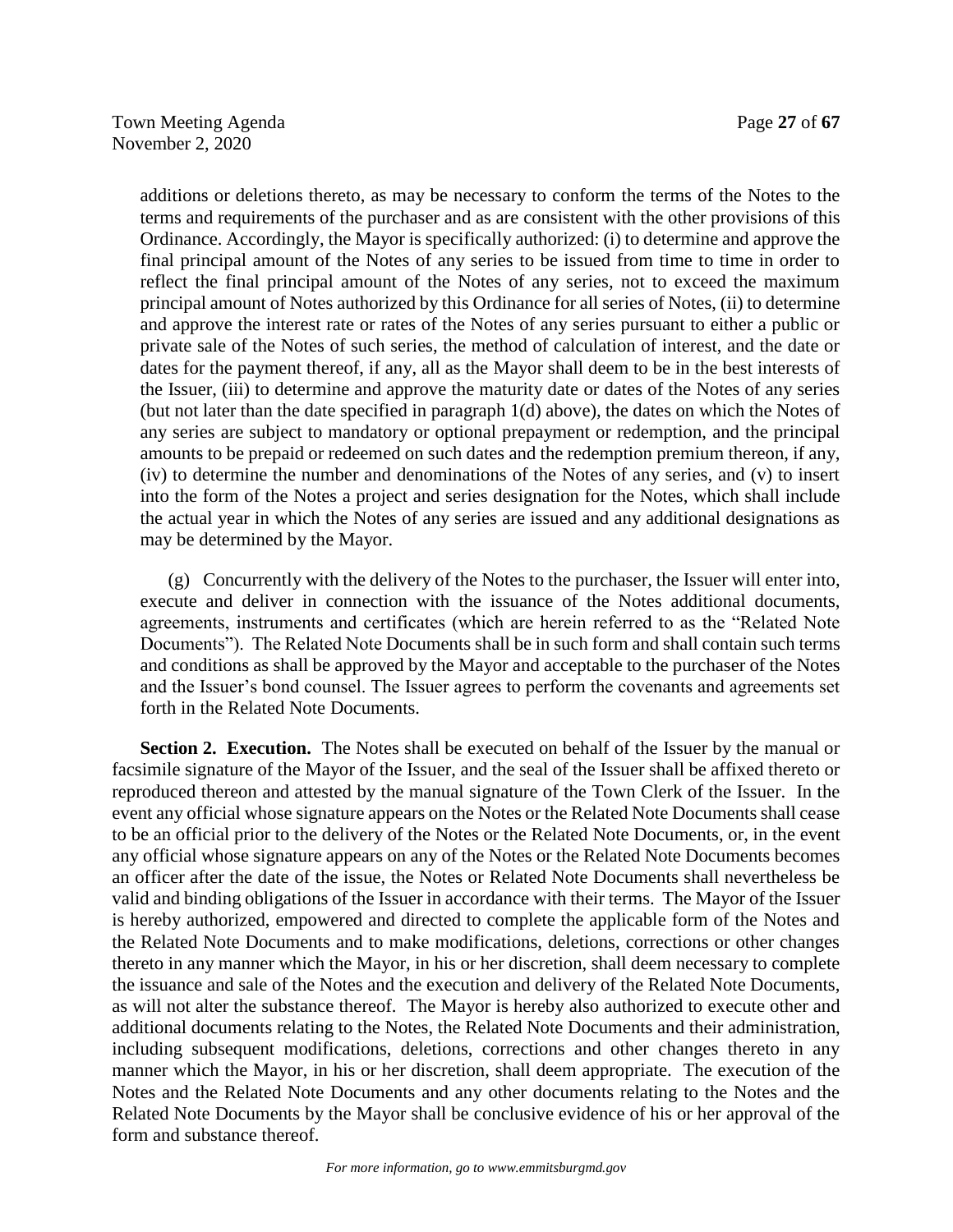Town Meeting Agenda **Page 28** of **67** November 2, 2020

**Section 3. Registration of Notes.** The Town Clerk shall act as registrar for the Notes and shall maintain registration books for the registration and registration of transfer of the Notes of any series at the office of the Town Clerk. No security or bond shall be required of the Town Clerk in the performance of the duties of registrar for the Notes. The Issuer may from time to time by ordinance adopted by the Council of the Issuer, either prior to or following the issuance of the Notes, designate and appoint one or more substitute or successor registrars or paying agents for the Notes.

The Notes of any series will be transferable by the Town Clerk only upon the register for the Notes maintained by the Town Clerk. Any Note presented for transfer, exchange or registration, shall be accompanied by a written instrument or instruments of transfer or authorization for exchange, in form and with guaranty of signature satisfactory to the Town Clerk, duly executed by the registered owner thereof or by such owner's duly authorized attorney. Upon any transfer or exchange, the Issuer shall execute and deliver in the name of the registered owner or the transferee or transferees, as the case may be, a new registered Note of authorized denomination(s) in the outstanding and unpaid principal amount of the Note, payable or maturing on the same date or dates and bearing interest at the same rate as the surrendered Note. In each case, the Issuer may require payment by the registered owner requesting the exchange or transfer of any tax, fee or other governmental charge and of any shipping and insurance charges that may be required to be paid with respect thereto, but otherwise no charge shall be made to the registered owner for the exchange or transfer. The Town Clerk, as registrar, shall not be required to transfer or exchange any Note after the mailing of a notice of redemption.

The Issuer may deem and treat the person in whose name any Notes shall be registered upon the books of the Issuer as the absolute owner of such Notes, whether such Notes shall be overdue or not, for the purpose of receiving payment of, or on account of, the principal, premium, if any, of and interest on such Notes and for all other purposes.

**Section 4. Prepayment and Redemption.** Principal of the Notes may be repaid and reborrowed and the principal is subject to prepayment or redemption in whole or in part at any time prior to maturity, with or without premium or penalty, together with interest on the principal amount to be prepaid or redeemed accrued to the prepayment or redemption date, as shall be set forth in the Notes or as otherwise determined by the Mayor. If less than all of the outstanding principal of any Note or installments of principal on any Note shall be called for prepayment or redemption, the principal amount to be so prepaid or redeemed shall be applied to reduce the installments of principal payable on any Note in the amount and order as determined by the Issuer. Notice of prepayment or redemption shall be sent to the registered owners of any Notes to be prepaid or redeemed by first class mail at such owners' addresses appearing on the register for the Notes, if and as required by the purchaser(s) of the Notes.

If, on the date designated for prepayment or redemption of any Notes, notice having been duly given or waived, moneys for the prepayment or redemption of principal of the Notes plus accrued interest to the prepayment or redemption date are then held by the Issuer, the principal called for prepayment or redemption shall become due and payable at the prepayment or redemption price provided therefor, together with any accrued interest thereon, and interest on such principal called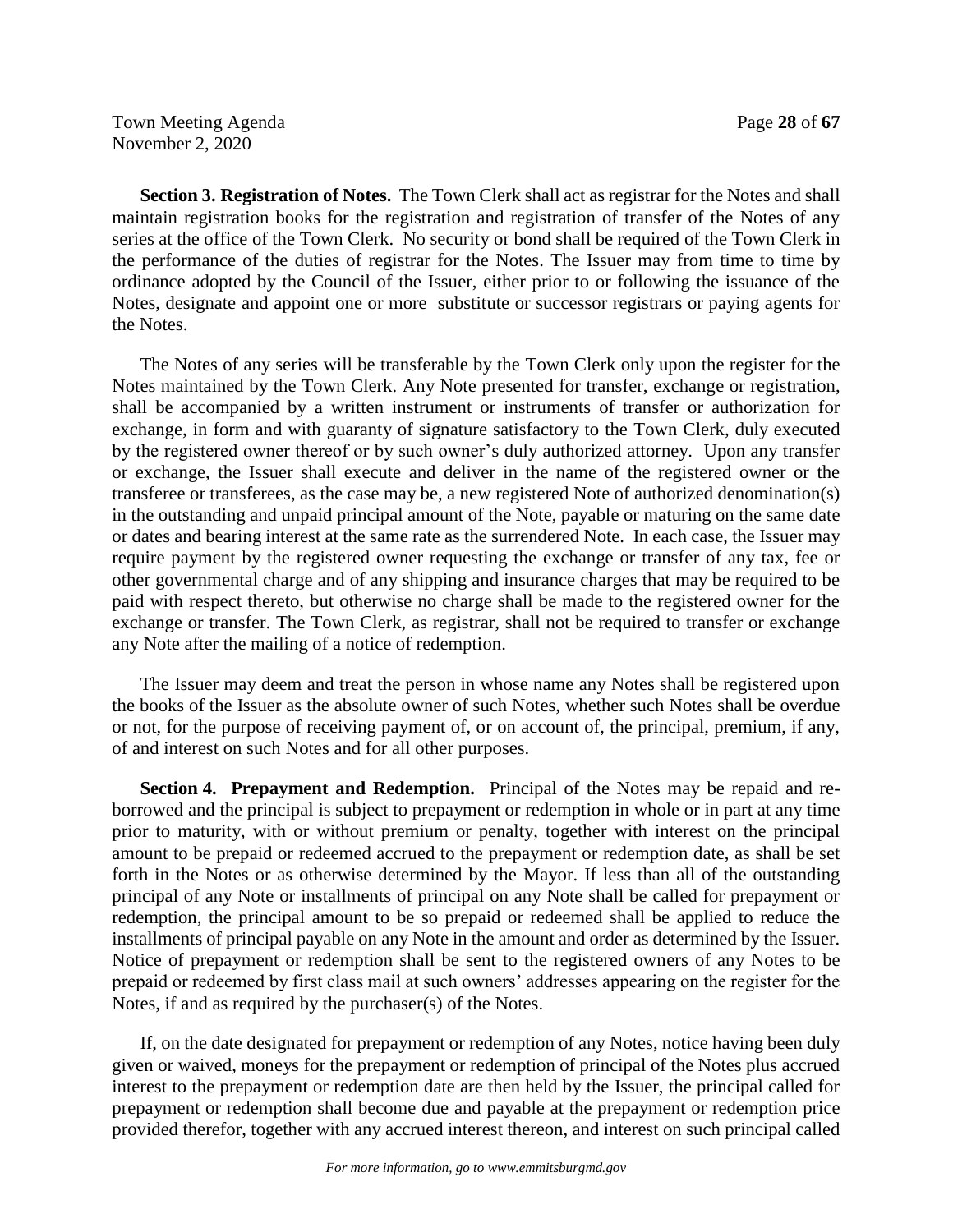for prepayment or redemption shall cease to accrue from and after such date. From and after any such prepayment or redemption date, the principal of the Notes called for prepayment or redemption shall cease to bear interest and the registered owners thereof shall thereafter be entitled only to receive from the Issuer payment of the principal thereof called for prepayment or redemption and any accrued interest payable on such principal to the date of prepayment or redemption.

**Section 5. Replacement of Mutilated, Lost, Stolen, or Destroyed Notes.** In case any of the Notes shall become mutilated or be destroyed, lost or stolen, the Issuer may cause to be executed and delivered new Notes of like date and tenor and bearing the same or a different number, in exchange and substitution for each Note mutilated, destroyed, lost or stolen, upon the owner paying the reasonable expenses and charges of the Issuer in connection therewith and, in the case of any Notes being destroyed, lost or stolen, upon the owner filing with the Issuer evidence satisfactory to it that such Notes was destroyed, lost or stolen, and furnishing the Issuer with indemnity satisfactory to it. Any Notes so issued in substitution for any Notes so mutilated, destroyed, lost or stolen: (i) may be reproduced in a manner similar to the Note being replaced, and (ii) shall constitute an original contractual obligation on the part of the Issuer, whether or not the Notes in exchange for which said new Notes are issued shall at any later date be presented for payment and such payment shall be enforceable by anyone, and any such new Notes shall be equally and proportionately entitled to the benefits of the Notes with all other like Notes, in the manner and to the extent provided herein. The Issuer may require payment by the registered owner requesting a replacement Note of any tax, fee or other governmental charge, costs of preparation of the replacement Note and any shipping and insurance charges that may be required to be paid with respect thereto.

## **Section 6. Use of Proceeds; Records.**

(a) The proceeds of the Notes shall be held, invested, administered and disbursed by the Issuer and shall be used, when and as required, to pay the costs of the Projects, capitalized interest on the Notes and costs of issuing the Notes, together with other related costs.

(b) Pending expenditure of the proceeds of the Notes as contemplated hereby, the [Town Treasurer] may invest all or part of such proceeds in such manner as authorized or permitted by law; provided, however, that no such investments shall be made which would cause the Notes to be "arbitrage bonds" as more fully set forth in Section 13 below.

(c) Upon the issuance of the Bonds in anticipation of which the Notes are expected to be issued, the Issuer is required to use the first proceeds of the Bonds or other available taxes or revenues to pay or redeem the Notes. Upon the redemption of the Notes from the first proceeds of the Bonds or otherwise, and unexpended proceeds of the Notes shall be deemed to be proceeds of the Bonds.

(d) The Town Treasurer shall create and maintain, or cause to be created and maintained, full and complete books and records of account for the receipt, investment and disbursement of the proceeds of the Notes of each series.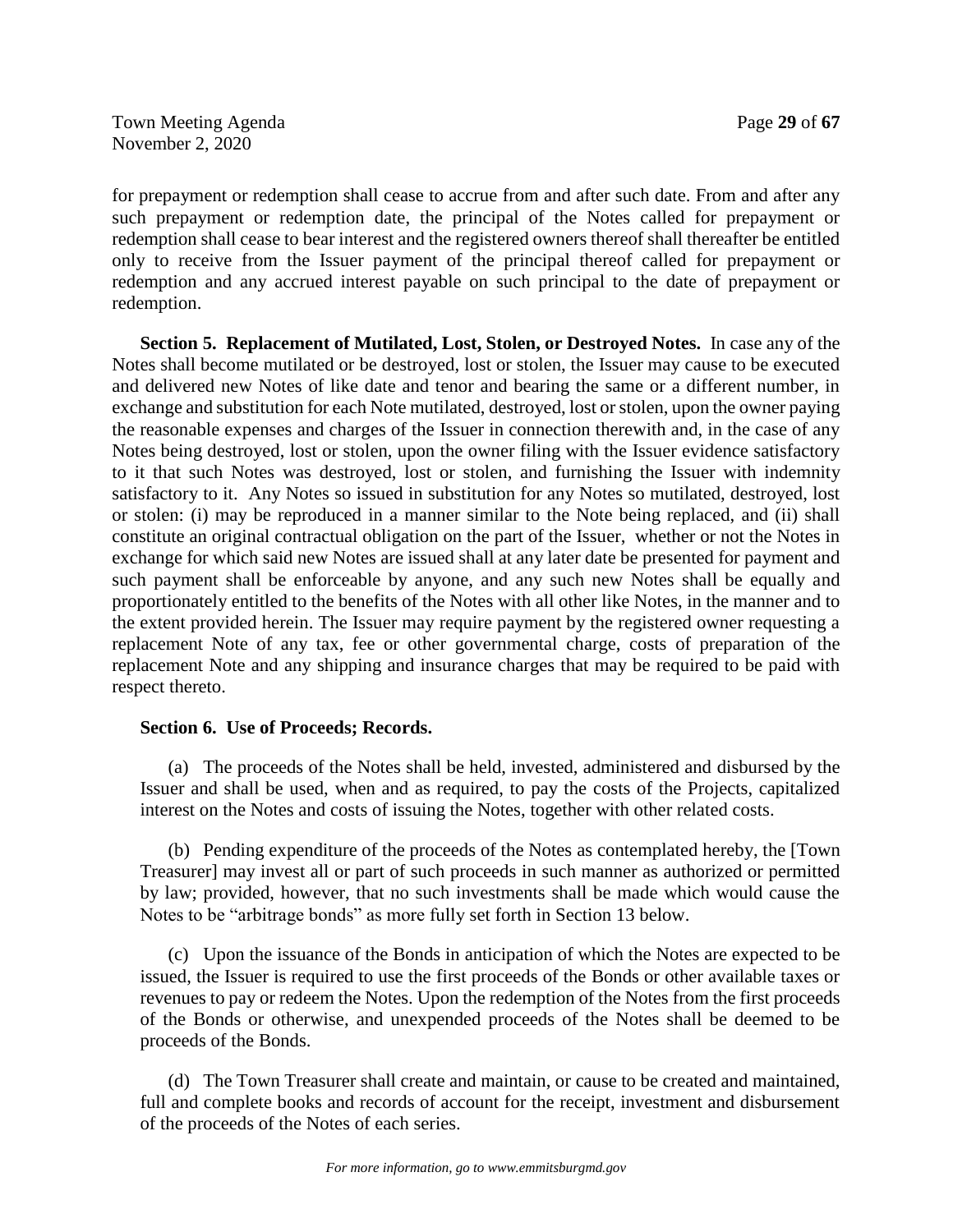**Section 7. Covenants.** The Issuer covenants with the owners from time to time of the Notes that so long as the Notes or installments of principal thereunder shall remain outstanding and unpaid:

(a) The Issuer will duly and punctually pay, or cause to be paid, to the owners of the Notes the principal of the Notes and interest accruing thereon, at the dates and places and in the manner mentioned in the Notes from unlimited ad valorem taxes in the event that available monies or revenues of the Issuer are inadequate to make such payment.

(b) The Issuer covenants that so long as the Notes are outstanding and not paid, unless other monies or revenues are available for payment of principal of, premium (if any) and interest on the Notes, it will levy annually, in the manner prescribed by law, a tax on all real and tangible personal property within its corporate limits subject to assessment for unlimited taxation, ad valorem taxes in rate and amount and sufficient, to provide for the payment of the principal of and interest on the Notes as the same become due and payable. In the event that available monies or revenues or the taxes so levied in any fiscal year shall prove inadequate for the above purposes, the Issuer shall levy additional taxes in the succeeding fiscal year to make up such deficiency. The full faith and credit and the unlimited taxing power of the Issuer are hereby irrevocably pledged to the punctual payment of the principal of and interest on the Notes as the same become due.

(c) The Issuer intends to pay principal of, premium (if any) and interest on the Notes from any available monies or revenues of the Issuer. Accordingly, to the extent any such monies or revenues are used to pay principal of, premium (if any) and interest on the Notes, the Issuer shall not be obligated to levy and collect a tax on all real and tangible personal property within its corporate limits subject to assessment for unlimited taxation, to provide for the payment of the principal of, premium (if any) and interest on the Notes as the same become due and payable.

(d) The Issuer, pursuant to Section  $19-212(a)(2)$  of the Enabling Act, covenants to issue the Bonds as soon as there is no longer a reason for deferring their issuance.

**Section 8. Ordinance a Contract.** The provisions of this Ordinance shall constitute a contract with the registered owners from time to time of the Notes, and this Ordinance shall not be repealed, modified or altered in any manner materially adverse to the interests of such owners while the Notes or any portion thereof remain outstanding and unpaid without the consent of the owners of the Notes.

**Section 9. Purchase Price of Notes.** The Notes shall be sold in accordance with the terms and provisions of this Ordinance and of Section 19-213 of the Local Government Article of the Annotated Code of Maryland, as amended.

## **Section 10. Sale of Notes.**

(a) The Notes shall be sold either at a public sale or private negotiated sale as the Mayor of the Issuer deems to be in the best interests of the Issuer. The form of the notice of public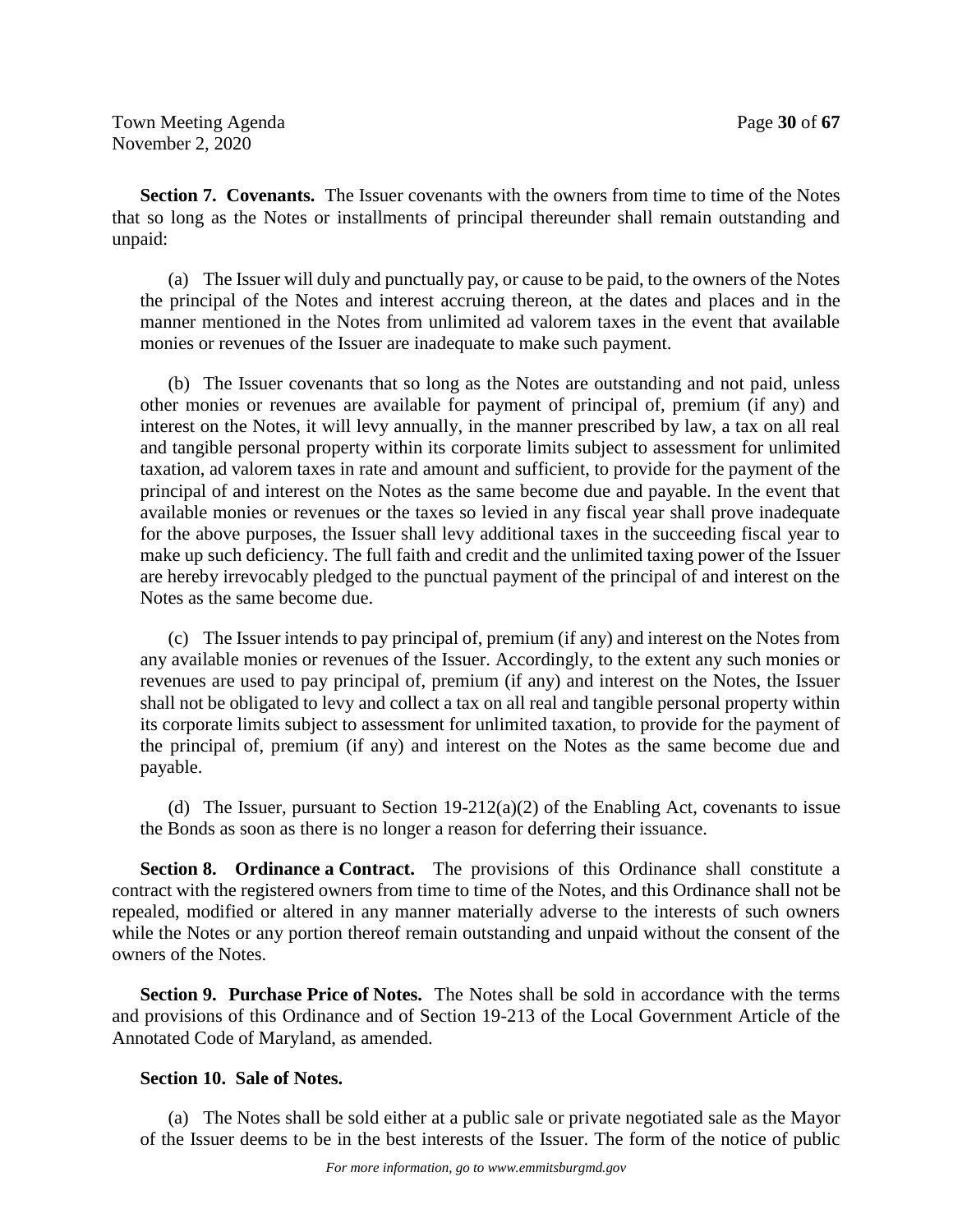sale or request for bids (the "Notice of Sale"), if any, shall be prescribed by the Mayor of the Issuer. In either event, the issuance and sale of the Notes shall be subject to receipt of the approving opinion of Whiteford, Taylor & Preston L.L.P., as Bond Counsel to the Issuer.

(b) The Mayor and other officers, employees, attorneys and agents of the Issuer are authorized to (i) if a public sale of the Notes is contemplated, prescribe the form of the Notice of Sale, including any amendments or supplements thereto, and to establish requirements and procedures for the public sale and award of the Notes upon terms the Mayor determines to be in the best interests of the Issuer, (ii) take any necessary or appropriate actions in connection with any advertisement of the sale of the Notes and publication of the Notice of Sale, and (iii) take such actions and make such determinations, including the award of the Notes upon terms the Mayor determines to be in the best interests of the Issuer, either at a public competitive sale, by seeking bids from a limited number of financial institutions or prospective purchasers, or by the private negotiated sale of the Notes with one or more prospective purchasers, all as may be necessary to effectuate the sale and issuance of the Notes in accordance with the provisions of this Ordinance, the Notice of Sale (if a public sale) and applicable requirements of law. All actions heretofore taken by the officers or employees of the Issuer in connection with the offer and sale of the Notes are hereby approved, ratified and confirmed.

**Section 11. Bank Qualified Status of Interest Paid on the Notes.** The Issuer hereby authorizes the Notes (or any series of the Notes) to be designated as qualified tax-exempt obligations for purposes of Section 265(b)(3) of the Internal Revenue Code of 1986, as amended (the "Internal Revenue Code"), and in connection with any such designation shall certify at the time the Notes or series of Notes are issued that (a) the Notes are not private activity bonds for purposes of Section 265(b)(3)(B)(i)(II) of the Internal Revenue Code, (b) the Issuer, including all subordinate entities of the Issuer, has not issued and will not issue more than Ten Million Dollars (\$10,000,000) (or any other amount as may then be applicable) of tax exempt obligations during any calendar year in which any series of the Notes designated as qualified tax exempt obligations may be issued, and (c) the Issuer, including all subordinate entities of the Issuer, has not and will not designate more than Ten Million Dollars (\$10,000,000) (or any other amount as may then be applicable) of obligations as qualified tax exempt obligations during the calendar year in which the Notes or series of Notes are issued.

**Section 12. Authority to Take Action**. The officers and employees of the Issuer are hereby authorized and directed to do all acts and things required of them by the provisions of this Ordinance, for the full, punctual and complete performance of all the terms, covenants and provisions of the Notes, the Related Note Documents and this Ordinance and to do and perform all acts and to execute, seal and deliver all documents, certificates or instruments of writing which may be necessary or desirable to carry out the full intent and purposes of this Ordinance and the Related Note Documents. Any and all acts heretofore taken by the officers or employees of the Issuer in connection with the authorization, offer, sale and delivery of the Notes are hereby approved, ratified and confirmed.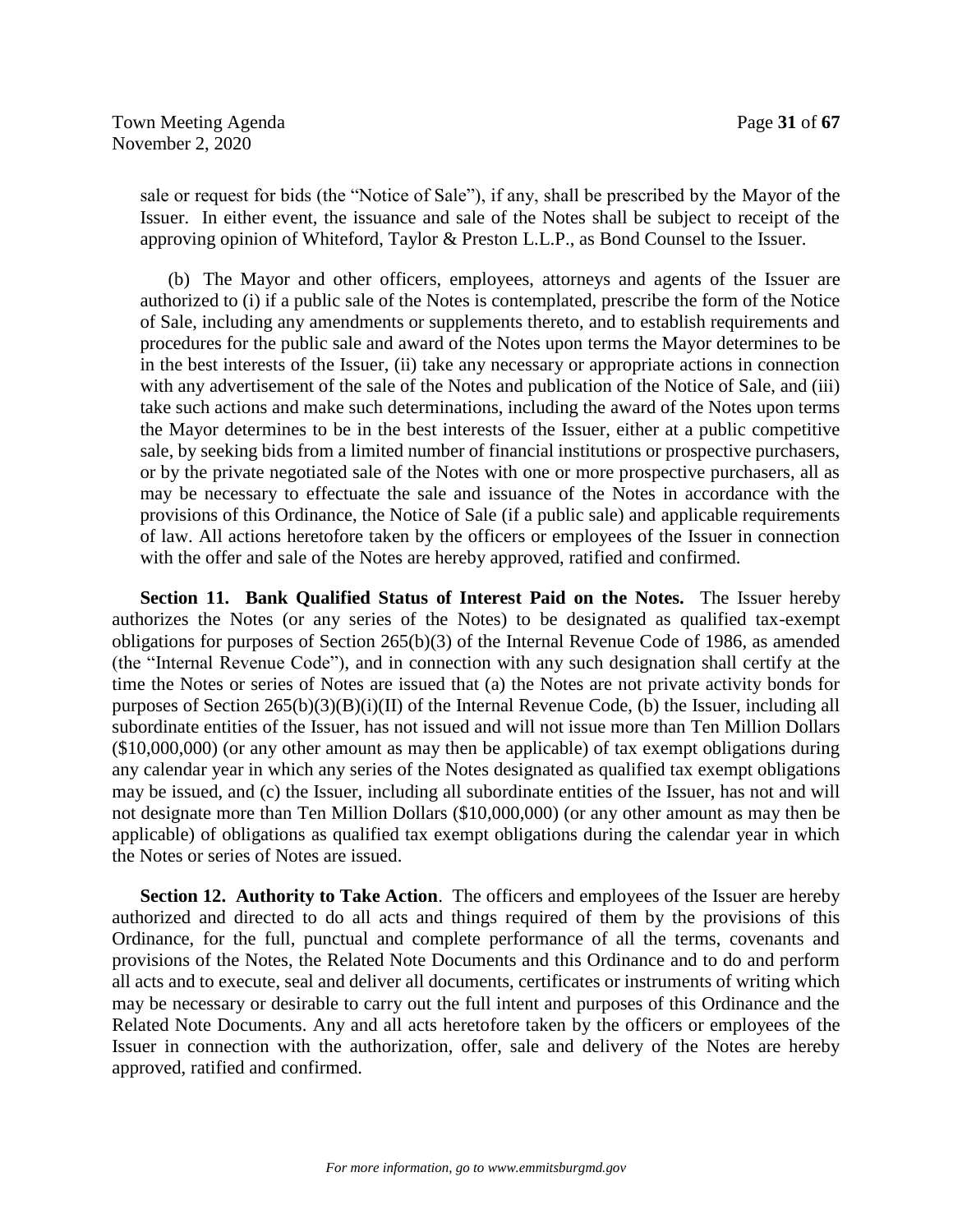## **Section 13**. **Covenants Relating to Tax Exempt Status of the Notes**.

(a) The Mayor and Town Clerk shall be the officials of the Issuer responsible for the execution and delivery on the date of the issuance of the Notes of a certificate or certificates of the Issuer (a "Tax and Section 148 Certificate") that complies with the requirements of Section 148 of the Internal Revenue Code ("Section 148"), and the applicable regulations thereunder (the "Arbitrage Regulations"), and such officials are hereby authorized and directed to execute and deliver a Tax and Section 148 Certificate to counsel rendering an opinion on the validity of the Notes on the date of issuance of the Notes. The Mayor and Town Clerk shall be the officials of the Issuer responsible for the issuance of the Notes within the meaning of Treasury Regulations Section 1.148-2 of the Arbitrage Regulations.

(b) The Issuer shall set forth in the Tax and Section 148 Certificate its reasonable expectations as to relevant facts, estimates and circumstances relating to the use of the proceeds of the Notes or of any monies, securities or other obligations on deposit to the credit of any account of the Issuer which may be deemed to be proceeds of the Notes pursuant to Section 148 or the Arbitrage Regulations. The Issuer covenants that the facts, estimates and circumstances set forth in the Tax and Section 148 Certificate will be based on the Issuer's reasonable expectations on the date of the issuance of the Notes and will be, to the best of the certifying officials' knowledge, true and correct as of that date.

(c) The Issuer covenants and agrees with the registered owner or owners of the Notes that it will not make, or (to the extent that it exercises control or direction) permit to be made, any use of the proceeds of the Notes that would cause the Notes to be "arbitrage bonds" within the meaning of Section 148 and the Arbitrage Regulations. The Issuer further covenants that it will comply with Section 148 and the Arbitrage Regulations which are applicable to the Notes on the date of issuance thereof and which may subsequently be made applicable thereto as long as the Notes remains outstanding and unpaid. The Mayor and Town Clerk are hereby authorized and directed to prepare or cause to be prepared and to execute any certification, opinion or other document, including, without limitation, a Tax and Section 148 Certificate, which may be required to assure that the Notes will not be deemed to be "arbitrage bonds" within the meaning of Section 148 and the Arbitrage Regulations. All officers, employees and agents of the Issuer are hereby authorized and directed to take such actions, and to provide such certifications of facts and estimates regarding the amount and use of the proceeds of the Notes as may be necessary or appropriate from time to time to comply with, or to evidence the Issuer's compliance with, the covenants set forth in this Section.

(d) The Issuer further covenants that it shall make such use of the proceeds of the Notes, regulate the investment of the proceeds thereof, and take such other and further actions as may be required to maintain the excludability from gross income for federal income tax purposes of interest on such Notes.

*For more information, go to www.emmitsburgmd.gov* (e) The Issuer further covenants with the registered owner or owners of the Notes (i) that it will not take any action or (to the extent that it exercises control or direction) permit any action to be taken that would cause the Notes or a portion of the Notes to be "federally guaranteed" within the meaning of Section 149(b) of the Internal Revenue Code, and (ii) that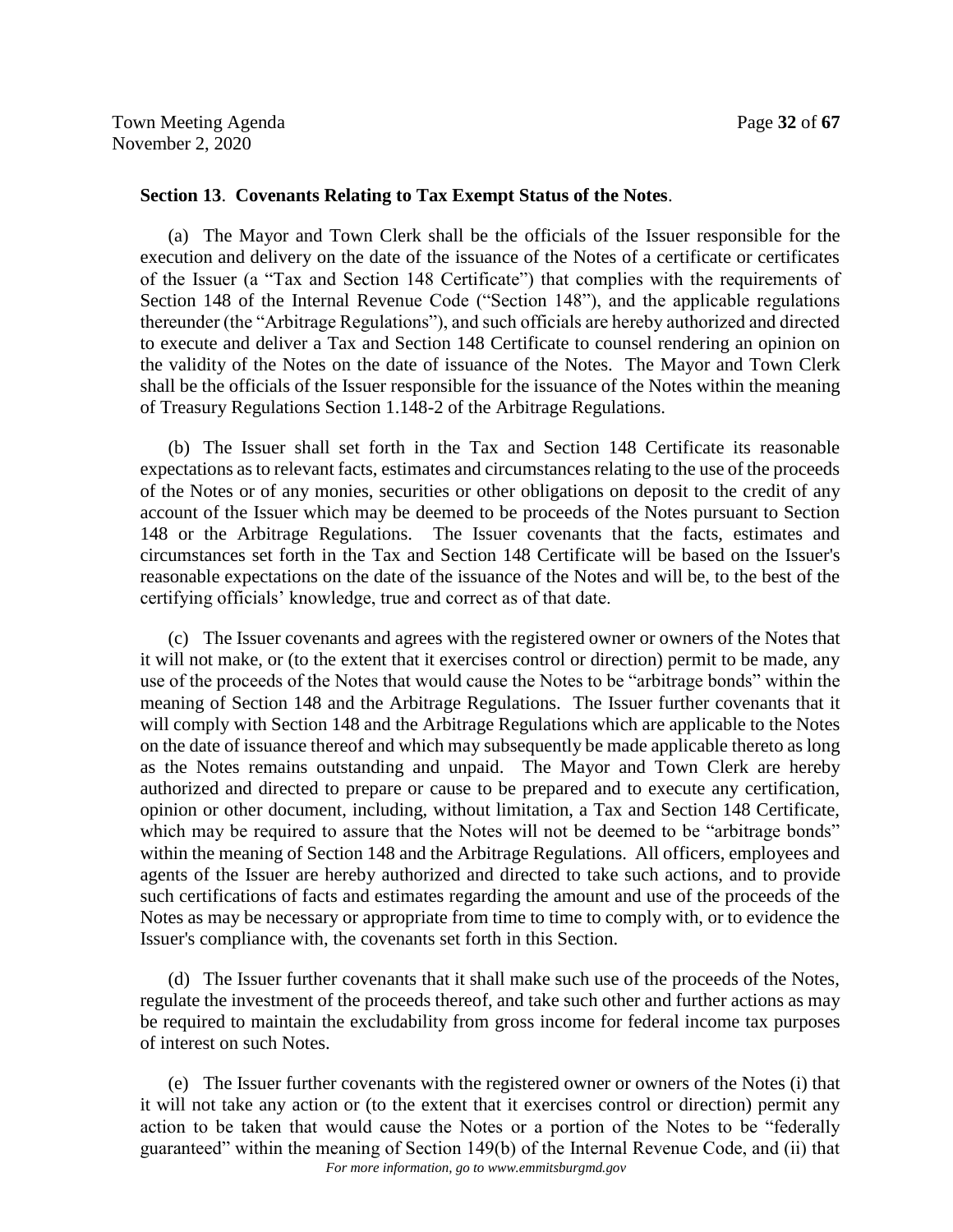it will not make, or (to the extent that it exercises control or direction) permit to be made, any use of the proceeds of the Notes or a portion of such proceeds that would cause the Notes or a portion of the Notes to be "private activity bonds" within the meaning of Section 141(a) of the Internal Revenue Code.

(f) The Mayor may make such covenants or agreements in connection with the issuance of the Notes as he shall deem advisable in order to assure the registered owner or owners of the Notes that interest thereon shall be and remain excludable from gross income for federal income tax purposes, and such covenants or agreements shall be binding on the Issuer so long as the observance by the Issuer of any such covenants or agreements is necessary in connection with the maintenance of the exclusion of the interest on the Notes from gross income for federal income tax purposes. The foregoing covenants and agreements may include such covenants or agreements on behalf of the Issuer regarding compliance with the provisions of the Internal Revenue Code as the Mayor shall deem advisable in order to assure the registered owner or owners of the Notes that the interest thereon shall be and remain excludable from gross income for federal income tax purposes, including (without limitation) covenants or agreements relating to the use and investment of proceeds of the Notes, the payment of certain earnings (if any) resulting from such investment to the United States, limitations on the times within which and the purposes for which proceeds of the Notes may be expended, the use of specified procedures for accounting for and segregating proceeds of the Notes, the operation and use of any Project being financed with the proceeds of any Notes or series of Notes, and retention of records relating to the foregoing matters and the Notes. Such covenants and agreements may be set forth in a Tax and Section 148 Certificate or other agreement.

**Section 14. Designation of Projects.** The Issuer may, from time to time, prior to or after the issuance of the Notes, either by amending or supplementing this Ordinance or by administrative order designate one or more specific Projects to be financed with the proceeds of any series of Notes, or to amend or modify any Project previously designated, without the consent of the holders of the Notes, provided that if any amendment or modification of a Project is to be financed from any series of Notes previously issued, the Issuer receives an opinion of bond counsel to the effect that the use of the proceeds of the Notes for any Project as proposed to be modified will not adversely affect the exclusion from federal income taxation applicable to interest paid on such Notes.

**Section 15. Official Intent to Reimburse.** The Issuer declares that the Issuer intends to reimburse itself from proceeds of the Notes or Bonds any expenditures for costs of the Projects made by the Issuer prior to the issuance of the Notes or the Bonds and that such declaration in the Ordinance constitutes the Issuer's "official intent" under Treasury Regulations 1.150-2.

## **Section 16. Effective Date; Miscellaneous.**

(a) **Effective Date.** This Ordinance shall take effect from the date of its approval by the Mayor after its adoption by the Board of Commissioners, or from the date it is passed by the Board of Commissioners over the Mayor's veto, if applicable.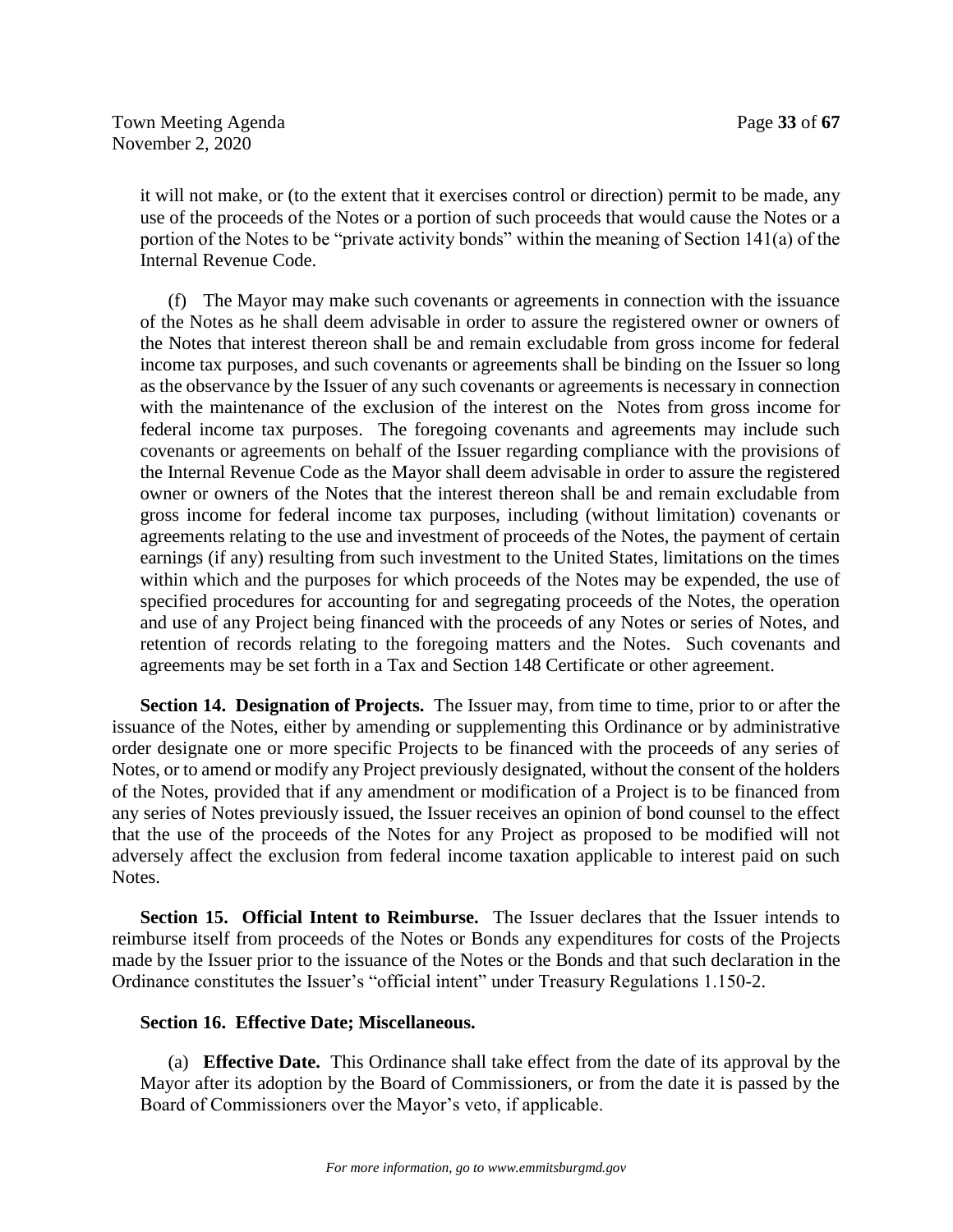(b) **Governing Law.** The laws of the State of Maryland shall govern the construction of this Ordinance and the Notes.

(c) **Publication of Ordinance; Filing Certified Copies of Ordinance.** The Town Clerk of the Issuer shall cause (i) a copy of this Ordinance to be published in accordance with the requirements of Section 2.04.010 E. of the Municipal code of the Issuer, and (ii) a true and correct copy of this Ordinance to be recorded in the ordinance book and attested by the Town Clerk in accordance with the requirements of Section 2.04.010 A. of the Municipal Code of the Issuer. Any copy of this Ordinance duly certified by the Town Clerk or any successors in office shall constitute evidence of the contents and provisions hereof.

(d) **Severability.** The provisions of this Ordinance are severable, and if any provision, sentence, phrase, clause, section or part of this Ordinance shall be held or deemed to be illegal, invalid, inoperative, or unenforceable, the same shall not affect or impair any other provision, sentence, phrase, clause, section or part of this Ordinance. Any references in this Ordinance to any provisions of state, federal or local law are not exclusive of any other provisions of federal, state or local law applicable to any provisions hereof. It is hereby declared to be the legislative intent that this Ordinance would have been adopted if such illegal, invalid or unconstitutional provision, sentence, phrase, clause, section or part had not been included herein.

(e) **No Personal Liability of Officers, Agents or Employees.** No stipulation, obligation or agreement herein contained or contained in the Notes or in any Related Note Documents executed on behalf of the Issuer shall be deemed to be a stipulation, obligation or agreement of any officer, agent or employee of the Issuer in his or her individual capacity, and no such officer, agent, or employee shall be personally liable on the Notes or be subject to personal liability or accountability by reason of the issuance thereof.

(f) **Amendments and Supplements.** The Board of Commissioners of the Issuer may supplement or amend this Ordinance with respect to the terms of any series of Notes issued under the authority of this Ordinance.

[Signatures on following page.]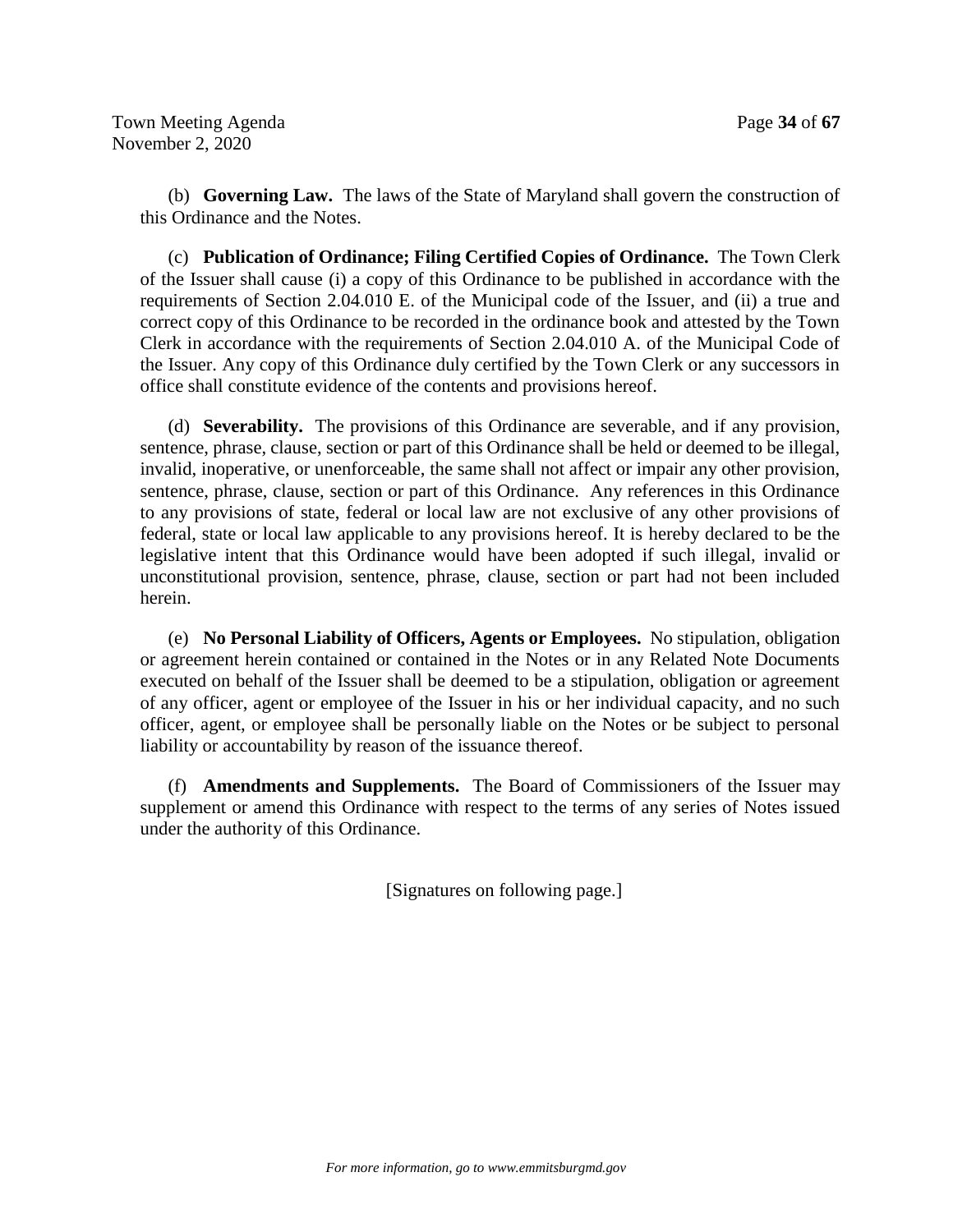Town Meeting Agenda Page 35 of 67 November 2, 2020

**PASSED AND ADOPTED** by the Board of Commissioners of the Town of Emmitsburg on \_\_\_\_\_\_\_\_\_\_\_\_, 2020

## **ATTEST: BOARD OF COMMISSIONERS TOWN OF EMMITSBURG**

Madeline Shaw Timothy O'Donnell, President Town Clerk Board of Commissioners

[SEAL]

\_\_\_\_\_\_\_APPROVED \_\_\_\_\_\_\_VETOED

\_\_\_\_\_\_\_\_\_\_\_\_\_\_\_\_\_\_\_\_\_\_\_\_\_\_\_\_\_ \_\_\_\_\_\_\_\_\_\_\_\_\_\_\_\_\_\_\_\_\_\_\_\_\_\_\_\_\_\_\_\_

this  $\_\_\_\_\_\_\$  day of  $\_\_\_\_\_\_\_\_\_\_\_$ , 2020.

\_\_\_\_\_\_\_\_\_\_\_\_\_\_\_\_\_\_\_\_\_\_\_\_ Donald N. Briggs, Mayor

> -------------------------------I hereby certify that the foregoing Ordinance has been posted as required by Chapter 2.04 of the Emmitsburg Municipal Code.

Madeline Shaw, Town Clerk Date: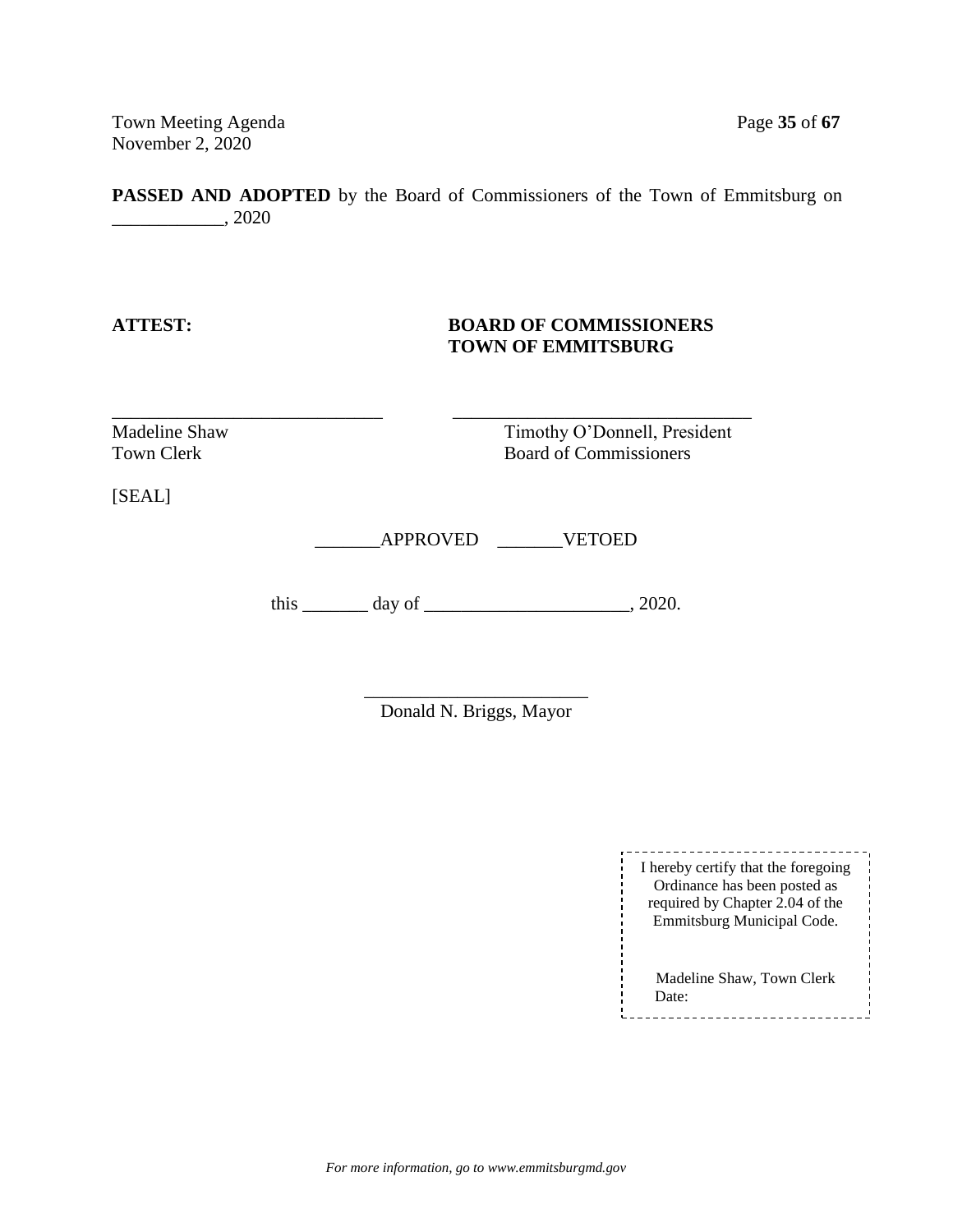Town Meeting Agenda **Page 36** of 67 November 2, 2020

**EXHIBIT A**

#### **FORM OF NOTE**

## **THIS NOTE HAS BEEN DESIGNATED AS "BANK QUALIFIED TAX EXEMPT" UNDER SECTION 265(b)(3) OF THE INTERNAL REVENUE CODE OF 1986, AS AMENDED.**

## **PAYMENTS OF PRINCIPAL AND INTEREST ON THIS NOTE ARE MADE BY CHECK, DRAFT OR ELECTRONIC FUNDS TRANSFER TO THE REGISTERED OWNER. IT CANNOT BE DETERMINED FROM THE FACE OF THIS NOTE WHETHER ALL OR ANY PART OF THE PRINCIPAL OF OR INTEREST ON THIS NOTE HAS BEEN PAID.**

**\$** 

**UNITED STATES OF AMERICA STATE OF MARYLAND Town of Emmitsburg General Obligation [Bond] Anticipation Note Series \_\_\_\_\_\_\_\_\_\_\_\_\_ Dated \_\_\_\_\_\_\_\_\_\_\_\_\_\_\_**

#### **Registered Owner**:

The Town of Emmitsburg, a municipal corporation organized under the laws of the State of Maryland (the "**Town**"), for value received, hereby promises to pay to the Registered Owner shown above, or registered assigns or legal representative, the Principal Sum shown above (or such lesser amount as shall be outstanding hereunder from time to time), with interest thereon from and including the most recent date to which interest has been paid or, if this note shall be delivered prior to the first interest payment date, from the date of delivery of this note, until such Principal Sum shall be paid or provided for in accordance with the Ordinance (defined herein). Interest on this note shall be payable on \_\_\_\_\_\_\_\_\_\_\_\_\_\_ at the rate of interest equal to \_\_\_\_\_\_\_% per annum.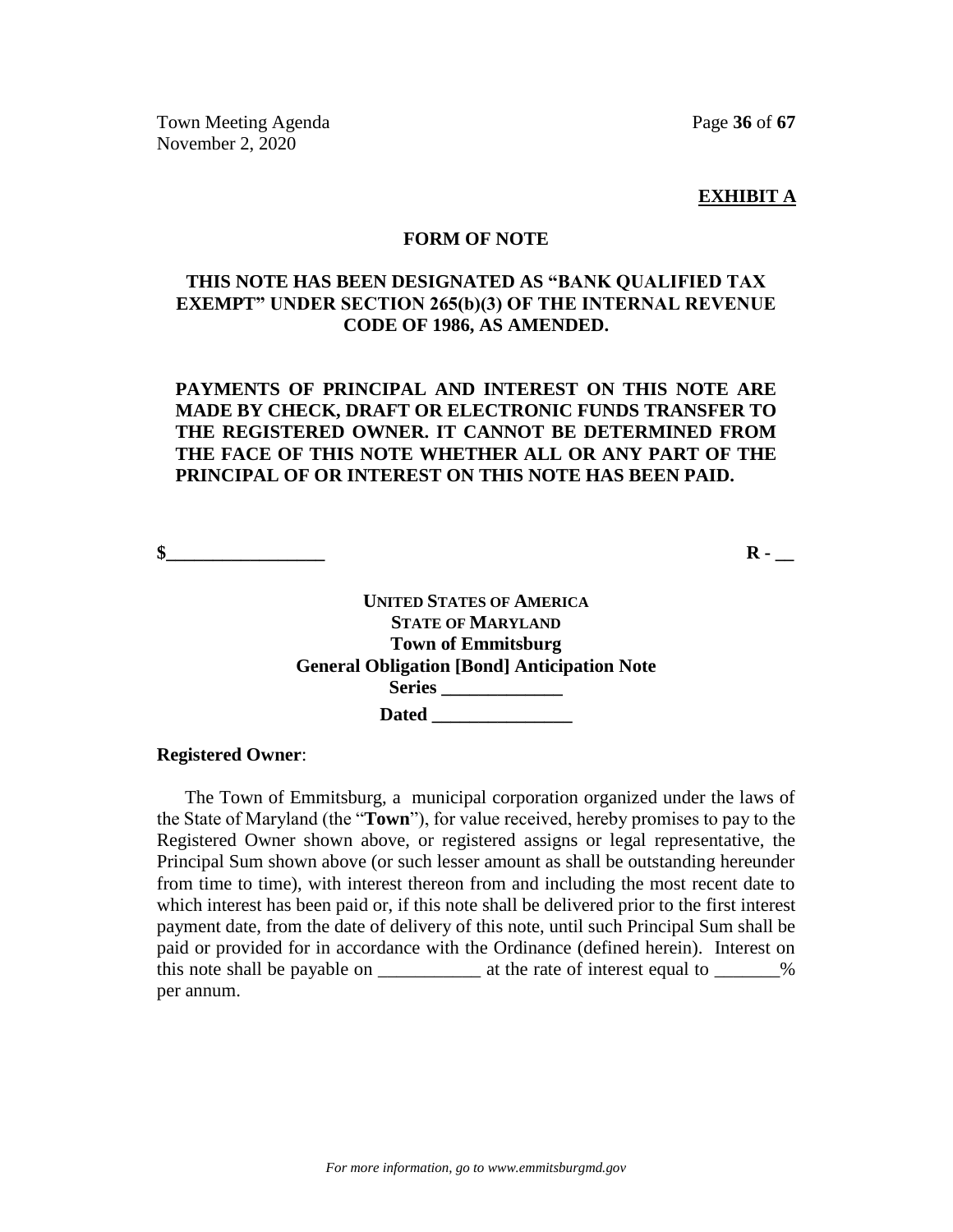Town Meeting Agenda **Page 37** of 67 November 2, 2020

The principal amount hereof shall be due and payable in full on  $\Box$ together with any accrued and unpaid interest on this note to such date.

Interest due on the unpaid principal amount hereof shall accrue on the basis of a 360-day year of twelve 30-day months, from the date hereof, and shall be paid [quarterly commencing on \_\_\_\_\_\_\_\_\_\_\_\_\_, and thereafter on the \_\_\_ day of and and and  $\overline{\phantom{a}}$  and  $\overline{\phantom{a}}$  and  $\overline{\phantom{a}}$  in each year], as set forth on **SCHEDULE A** attached to this Note, until the principal amount hereof has been paid or provision for payment shall have been made.

Both the principal amount of and interest on this note will be paid to the registered owner in lawful money of the United States of America, at the time of payment, and will be paid by electronic funds transfer, or by check or draft mailed (by depositing such check or draft, correctly addressed and postage prepaid, in the United States mails before the payment date) to the registered owner at such address as the registered owner may designate from time to time by notice in writing delivered to the Town Clerk, Town of Emmitsburg, 300A South Seton Avenue, Emmitsburg, Maryland, 21727.

The principal of this Note is subject to prepayment or redemption in whole or in part at any time prior to maturity, together with a prepayment or redemption premium as described herein, if any, upon not less than ten (10) days prior notice from the Town mailed or delivered to the Registered Owner of this note as shown on books of the Town, together with interest on the principal amount to be prepaid or redeemed accrued to the prepayment or redemption date. If less than all of the outstanding installments of principal shall be called for prepayment or redemption, the principal amount to be so prepaid or redeemed shall be applied to reduce the installments of principal in the amount and order as determined by the Town. From and after any prepayment or redemption date, the principal of this Note called for prepayment or redemption shall cease to bear interest and the Registered Owner hereof shall thereafter be entitled only to receive from the Town payment of the principal hereof called for prepayment or redemption and any accrued interest payable on such principal to the date of prepayment or redemption.

#### [ADD IF NOTE IS A LINE OF CREDIT]

[This Note evidences a [straight][revolving] line of credit. Once the total principal amount has been advanced, the Town is not entitled to further loan advances. Advances under this Note may be requested orally by the Town or as provided in this section. All oral requests shall be confirmed in writing on the day of the request. All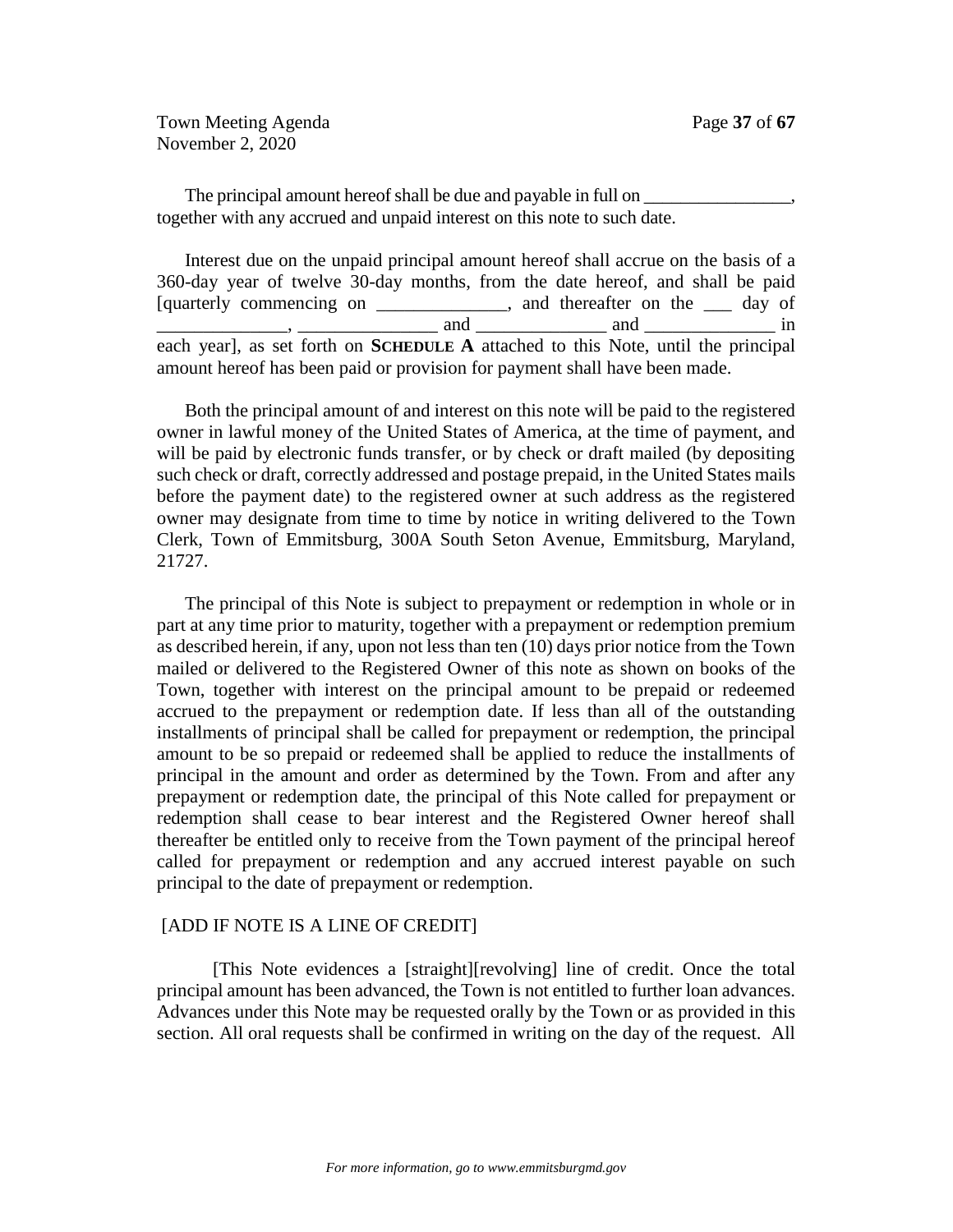Town Meeting Agenda **Page 38** of **67** November 2, 2020

communications, instructions, or directions by telephone or otherwise to the Registered Owner are to be directed to the Registered Owner at \_\_\_\_\_\_\_\_\_\_\_\_\_\_\_\_\_\_\_\_\_\_\_\_\_\_, or such other address as is communicated by the Registered Owner of this Note. Registered Owner shall have no obligation to advance sums under this Note if there is a default by the Town under the terms of this note.]

This Note constitutes the entire issue of the Town of Emmitsburg General Obligation [Bond] Anticipation Notes, Series 201\_\_\_, and this Note is issued pursuant to (i) the Constitution and laws of the State of Maryland, particularly Sections 19-212 *et seq*. of the Local Government Article of the Annotated Code of Maryland, (ii) Article V, Sections 19 through 22 of the Town Charter and (iii) an Ordinance adopted by the Board of Commissioners on  $\qquad \qquad$ , 201 and approved by the Mayor of the Town of Emmitsburg on \_\_\_\_\_\_\_, 2020 (the "**Ordinance**"). The terms of this Note include those stated in the Ordinance, and this Note is subject to all such terms. The registered owner of this Note is referred to the Ordinance (a copy of which is on file with the Town) for a complete statement of such terms, to which the owner hereof, by acceptance of this Note, assents.

The full faith and credit and unlimited taxing power of the Town are hereby irrevocably pledged to the prompt payment of the principal of and interest on this Note according to its terms, and the Town hereby covenants and agrees to pay the principal of and interest on this Note at the dates and in the manner prescribed herein. Under the Ordinance the Town has the right to pay principal of and interest on this Note from any available monies or revenues of the Town.

This Note is transferable only upon the books of the Town at the office of the Town Clerk by the registered owner hereof in person or by such owner's attorney duly authorized in writing, upon surrender hereof, together with a written instrument of transfer satisfactory to the Town Clerk, duly executed by the Registered Owner or such owner's duly authorized attorney. The Town shall, within a reasonable time, issue in the name of the transferee a new registered note in an aggregate principal amount equal to the unpaid principal amount of the note surrendered and with the same maturities and interest rate. The new note shall be delivered to the transferee only after payment of any taxes on and any shipping or insurance expenses relating to such transfer by the transferee.

The Town may deem and treat the person in whose name this Note is registered as the absolute owner hereof for the purpose of receiving payment of or on account of the principal hereof and interest due hereon and for all other purposes.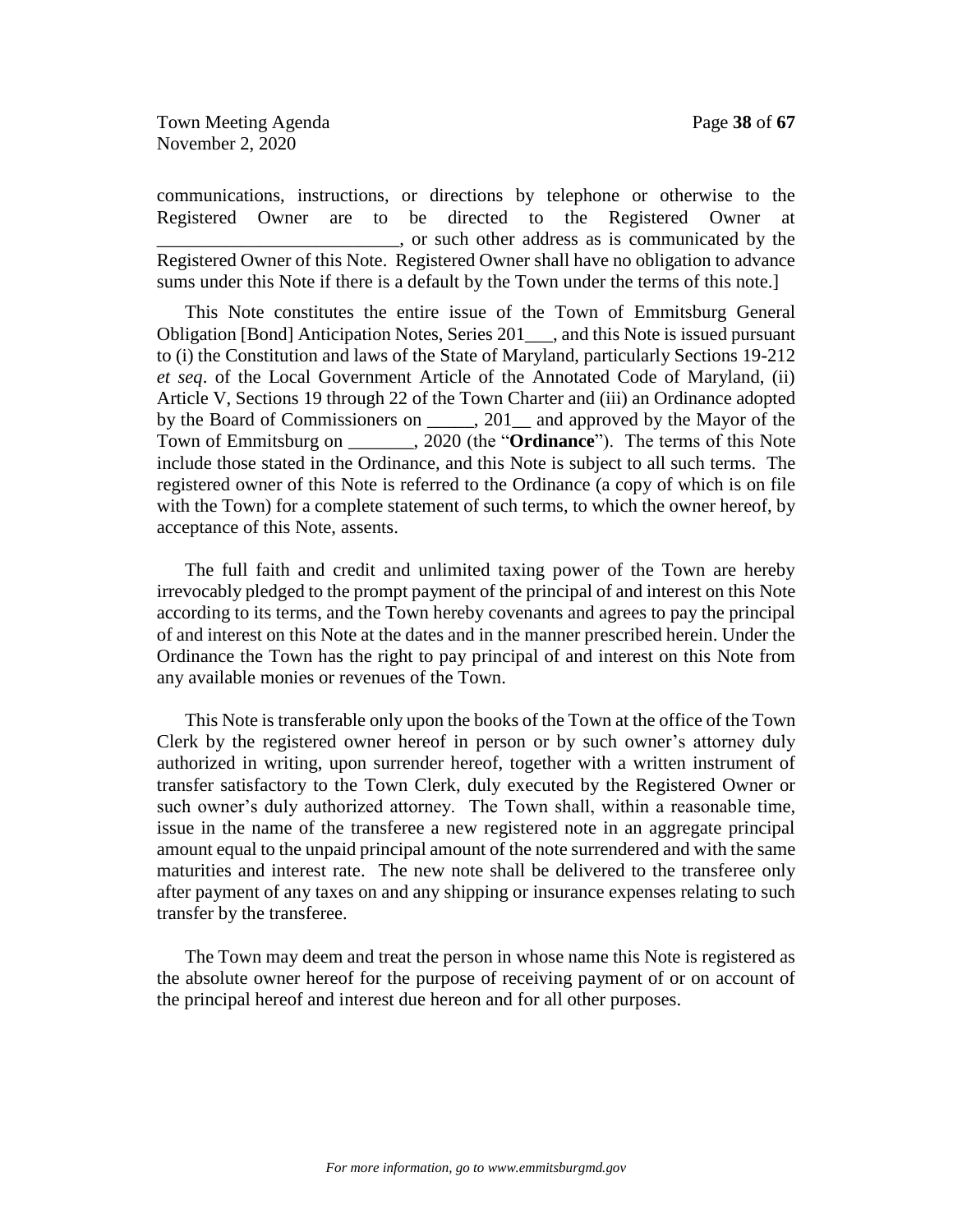Town Meeting Agenda **Page 39** of 67 November 2, 2020

No covenant or agreement contained in this Note or the Ordinance shall be deemed to be a covenant or agreement of any officer, agent, representative or employee of the Town in his or her individual capacity, and neither the officers, agents, representatives or employees of the Town, nor any officer executing this Note, shall be liable personally on this note or be subject to any personal liability or accountability by reason of the issuance or sale of this Note.

It is hereby certified and recited that all conditions, acts and things required by the Constitution or statutes of the State of Maryland, the Charter and the Ordinance to exist, to have happened or to have been performed precedent to or in the issuance of this Note, exist, have happened and have been performed, and that the issuance of this Note, together with all other indebtedness of the Town, is within every debt and other limit prescribed by said Constitution or statutes.

## **REMAINDER OF PAGE INTENTIONALLY LEFT BLANK**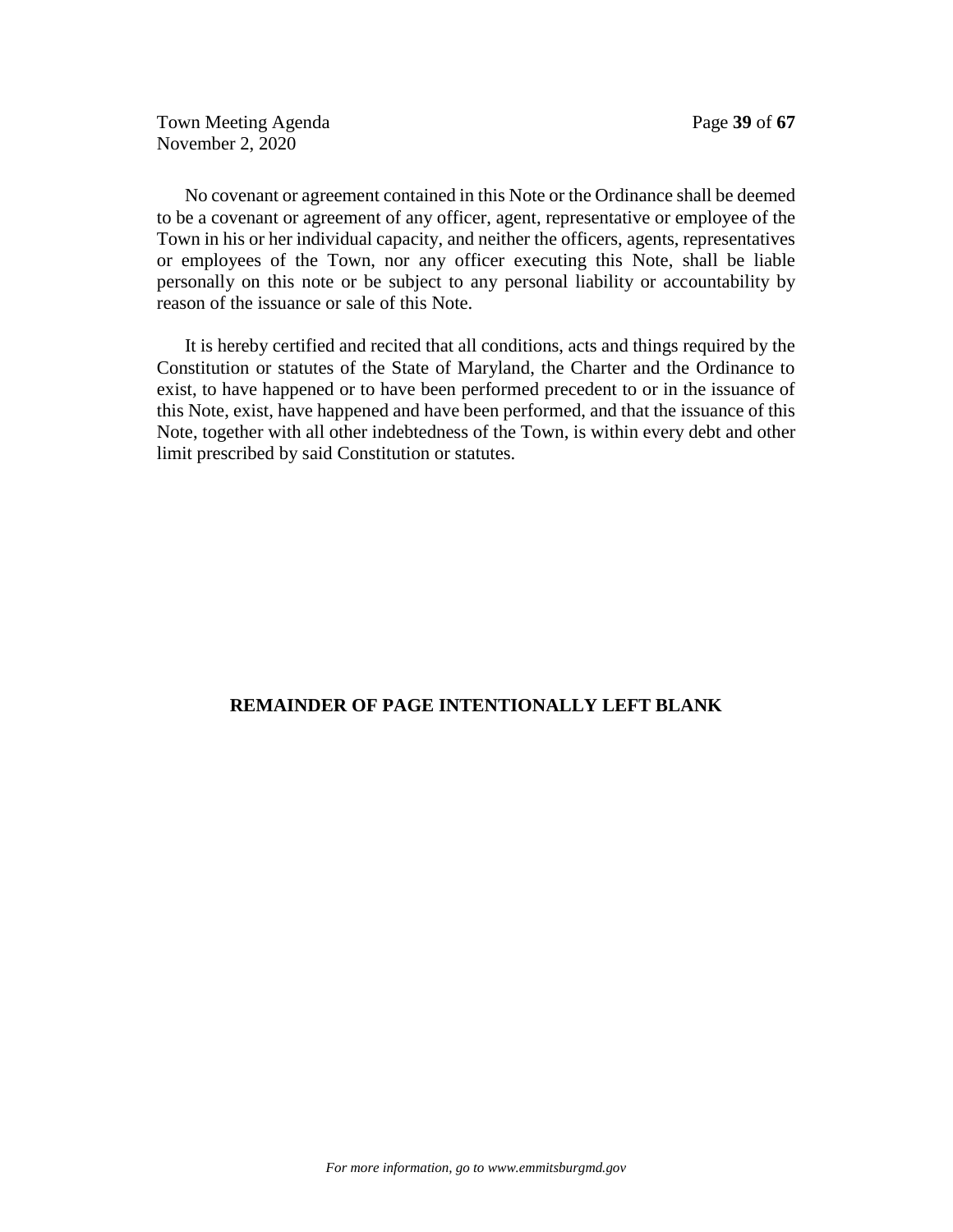Town Meeting Agenda **Page 40** of 67 November 2, 2020

**In Witness Whereof,** this note has been executed by the manual signature of the Mayor and the seal of the Town has been affixed hereto, and attested by the manual signature of the Town Clerk of the Town, all as of \_\_\_\_\_\_\_, 201\_.

## TOWN OF EMMITSBURG

[SEAL]

By: \_\_\_\_\_\_\_\_\_\_\_\_\_\_\_\_\_\_\_\_\_\_\_\_\_\_\_\_

Donald N. Briggs, Mayor

Attest:

Name: Madeline Shaw Title: Town Clerk

\_\_\_\_\_\_\_\_\_\_\_\_\_\_\_\_\_\_\_\_\_\_\_\_\_\_\_\_\_\_\_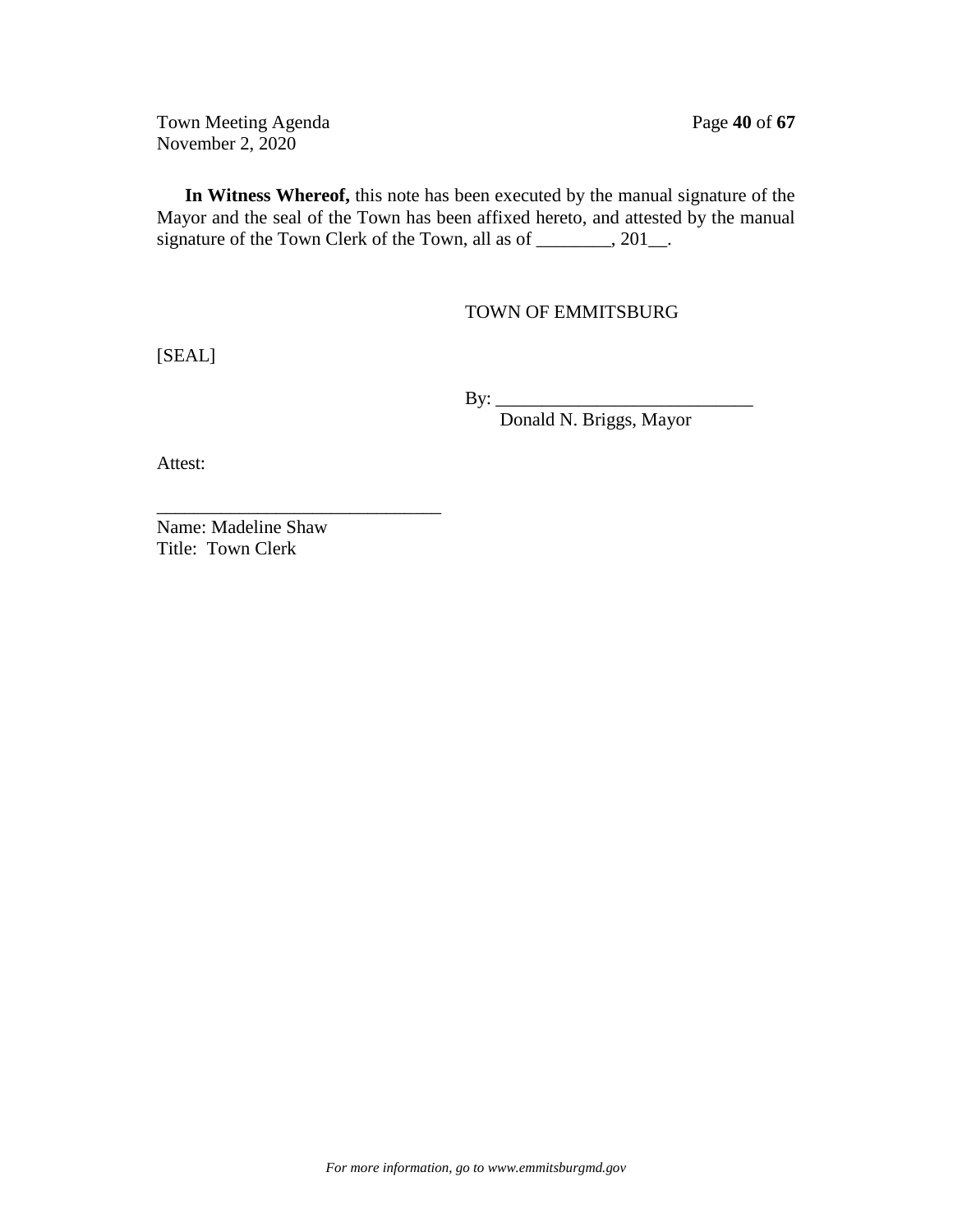Town Meeting Agenda Page 41 of 67 November 2, 2020

## **UNITED STATES OF AMERICA STATE OF MARYLAND TOWN OF EMMITSBURG GENERAL OBLIGATION [BOND] ANTICIPATION NOTE SERIES \_\_\_\_\_\_\_\_\_\_\_\_\_**

# **Schedule A - Principal and Interest Payments**

| <b>Date</b> | Principal | Interest |
|-------------|-----------|----------|
|             |           |          |
|             |           |          |
|             |           |          |
|             |           |          |
|             |           |          |
|             |           |          |
|             |           |          |
|             |           |          |
|             |           |          |
|             |           |          |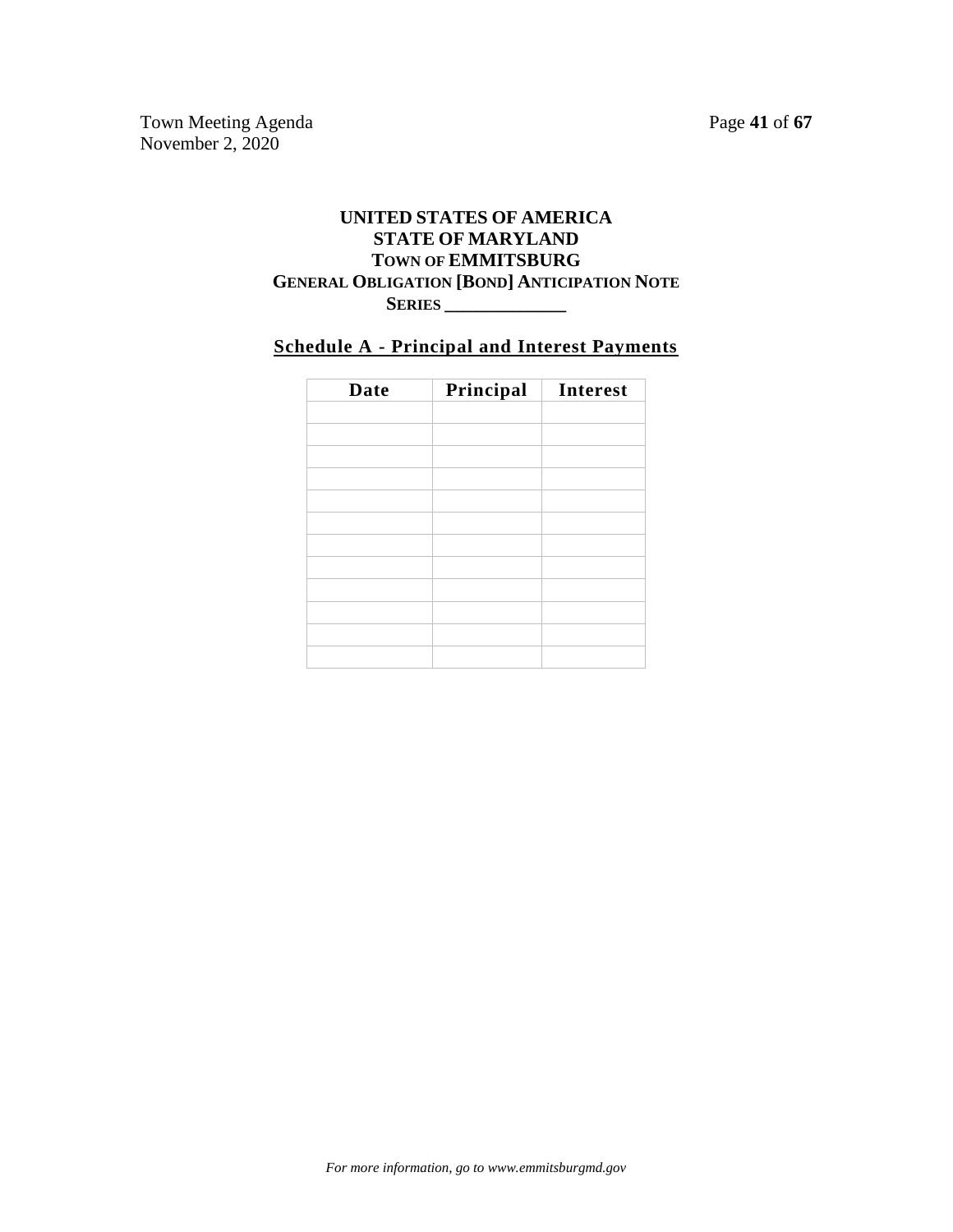## **Assignment**

**For Value Received,** the undersigned, hereby sells, assigns and transfers unto

**[NAME AND ADDRESS OF TRANSFEREE.]** \_\_\_\_\_\_\_\_\_\_\_\_\_\_\_\_\_\_\_\_\_\_\_\_\_\_\_\_\_\_\_\_\_\_\_\_\_\_\_\_\_\_\_\_\_\_\_\_\_\_\_\_\_

\_\_\_\_\_\_\_\_\_\_\_\_\_\_\_\_\_\_\_\_\_\_\_\_\_\_\_\_\_\_\_\_\_\_\_\_\_\_\_\_\_\_\_\_\_\_\_\_\_\_\_\_\_

 $\mathcal{L}_\text{max} = \mathcal{L}_\text{max} = \mathcal{L}_\text{max} = \mathcal{L}_\text{max} = \mathcal{L}_\text{max} = \mathcal{L}_\text{max} = \mathcal{L}_\text{max} = \mathcal{L}_\text{max} = \mathcal{L}_\text{max} = \mathcal{L}_\text{max} = \mathcal{L}_\text{max} = \mathcal{L}_\text{max} = \mathcal{L}_\text{max} = \mathcal{L}_\text{max} = \mathcal{L}_\text{max} = \mathcal{L}_\text{max} = \mathcal{L}_\text{max} = \mathcal{L}_\text{max} = \mathcal{$ 

(**TAX IDENTIFICATION OR SOCIAL SECURITY NO.** \_\_\_\_\_\_\_\_\_\_\_\_\_\_\_\_\_\_)

within the Note and all rights thereunder, and hereby irrevocably constitutes and appoints

attorney to transfer the within Note on the books kept for registration thereof by the [Town Clerk] of the Town of Emmitsburg, Maryland, at the offices of the Town located Town of Emmitsburg, Town of Emmitsburg, 300A South Seton Avenue, Emmitsburg, Maryland, 21727, with full power of substitution in the premises.

\_\_\_\_\_\_\_\_\_\_\_\_\_\_\_\_\_\_\_\_\_\_\_\_\_\_\_\_\_\_\_\_\_\_\_\_\_\_\_\_\_\_\_\_\_\_\_\_\_\_\_\_\_

Dated:

Signature of Registered Owner **Notice:** The signature to this assignment must correspond with the name as it appears on the face of the within note in every particular, without alteration or enlargement or any change whatever. The signature must be guaranteed.

\_\_\_\_\_\_\_\_\_\_\_\_\_\_\_\_\_\_\_\_\_\_\_\_\_\_\_\_\_\_\_\_\_\_\_\_

## **INSERT SIGNATURE GUARANTY BELOW**

*11505893*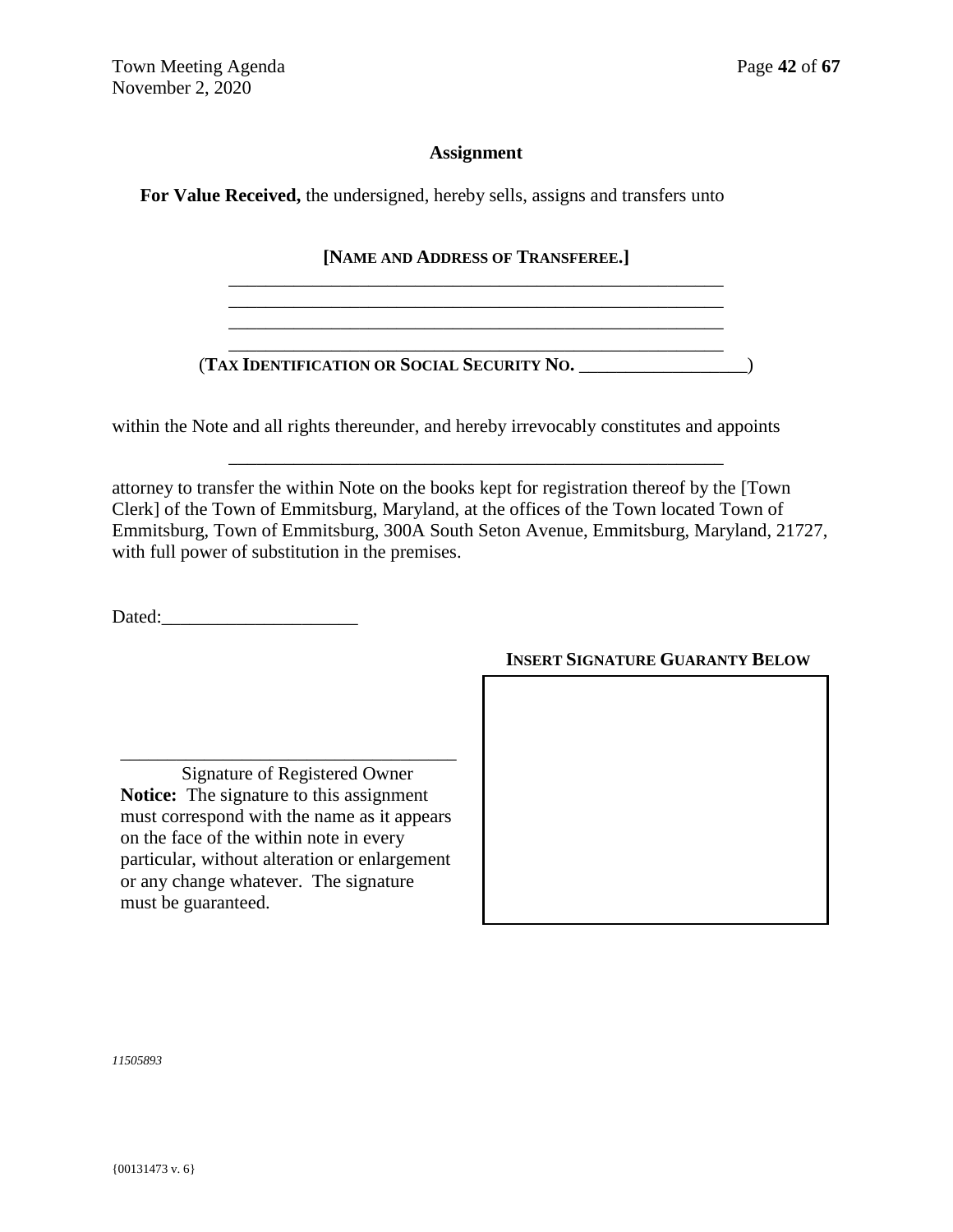Town Meeting Agenda Page 43 of 67 November 2, 2020

ORDINANCE SERIES: 2020 Page 1 of 18 ORD. NO: 20 – 11

## **TOWN OF EMMITSBURG GENERAL OBLIGATION BONDS**

\*\*\*\*\*\*\*\*\*\*\*\*\*\*\*\*\*\*\*\*\*\*\*\*\*\*\*\*\*\*\*\*\*\*\*\*\*\*\*\*\*\*\*\*\*\*\*\*\*\*\*\*\*\*\*\*\*\*\*\*\*\*\*\*\*\*\*\*\*\*\*\*\*\*\*\*\*\*\*\*\*\*\*\*\*

AN ORDINANCE OF THE TOWN OF EMMITSBURG, A MUNICIPAL CORPORATION OF THE STATE OF MARYLAND, PROVIDING FOR THE ISSUANCE AND SALE OF UP TO (AND INCLUDING) ONE MILLION NINE HUNDRED EIGHTY-SEVEN THOUSAND AND 00/100 DOLLARS (\$1,987,000) PAR AMOUNT OF BONDS, TO BE ISSUED AND SOLD PURSUANT TO THE AUTHORITY OF SECTIONS 19-301, ET SEQ. OF THE LOCAL GOVERNMENT ARTICLE OF THE ANNOTATED CODE OF MARYLAND, AS AMENDED, AND ARTICLE V, SECTIONS 19 THROUGH 22 OF THE CHARTER OF THE TOWN OF EMMITSBURG, FOR THE PURPOSE OF PROVIDING ALL OR A PORTION OF THE FUNDS NECESSARY TO PAY THE COSTS OF REPAIRING, UPGRADING OR REPLACING SANITARY SEWER PUMPING STATIONS AND OTHER PUBLIC IMPROVEMENTS FOR THE TOWN OF EMMITSBURG, AND PAYING CAPITALIZED INTEREST ON AND THE COSTS OF ISSUING THE BONDS; PROVIDING THAT THE BONDS SHALL BE ISSUED UPON THE FULL FAITH AND CREDIT OF THE TOWN OF EMMITSBURG; PROVIDING FOR THE DISBURSEMENT OF THE PROCEEDS OF THE SALE OF THE BONDS AND FOR THE LEVY OF ANNUAL TAXES UPON ALL ASSESSABLE PROPERTY WITHIN THE CORPORATE LIMITS OF THE ISSUER SUBJECT TO ASSESSMENT FOR THE PAYMENT OF THE PRINCIPAL OF AND INTEREST ON THE BONDS AS THEY SHALL MATURE; PROVIDING FOR THE FORM, TENOR, DENOMINATION, MATURITY DATE, INTEREST RATE AND OTHER PROVISIONS OF THE BONDS; PROVIDING FOR THE SALE OF THE BONDS; AND PROVIDING FOR THE DESIGNATION OF SPECIFIC PROJECTS TO BE FINANCED WITH PROCEEDS OF THE BONDS AND RELATED PURPOSES.

**WHEREAS,** the Town of Emmitsburg (the "Issuer"), is a municipal corporation of the State of Maryland organized and operating under a charter adopted in accordance with Article XI-E of the Constitution of Maryland, and Sections 4-201 *et seq*. of the Local Government Article of the Annotated Code of Maryland, as amended; and

**WHEREAS,** pursuant to the authority of Article VII, Section 1 of the Charter of the Town of Emmitsburg (the "Charter"), the Issuer is authorized and empowered to construct and establish a water supply and sewerage system to serve the Town of Emmitsburg and its environs including those to which the Issuer has entered into cooperative arrangements for sharing such systems and services; to reconstruct, enlarge, alter, repair, improve or dispose of the existing water supply and sewerage systems as from time to time may become necessary; to do such things and make such rules and regulations regarding them as it deems necessary; and to assess the costs, in whole or in part, on the abutting or benefited property in any equitable manner as provided by the Commissioners; and

**WHEREAS,** pursuant to the authority of Sections 19-301 *et seq*. of the Local Government Article of the Annotated Code of Maryland, as amended (the "Enabling Act"), and Article V, Sections 19 through 22 of the Charter, the Issuer has determined to issue its general obligation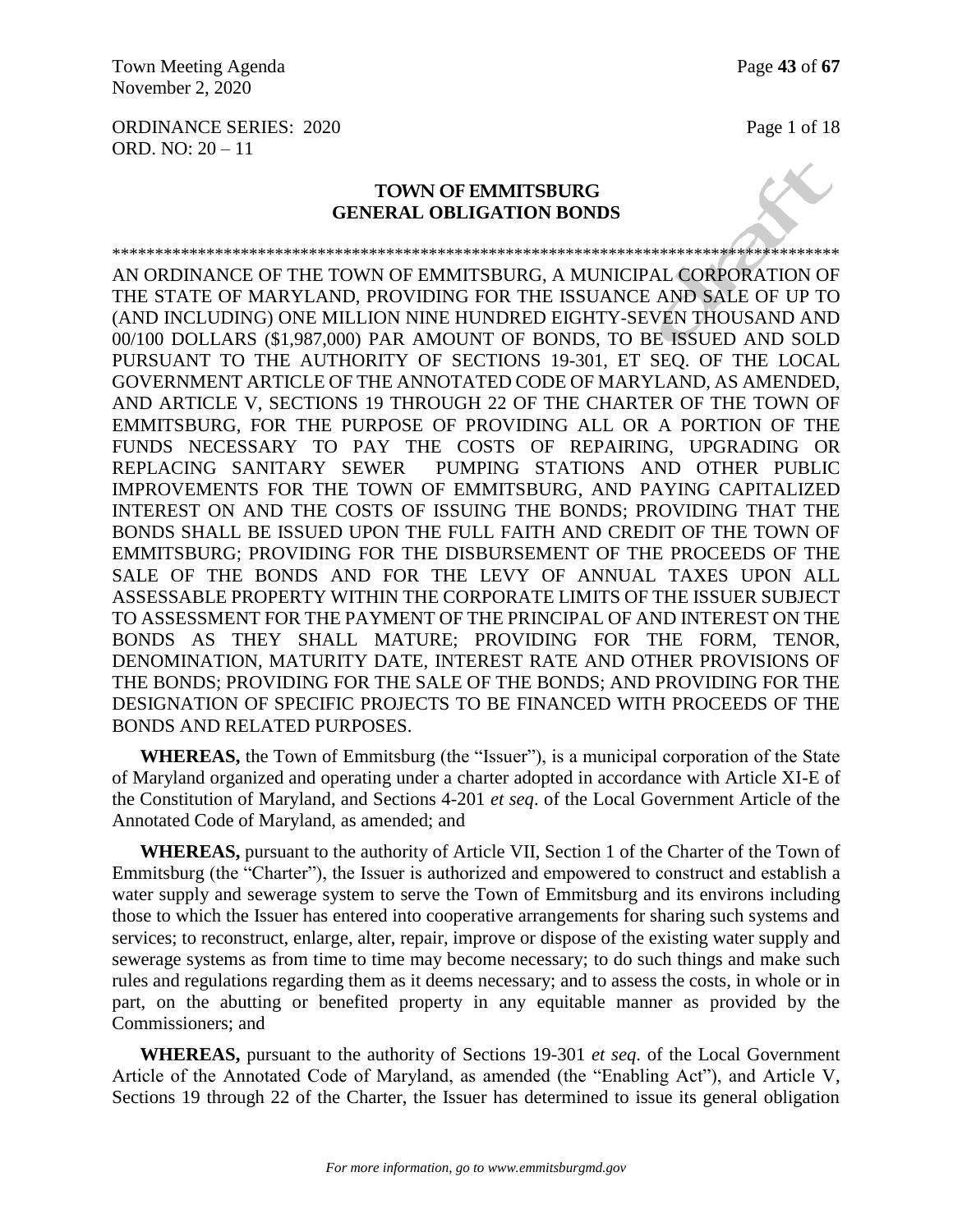bonds to be known as the "Town of Emmitsburg General Obligation Bonds" (the "Bonds") in the principal amount of up to (and including) One Million Nine Hundred Eighty-Seven Thousand and 00/100 Dollars (\$1,987,000) for the purpose of providing all or a portion of the funds necessary to pay the costs of repairing, upgrading or replacing sanitary sewer pumping stations and other public improvements for the Issuer (individually a "Project" and, collectively, the "Projects"), to pay interest on the Bonds and to pay the costs of issuing such bonds, all in accordance with the terms and provisions of this Ordinance; and

**WHEREAS,** the Issuer intends by this Ordinance to provide for the issuance and sale of the Bonds, which may be at a private or public sale, as determined by the Issuer to be in the best interests of the Issuer and under its authority under the Charter at the time of such sale.

#### **NOW, THEREFORE, BE IT RESOLVED:**

#### **Section 1. Authorization, Terms, Form of Bonds.**

(a) The Issuer shall borrow upon its full faith and credit and shall issue and sell the Bonds as general obligation bonds in the principal amount of up to (and including) One Million Nine Hundred Eighty-Seven Thousand and 00/100 Dollars (\$1,987,000), to be issued pursuant to the authority of Sections 19-301 *et seq*. of the Enabling Act, and Article V, Sections 19 through 22 of the Charter. The proceeds from the sale of the Bonds shall be used for the purpose of providing all or a portion of the funds necessary to pay the costs of the Projects, capitalized interest on the Projects and the Bonds, and issuing the Bonds, together with other related costs.

(b) The Bonds shall be issued in one or more series, from time to time, as fully registered bonds in the principal amount of up to (and including) One Million Nine Hundred Eighty-Seven Thousand and 00/100 Dollars (\$1,987,000), payable to the registered owners thereof. The Bonds of each series may be issued in such amount or such lesser amounts and in such denominations as determined by the Mayor pursuant to subsection (e) below. The interest rates and provisions for prepayment or redemption of the Bonds of any series may differ from the interest rates and provisions for prepayment or redemption of the Bonds of any other series.

(c) The Bonds of each series shall be dated as of their date of issue and delivery to the initial purchaser thereof; shall be numbered R-1, upwards; shall be initially registered in the name of the initial purchaser thereof or such purchaser's designee; and shall bear interest from their dated date, payable in monthly, quarterly, semiannual or other periodic installments, as determined by the Mayor pursuant to subsection (e) below, at the designated office of the Issuer.

(d) The Bonds shall be in substantially the form set forth on Exhibit A to this Ordinance, attached hereto and made a part hereof, subject to completion and modification as authorized by this Ordinance, which form of Bonds, together with all of the covenants and conditions therein contained, is hereby adopted by the Issuer as and for the form of obligation to be incurred by the Issuer and such covenants and conditions are hereby made binding upon the Issuer, including the promise to pay therein contained.

(e) The Mayor is hereby authorized to make such changes to the amount, terms and form of the Bonds and any related documents and certificates, including insertions therein or additions or deletions thereto, as may be necessary to conform the terms of the Bonds to the terms and requirements of the purchaser and as are consistent with the other provisions of this Ordinance. Accordingly, the Mayor is specifically authorized: (i) to determine and approve the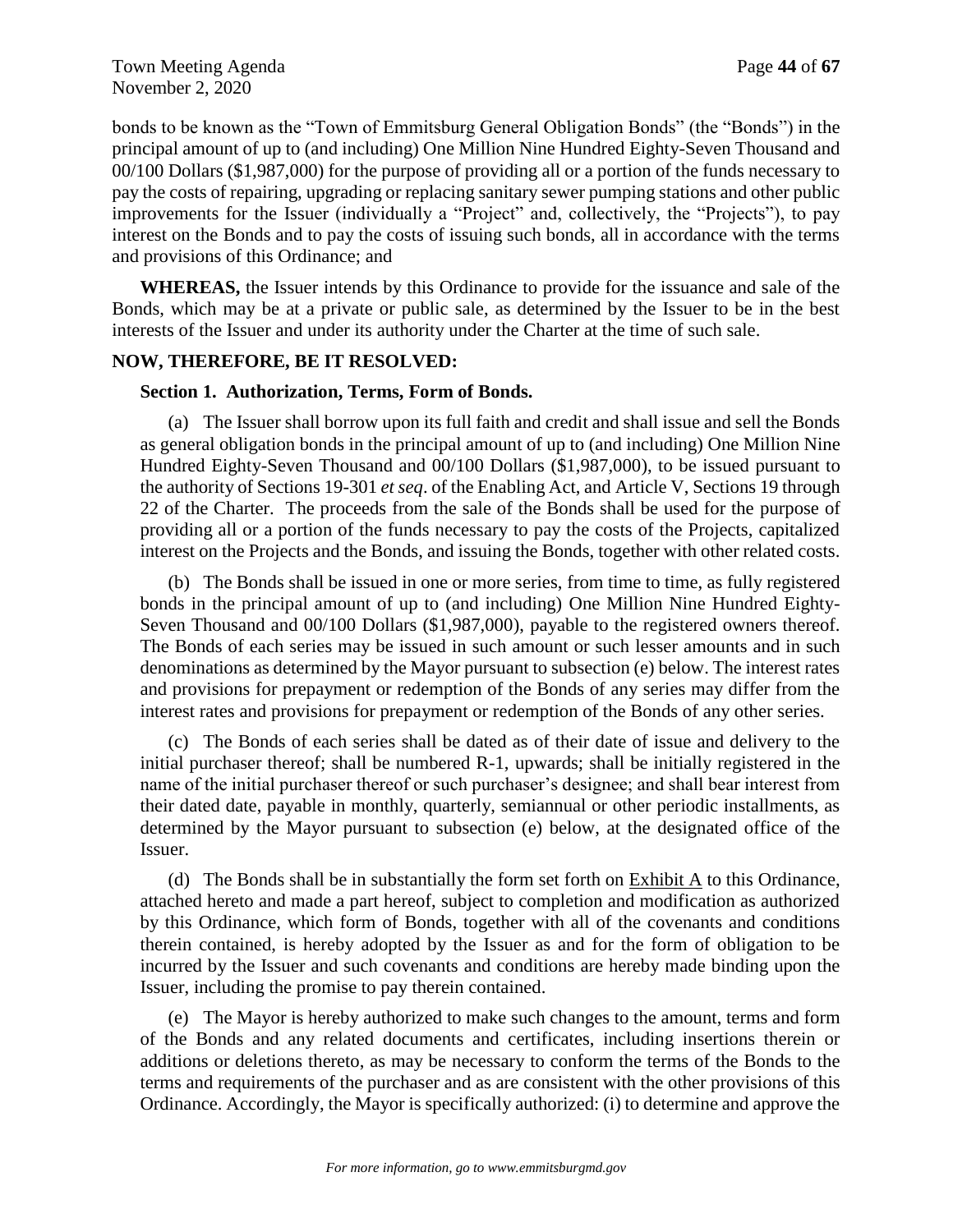final principal amount of the Bonds of any series to be issued from time to time in order to reflect the final principal amount thereof (not to exceed the maximum principal amount of Bonds authorized by this Ordinance for all series of Bonds), (ii) to determine and approve the interest rate or rates of the Bonds of any series pursuant to either a public or private sale of the Bonds of such series, the method of calculation of interest, and the date or dates for the payment thereof, if any, all as the Mayor shall deem to be in the best interests of the Issuer, (iii) to determine and approve the maturity date or dates of the Bonds of any series or the principal installments payable on the Bonds of any series and the dates on which the Bonds of any series are subject to mandatory or optional prepayment or redemption, the principal amounts to be prepaid or redeemed on such dates, and the redemption premium thereon, if any, (iv) to determine the number and denominations of the Bonds of any series, and (v) to insert into the form of the Bonds a project and series designation for the Bonds, which shall include the actual year in which the Bonds of any series are issued and any additional designations as may be determined by the Mayor.

(f) Concurrently with the delivery of the Bonds of any series to the purchaser thereof, the Issuer will enter into, execute and deliver in connection with the issuance of the Bonds of such series additional documents, agreements, instruments and certificates (which are herein referred to as the "Related Bond Documents"). The Related Bond Documents shall be in such form and shall contain such terms and conditions as shall be approved by the Mayor and acceptable to the purchaser of the Bonds and the Issuer's bond counsel. The Issuer agrees to perform the covenants and agreements set forth in the Related Bond Documents.

**Section 2. Execution.** The Bonds shall be executed on behalf of the Issuer by the manual or facsimile signature of the Mayor of the Issuer, and the seal of the Issuer shall be affixed thereto or reproduced thereon and attested by the manual signature of the Town Clerk of the Issuer. In the event any official whose signature appears on the Bonds or the Related Bond Documents shall cease to be an official prior to the delivery of the Bonds or the Related Bond Documents, or, in the event any official whose signature appears on any of the Bonds or the Related Bond Documents becomes an officer after the date of the issue, the Bonds or Related Bond Documents shall nevertheless be valid and binding obligations of the Issuer in accordance with their terms. The Mayor of the Issuer is hereby authorized, empowered and directed to complete the applicable form of the Bonds and the Related Bond Documents and to make modifications, deletions, corrections or other changes thereto in any manner which the Mayor, in his or her discretion, shall deem necessary to complete the issuance and sale of the Bonds and the execution and delivery of the Related Bond Documents, as will not alter the substance thereof. The Mayor is hereby also authorized to execute other and additional documents relating to the Bonds, the Related Bond Documents and their administration, including subsequent modifications, deletions, corrections and other changes thereto in any manner which the Mayor, in his or her discretion, shall deem appropriate. The execution of the Bonds and the Related Bond Documents and any other documents relating to the Bonds and the Related Bond Documents by the Mayor shall be conclusive evidence of his or her approval of the form and substance thereof.

**Section 3. Registration of Bonds.** The Town Clerk shall act as registrar for the Bonds and shall maintain registration books for the registration and registration of transfer of the Bonds of any series at the office of the Town Clerk. No security or bond shall be required of the Town Clerk in the performance of the duties of registrar for the Bonds. The Issuer may from time to time by ordinance adopted by the Board of Commissioners, either prior to or following the issuance of the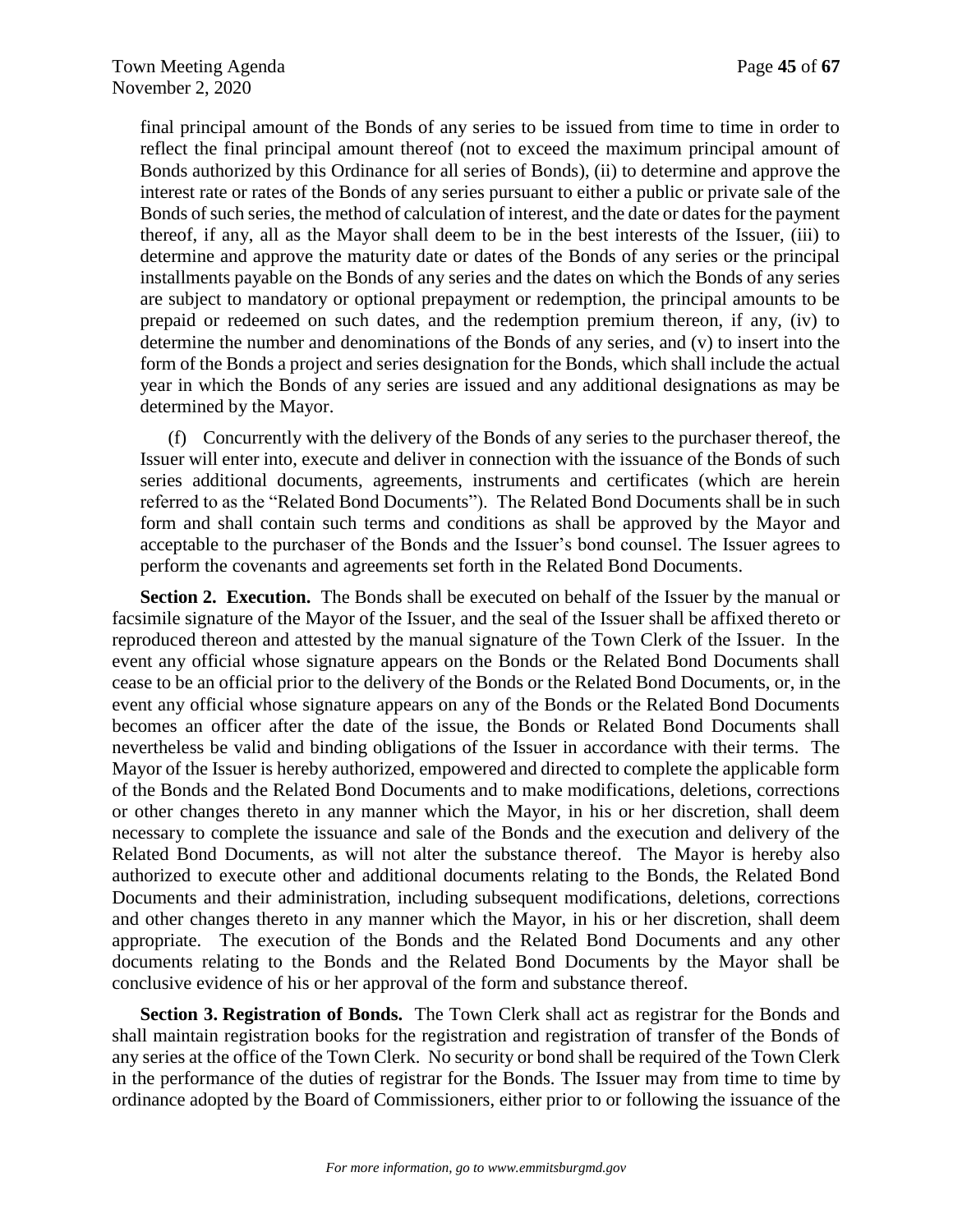Bonds of any series, designate and appoint one or more substitute or successor registrars or a paying agents for the Bonds of any series.

The Bonds of any series will be transferable by the Town Clerk only upon the register for the Bonds maintained by the Town Clerk. Any Bond presented for transfer, exchange or registration, shall be accompanied by a written instrument or instruments of transfer or authorization for exchange, in form and with guaranty of signature satisfactory to the Town Clerk, duly executed by the registered owner thereof or by such owner's duly authorized attorney. Upon any transfer or exchange, the Issuer shall execute and deliver in the name of the registered owner or the transferee or transferees, as the case may be, a new registered Bond of authorized denomination(s) in the outstanding and unpaid principal amount of the Bond, payable or maturing on the same date or dates and bearing interest at the same rate as the surrendered Bond. In each case, the Issuer may require payment by the registered owner requesting the exchange or transfer of any tax, fee or other governmental charge and of any shipping and insurance charges that may be required to be paid with respect thereto, but otherwise no charge shall be made to the registered owner for the exchange or transfer. The Town Clerk, as registrar shall not be required to transfer or exchange any Bond after the mailing of a notice of redemption.

The Issuer may deem and treat the person in whose name any Bonds shall be registered upon the books of the Issuer as the absolute owner of such Bonds, whether such Bonds shall be overdue or not, for the purpose of receiving payment of, or on account of, the principal, premium, if any, of and interest on such Bonds and for all other purposes.

**Section 4. Prepayment and Redemption.** Principal of the Bonds is subject to prepayment or redemption in whole or in part at any time prior to maturity, with or without premium or penalty, together with interest on the principal amount to be prepaid or redeemed accrued to the prepayment or redemption date, as shall be set forth in the form of the Bonds or as otherwise determined by the Mayor. If less than all of the outstanding principal of any Bond or installments of principal on any Bond shall be called for prepayment or redemption, the principal amount to be so prepaid or redeemed shall be applied to reduce the installments of principal payable on any Bond in the amount and order as determined by the Issuer. Notice of prepayment or redemption shall be sent to the registered owners of any Bonds to be prepaid or redeemed by first class mail at such owners' addresses appearing on the register for the Bonds, if and as required by the purchaser(s) of the Bonds.

If, on the date designated for prepayment or redemption of any Bonds, notice having been duly given or waived, moneys for the prepayment or redemption of principal of the Bonds plus accrued interest to the prepayment or redemption date are then held by the Issuer, the principal called for prepayment or redemption shall become due and payable at the prepayment or redemption price provided therefor, together with any accrued interest thereon, and interest on such principal called for prepayment or redemption shall cease to accrue from and after such date. From and after any such prepayment or redemption date, the principal of the Bonds called for prepayment or redemption shall cease to bear interest and the registered owners thereof shall thereafter be entitled only to receive from the Issuer payment of the principal thereof called for prepayment or redemption and any accrued interest payable on such principal to the date of prepayment or redemption.

**Section 5. Replacement of Mutilated, Lost, Stolen, or Destroyed Bonds.** In case any of the Bonds shall become mutilated or be destroyed, lost or stolen, the Issuer may cause to be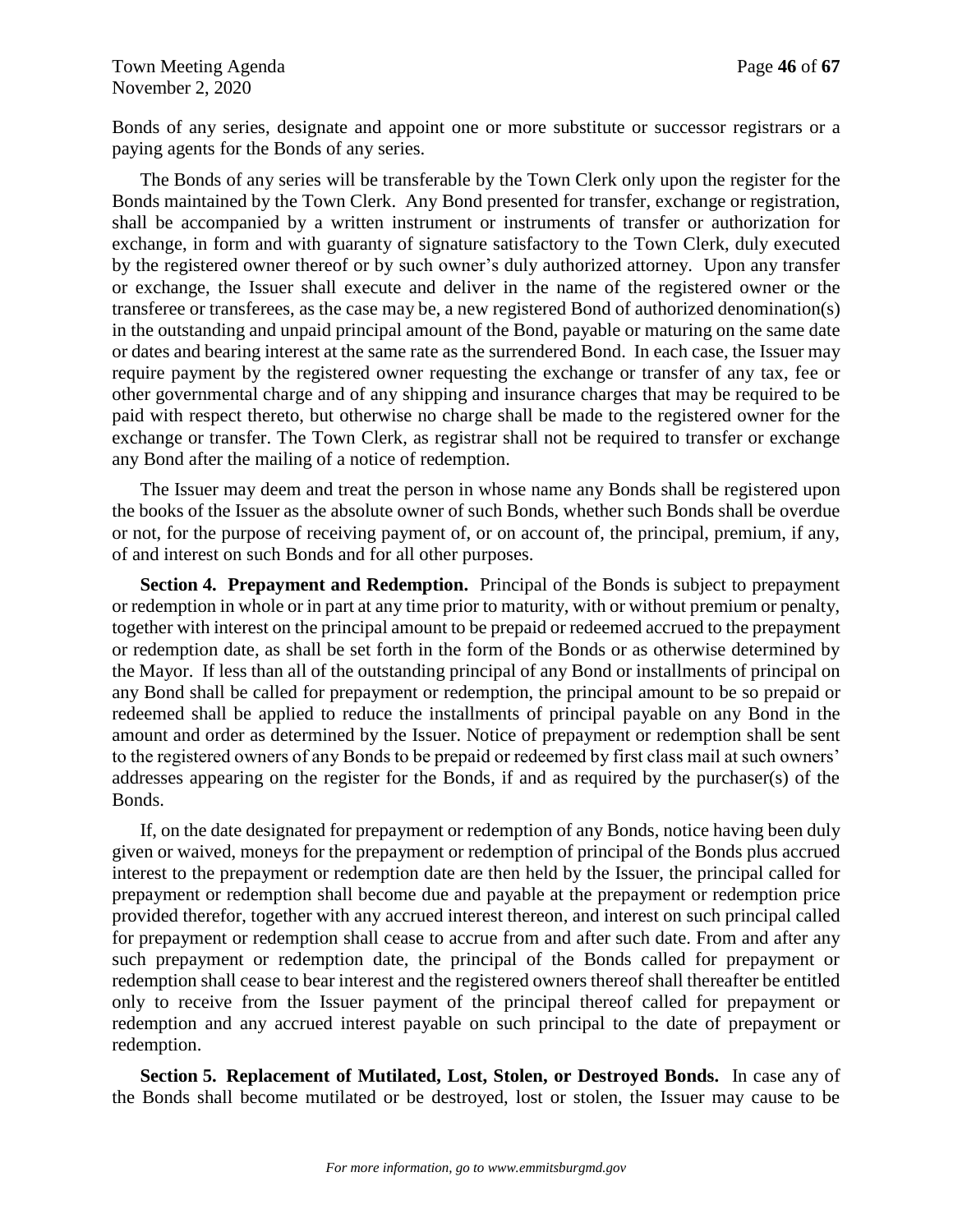executed and delivered new Bonds of like date and tenor and bearing the same or a different number, in exchange and substitution for each Bond mutilated, destroyed, lost or stolen, upon the owner paying the reasonable expenses and charges of the Issuer in connection therewith and, in the case of any Bonds being destroyed, lost or stolen, upon the owner filing with the Issuer evidence satisfactory to it that such Bonds was destroyed, lost or stolen, and furnishing the Issuer with indemnity satisfactory to it. Any Bonds so issued in substitution for any Bonds so mutilated, destroyed, lost or stolen: (i) may be reproduced in a manner similar to the Bond being replaced, and (ii) shall constitute an original contractual obligation on the part of the Issuer, whether or not the Bonds in exchange for which said new Bonds are issued shall at any later date be presented for payment and such payment shall be enforceable by anyone, and any such new Bonds shall be equally and proportionately entitled to the benefits of the Bonds with all other like Bonds, in the manner and to the extent provided herein. The Issuer may require payment by the registered owner requesting a replacement Bond of any tax, fee or other governmental charge, costs of preparation of the replacement Bond and any shipping and insurance charges that may be required to be paid with respect thereto.

## **Section 6. Use of Proceeds; Records.**

(a) If the Issuer issued bond anticipation notes before the issuance of the Bonds, the Issuer is required to use the first proceeds of the Bonds or other available taxes or revenues to pay or redeem such bond anticipation notes.

(b) The proceeds of the Bonds shall be held, invested, administered and disbursed by the Issuer and shall be used, when and as required, to pay the costs of the Projects, capitalized interest on the Bonds and costs of issuing the Bonds, together with other related costs.

(c) Pending expenditure of the proceeds of the Bonds as contemplated hereby, the Town Treasurer may invest all or part of such proceeds in such manner as authorized or permitted by law; provided, however, that no such investments shall be made which would cause the Bonds to be "arbitrage bonds" as more fully set forth in Section 13 below.

(d) The Town Treasurer shall create and maintain, or cause to be created and maintained, full and complete books and records of account for the receipt, investment and disbursement of the proceeds of the Bonds of each series.

**Section 7. Covenants.** The Issuer covenants with the owners from time to time of the Bonds that so long as the Bonds or installments of principal thereunder shall remain outstanding and unpaid:

(a) The Issuer will duly and punctually pay, or cause to be paid, to the owners of the Bonds the principal of the Bonds and interest accruing thereon, at the dates and places and in the manner mentioned in the Bonds from unlimited *ad valorem* taxes in the event that available monies or revenues of the Issuer are inadequate to make such payment.

(b) The Issuer covenants that so long as the Bonds are outstanding and not paid, unless other monies or revenues are available for payment of principal of, premium (if any) and interest on the Bonds, it will levy annually, in the manner prescribed by law, a tax on all real and tangible personal property within its corporate limits subject to assessment for unlimited taxation, ad valorem taxes in rate and amount and sufficient, to provide for the payment of the principal of and interest on the Bonds as the same become due and payable. In the event that available monies or revenues or the taxes so levied in any fiscal year shall prove inadequate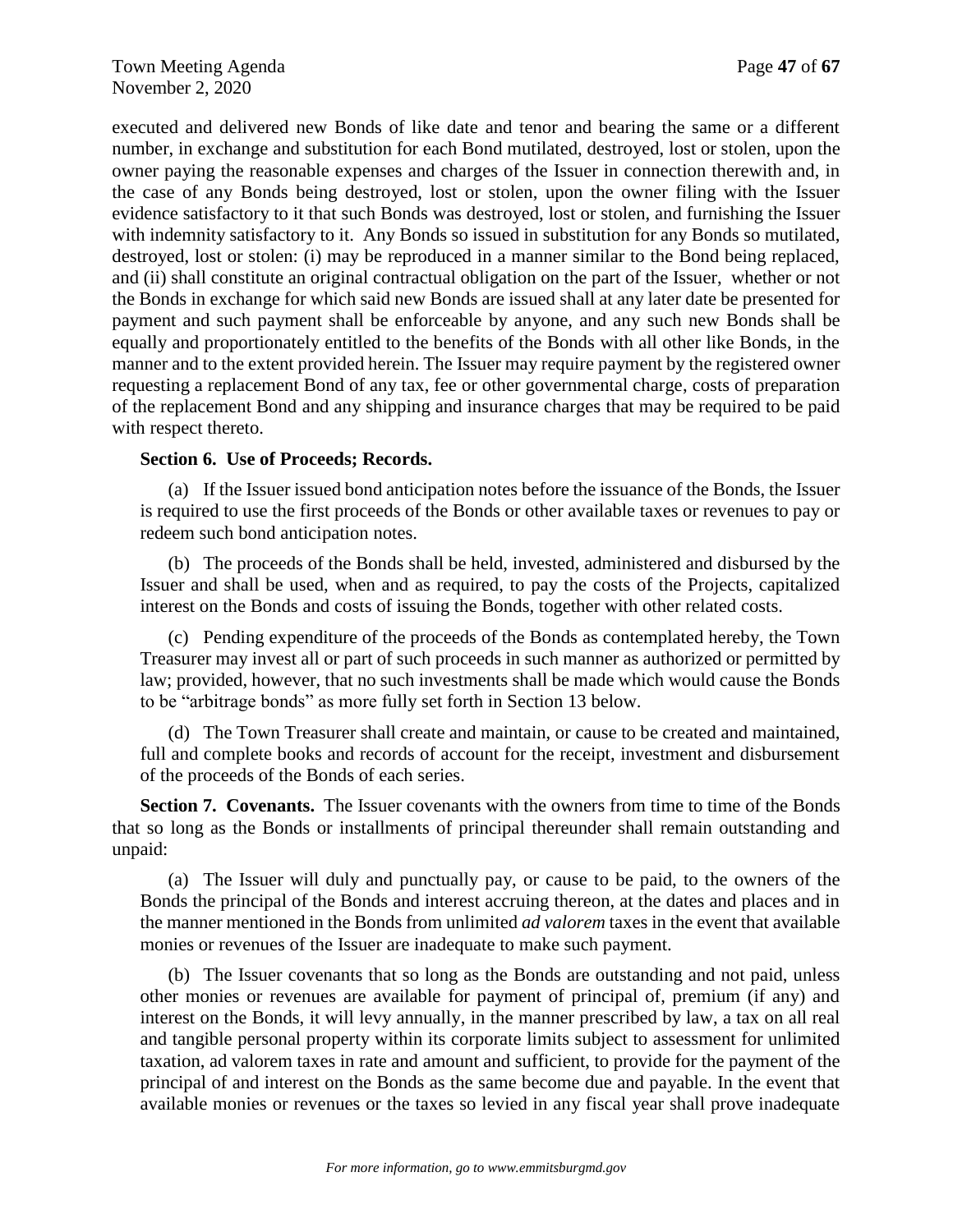for the above purposes, the Issuer shall levy additional taxes in the succeeding fiscal year to make up such deficiency. The full faith and credit and the unlimited taxing power of the Issuer are hereby irrevocably pledged to the punctual payment of the principal of and interest on the Bonds as the same become due.

(c) The Issuer intends to pay principal of, premium (if any) and interest on the Bonds from any available monies or revenues of the Issuer. Accordingly, to the extent any such monies or revenues are used to pay principal of, premium (if any) and interest on the Bonds, the Issuer shall not be obligated to levy and collect a tax on all real and tangible personal property within its corporate limits subject to assessment for unlimited taxation, to provide for the payment of the principal of, premium (if any) and interest on the Bonds as the same become due and payable.

**Section 8. Ordinance a Contract.** The provisions of this Ordinance shall constitute a contract with the registered owners from time to time of the Bonds, and this Ordinance shall not be repealed, modified or altered in any manner materially adverse to the interests of such owners while the Bonds or any portion thereof remain outstanding and unpaid without the consent of the owners of the Bonds.

**Section 9. Purchase Price of Bonds.** The Bonds shall be sold for cash at not less than 100% of the par value thereof in accordance with the terms and provisions of this Ordinance, and as authorized by Sections 19-301 et. seq. of the Enabling Act.

## **Section 10. Sale of Bonds.**

(a) The Bonds shall be sold either at a public sale or private negotiated sale as the Mayor of the Issuer deems to be in the best interests of the Issuer and in accordance with the authority of the Issuer under the Charter. The form of the notice of public sale or request for bids (the "Notice of Sale"), if any, shall be prescribed by the Mayor of the Issuer. In either event, the issuance and sale of the Bonds shall be subject to receipt of the approving opinion of Whiteford, Taylor & Preston L.L.P. as Bond Counsel to the Issuer.

(b) The Mayor and other officers, employees, attorneys and agents of the Issuer are authorized to (i) if a public sale of the Bonds is contemplated, prescribe the form of the Notice of Sale, including any amendments or supplements thereto, and to establish requirements and procedures for the public sale and award of the Bonds upon terms the Mayor determines to be in the best interests of the Issuer, (ii) take any necessary or appropriate actions in connection with any advertisement of the sale of the Bonds and publication of the Notice of Sale, and (iii) take such actions and make such determinations, including the award of the Bonds upon terms the Mayor determines to be in the best interests of the Issuer, either at a public competitive sale, by seeking bids from a limited number of financial institutions or prospective purchasers, or by the private negotiated sale of the Bonds with one or more prospective purchasers, all as may be necessary to effectuate the sale and issuance of the Bonds in accordance with the provisions of this Ordinance, the Notice of Sale (if a public sale) and applicable requirements of law. All actions heretofore taken by the officers or employees of the Issuer in connection with the offer and sale of the Bonds are hereby approved, ratified and confirmed.

## **Section 11. Special Provisions Applicable to Sale of the Bonds to the United States of America.**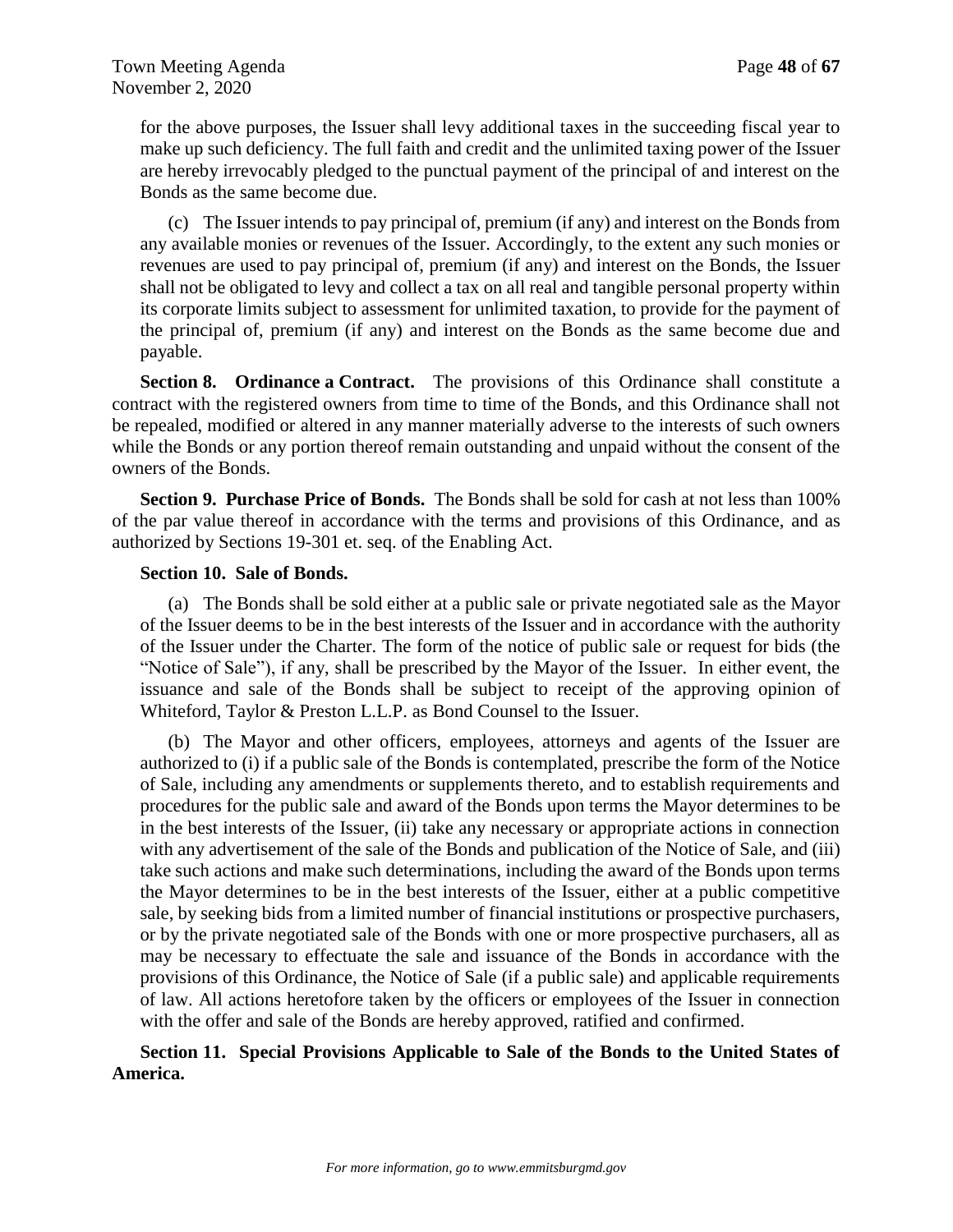(a) *Provisions Applicable to Sale of Bonds to the United States.* The Issuer may sell one or more series of the Bonds to the United States of America (the "Government") under financing programs administered by the United States Department of Agriculture - Rural Development. The provisions of this Section provide for certain terms and conditions related to the sale of the Bonds to the Government and supplement the other provisions of this Ordinance. The following terms and conditions do not represent all the terms and requirements with respect to Bonds sold to the Government. The Board of Commissioners may adopt such supplemental Ordinances as necessary to confirm, modify or supplement any of the provisions of this Ordinance applicable to any Bonds to be sold to the Government.

(b) *Application for Financing Through the United States Department of Agriculture - Rural Development.* In addition to the other provisions of this Ordinance, the Mayor and [Town Clerk] are authorized to make application to and directly negotiate with the United States Department of Agriculture - Rural Development for the purchase and sale of the Bonds to the Government upon terms mutually agreeable to the Mayor and the [Town Clerk] and the Government. All actions heretofore taken by the Mayor, the [Town Clerk] and other officers or employees of the Issuer in connection with the purchase and sale of the Bonds by the Government are hereby approved, ratified and confirmed.

(c) *Payment of Bonds.* So long as the Government is the registered owner of the Bonds, payment shall be made by the Issuer to the [United States Department of Agriculture, Rural Utilities Service, 1221 College Park Drive, Suite 200, Dover, Delaware 19904], or such other place as the Government may designate. Unless the Government shall direct otherwise, principal of and interest on the Bonds shall be repaid in one hundred sixty (160) equal quarterly amortized installments, commencing quarterly after the date of delivery of the Bonds against payment by the Government therefor; and the entire unpaid principal balance and all accrued and unpaid interest thereon shall be due and payable forty (40) years following the date the Bonds are dated.

(d) *Prepayment of Bonds.*

(i) The Issuer may prepay, at any time, the entire unpaid principal amount of the Bonds or, from time to time, on any interest payment date, such lesser portion thereof as the Issuer may determine, at the principal amount thereof plus accrued interest to the date of such payment.

(ii) If less than all of the outstanding installments of principal shall be called for prepayment, such prepayment shall be in the inverse chronological order of installments of principal.

(iii) Unless notice of prepayment shall be waived in writing by the registered owner of the Bonds, a notice calling for prepayment of the installments of principal to be prepaid shall be mailed by the Issuer, postage prepaid, at least thirty (30) days prior to the prepayment date, to the registered owner of the Bonds, at its last address appearing on the registration books kept by the Issuer. Such notice shall specify the installments of principal to be prepaid, the date fixed for prepayment and the prepayment price, and shall further state that on such date the installments of principal called for prepayment will be due and become payable at the offices of the Issuer at Town of Emmitsburg, 300A South Seton Avenue, Emmitsburg, Maryland 21727, or, if the Government is the registered owner, at the [United States Department of Agriculture, Rural Utilities Service, 1221 College Park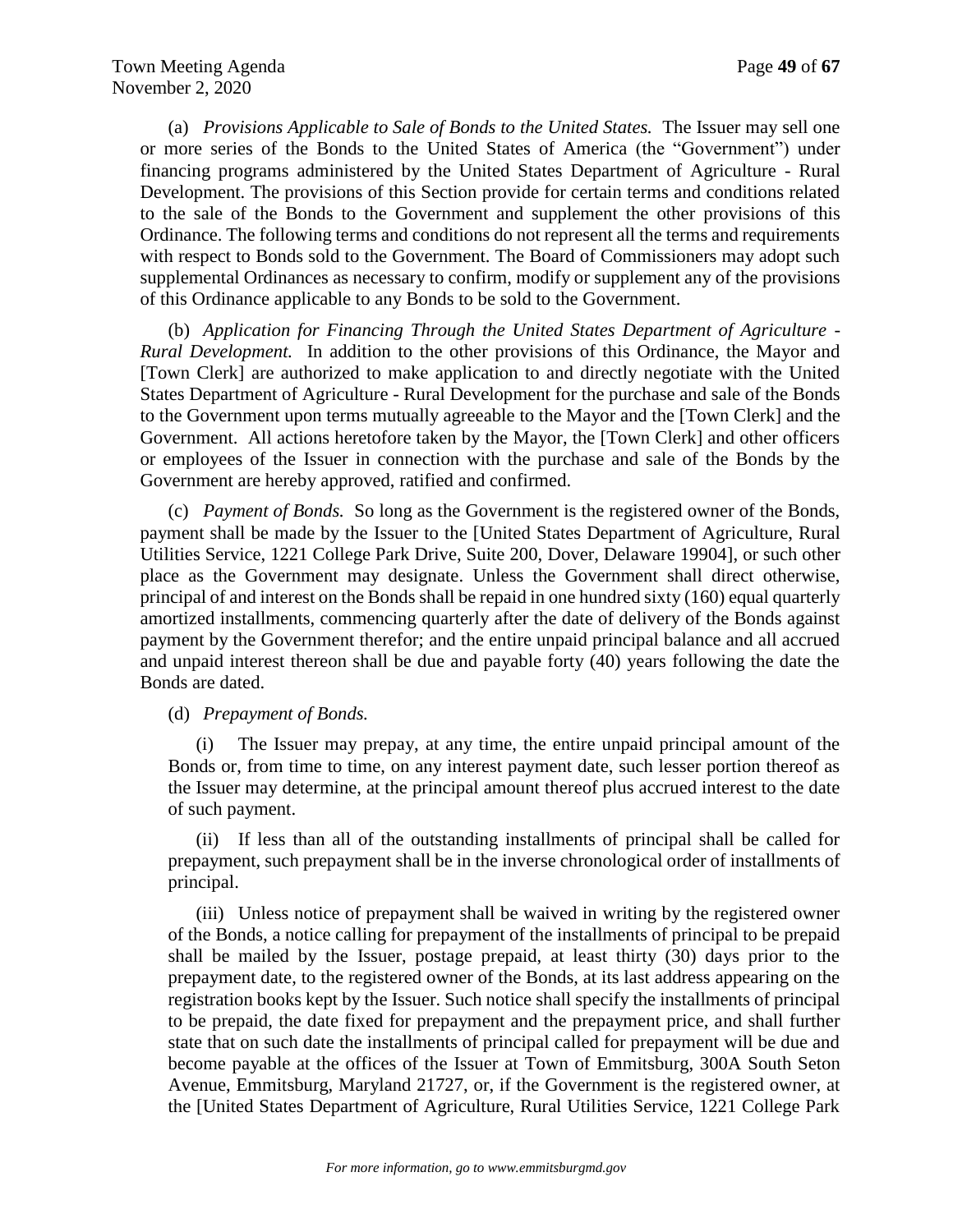Drive, Suite 200, Dover, Delaware 19904] (or at such other place as the Government may designate), and that from and after such date, interest thereon shall cease to accrue; provided, however, that failure to mail any such notice or any defect in the notice so mailed, or in the mailing thereof, shall not affect the validity of any prepayment proceedings, except where the Government is the registered owner.

(iv) On the date designated for prepayment, notice having been mailed or waived, and moneys for the payment of the prepayment price plus accrued interest being held by the Issuer, the installments of principal so called for prepayment shall become due and payable at the prepayment price provided for prepayment of such installments of principal on such date, interest on such installments of principal so called for prepayment shall cease to accrue, and the registered owner of the Bonds shall have no rights in respect to the installments of principal so called for prepayment except to receive payment of the prepayment price thereof, plus accrued interest thereon to the prepayment date from such moneys held by the Issuer. If the Government is the registered owner of the Bonds, interest will cease to accrue on the principal so called for prepayment upon payment at the [United States Department of Agriculture, Rural Utilities Service, 1221 College Park Drive, Suite 200, Dover, Delaware 19904] (or at such other place as the Government shall have designated).

(e) *Investment of Bond Proceeds.* The Town Treasurer may invest all or part of such proceeds in such manner as authorized or permitted by law and, so long as the Government is the registered owner of the Bonds, by the Government.

(f) *Grant Agreement and Other Agreements.* If the Government is the purchaser of the Bonds to be issued for a Project, the Issuer shall enter into such agreements as may be required by the Government in connection with the Bonds and such Project, including, without limitation, a "Water and Waste System Grant Agreement" RUS Bulletin 1780-12, and shall abide by all covenants and agreements of the Issuer contained therein.

(g) *Covenant to Refinance the Bonds.* If at any time while the Government is the registered owner of the Bonds, it shall appear to the Government that the Issuer is able to refinance the principal amount then outstanding on the Bonds, in whole or in part, by obtaining a loan for such purposes from responsible cooperative or private credit sources, at reasonable rates and terms for loans for similar purposes and periods of time, the Issuer will, as required by Section 333(c) of the Consolidated Farm and Rural Development Act of 1961 (7 U.S.C. 1983(c)), upon request of the Government, apply for and accept such loan in sufficient amount to repay the Government and will take all such action as may be required in connection with such loan.

(h) *Modifications to Project.* If the owner of the Bonds is the Government, any additions to, substitutions for, or amendments or modifications of the Project being financed with the proceeds of such Bonds shall be approved by the Government.

(i) *Terms to be Included in Form of Bonds.* Any Bonds sold to the Government in accordance with the provisions of this Section may, in addition to the terms set forth in this Section, include any of the following additional terms:

Any amount advanced or expended by the Government for the collection of the Bonds or to preserve or protect any security for the Bonds, or otherwise under the terms of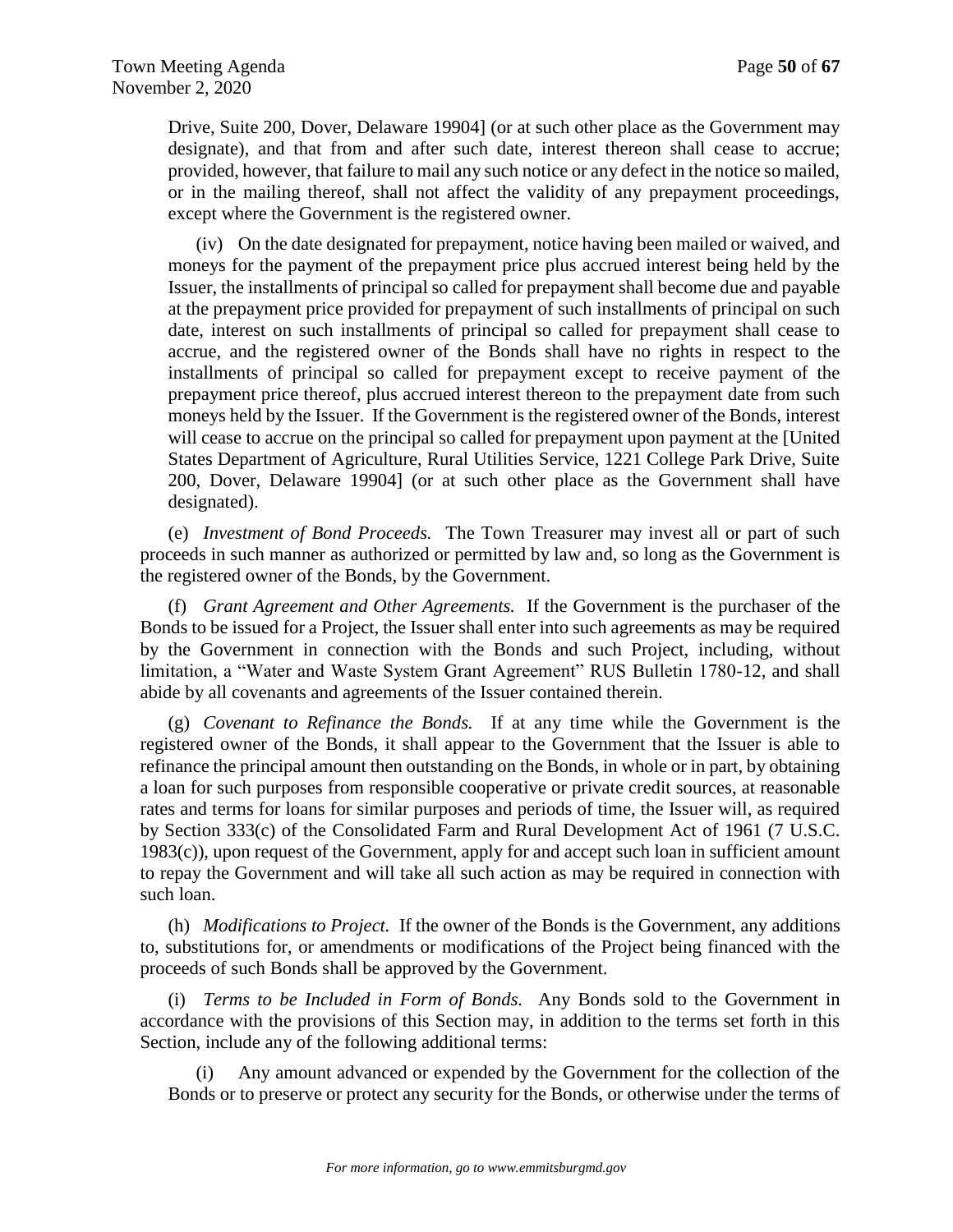any security or other instrument executed in connection with the indebtedness evidenced by the Bonds, at the option of the Government, shall become an obligation of the Issuer, and shall bear interest at the same rate as the principal of the indebtedness evidenced by the Bonds and be immediately due and payable by the Issuer to the Government without demand. The Issuer agrees to use the proceeds of the Bonds solely for purposes authorized by the Government.

(ii) The Issuer shall certify to the Government that it is unable to obtain sufficient credit elsewhere to finance its actual needs at reasonable rates and terms, taking into consideration prevailing rates and terms in or near its community for loans for similar purposes and periods of time, and its legal borrowing authority and powers.

(iii) So long as the Government is the holder of any series of Bonds, if at any time it shall appear to the Government that the Issuer is able to refinance the principal amount then outstanding on such series of Bonds, in whole or in part, by obtaining a loan for such purposes from responsible cooperative or private credit sources, at reasonable rates and terms for loans for similar purposes and periods of time, the Issuer will, as required by Section 333(c) of the Consolidated Farm and Rural Development Act of 1961 (7 U.S.C. 1983(c)), upon request of the Government, apply for and accept such loan in sufficient amount to repay such series of Bonds to the Government and will take all action as may be required in connection with such loan.

(iv) Any Bond registered in the name of the Government or its designee shall state that (a) it is given as evidence of a loan to the Issuer made or insured by the Government pursuant to the Consolidated Farm and Rural Development Act, and (b) shall be subject to the present regulations of the Rural Utilities Source of the United States Department of Agriculture and its future regulations not inconsistent with the express provisions thereof.

**Section 12. Authority to Take Action**. The officers and employees of the Issuer are hereby authorized and directed to do all acts and things required of them by the provisions of this Ordinance, for the full, punctual and complete performance of all the terms, covenants and provisions of the Bonds, the Related Bond Documents and this Ordinance and to do and perform all acts and to execute, seal and deliver all documents, certificates or instruments of writing which may be necessary or desirable to carry out the full intent and purposes of this Ordinance and the Related Bond Documents. Any and all acts heretofore taken by the officers or employees of the Issuer in connection with the authorization, offer, sale and delivery of the Bonds are hereby approved, ratified and confirmed.

## **Section 13**. **Covenants Relating to Tax Exempt Status of the Bonds**.

(a) The Mayor and the [Town Clerk] shall be the officials of the Issuer responsible for the execution and delivery on the date of the issuance of the Bonds of a certificate or certificates of the Issuer (a "Tax and Section 148 Certificate") that complies with the requirements of Section 148 of the Internal Revenue Code ("Section 148"), and the applicable regulations thereunder (the "Arbitrage Regulations"), and such officials are hereby authorized and directed to execute and deliver a Tax and Section 148 Certificate to counsel rendering an opinion on the validity of the Bonds on the date of issuance of the Bonds. The Mayor and the [Town Clerk] shall be the officials of the Issuer responsible for the issuance of the Bonds within the meaning of Treasury Regulations Section 1.148-2 of the Arbitrage Regulations.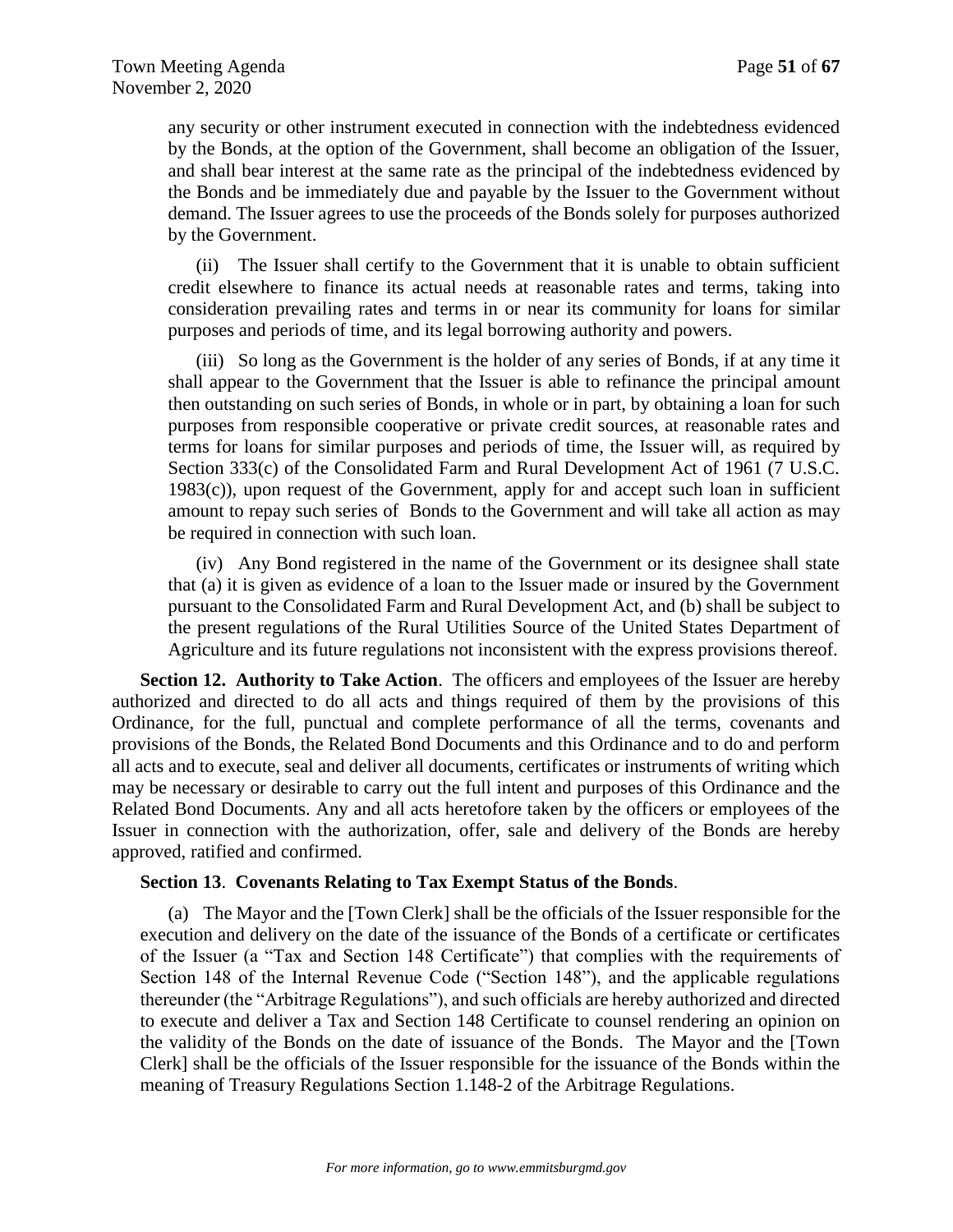(b) The Issuer shall set forth in the Tax and Section 148 Certificate its reasonable expectations as to relevant facts, estimates and circumstances relating to the use of the proceeds of the Bonds or of any monies, securities or other obligations on deposit to the credit of any account of the Issuer which may be deemed to be proceeds of the Bonds pursuant to Section 148 or the Arbitrage Regulations. The Issuer covenants that the facts, estimates and circumstances set forth in the Tax and Section 148 Certificate will be based on the Issuer's reasonable expectations on the date of the issuance of the Bonds and will be, to the best of the certifying officials' knowledge, true and correct as of that date.

(c) The Issuer covenants and agrees with the registered owner or owners of the Bonds that it will not make, or (to the extent that it exercises control or direction) permit to be made, any use of the proceeds of the Bonds that would cause the Bonds to be "arbitrage bonds" within the meaning of Section 148 and the Arbitrage Regulations. The Issuer further covenants that it will comply with Section 148 and the Arbitrage Regulations which are applicable to the Bonds on the date of issuance thereof and which may subsequently be made applicable thereto as long as the Bonds remains outstanding and unpaid. The Mayor and the [Town Clerk] are hereby authorized and directed to prepare or cause to be prepared and to execute any certification, opinion or other document, including, without limitation, the Tax and Section 148 Certificate, which may be required to assure that the Bonds will not be deemed to be "arbitrage bonds" within the meaning of Section 148 and the Arbitrage Regulations. All officers, employees and agents of the Issuer are hereby authorized and directed to take such actions, and to provide such certifications of facts and estimates regarding the amount and use of the proceeds of the Bonds as may be necessary or appropriate from time to time to comply with, or to evidence the Issuer's compliance with, the covenants set forth in this Section.

(d) The Issuer further covenants that it shall make such use of the proceeds of the Bonds, regulate the investment of the proceeds thereof, and take such other and further actions as may be required to maintain the excludability from gross income for federal income tax purposes of interest on such Bonds.

(e) The Issuer further covenants with the registered owner or owners of the Bonds (i) that it will not take any action or (to the extent that it exercises control or direction) permit any action to be taken that would cause the Bonds or a portion of the Bonds to be "federally guaranteed" within the meaning of Section 149(b) of the Internal Revenue Code, and (ii) that it will not make, or (to the extent that it exercises control or direction) permit to be made, any use of the proceeds of the Bonds or a portion of such proceeds that would cause the Bonds or a portion of the Bonds to be "private activity bonds" within the meaning of Section 141(a) of the Internal Revenue Code.

(f) The Mayor may make such covenants or agreements in connection with the issuance of the Bonds as he shall deem advisable in order to assure the registered owner or owners of the Bonds that interest thereon shall be and remain excludable from gross income for federal income tax purposes, and such covenants or agreements shall be binding on the Issuer so long as the observance by the Issuer of any such covenants or agreements is necessary in connection with the maintenance of the exclusion of the interest on the Bonds from gross income for federal income tax purposes. The foregoing covenants and agreements may include such covenants or agreements on behalf of the Issuer regarding compliance with the provisions of the Internal Revenue Code as the Mayor shall deem advisable in order to assure the registered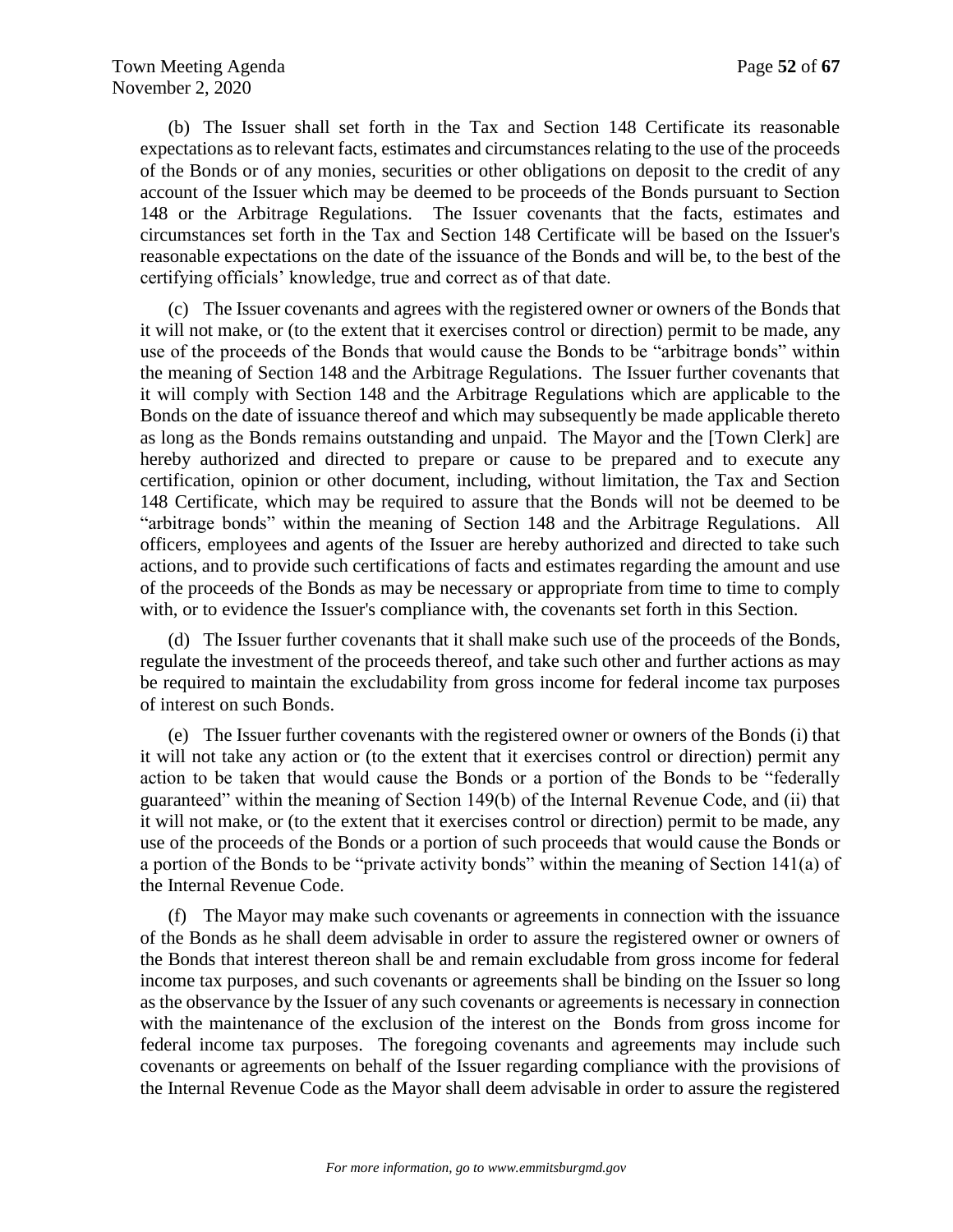owner or owners of the Bonds that the interest thereon shall be and remain excludable from gross income for federal income tax purposes, including (without limitation) covenants or agreements relating to the use and investment of proceeds of the Bonds, the payment of certain earnings (if any) resulting from such investment to the United States, limitations on the times within which and the purposes for which proceeds of the Bonds may be expended, the use of specified procedures for accounting for and segregating proceeds of the Bonds, the operation and use of any Project being financed with the proceeds of any Bonds or series of Bonds, and retention of records relating to the foregoing matters and the Bonds. Such covenants and agreements may be set forth in a Tax and Section 148 Certificate or other agreement.

**Section 14. Designation of Projects.** The Issuer may, from time to time, prior to or after the issuance of the Bonds, either by amending or supplementing this Ordinance or by administrative order designate one or more specific Projects to be financed with the proceeds of any series of Bonds, or to amend or modify any Project previously designated, without the consent of the holders of the Bonds, provided that if any amendment or modification of a Project is to be financed from any series of Bonds previously issued, the Issuer receives an opinion of bond counsel to the effect that the use of the proceeds of the Bonds for any Project as proposed to be modified will not adversely affect the exclusion from federal income taxation applicable to interest paid on such Bonds.

## **Section 15. Effective Date; Miscellaneous.**

(a) **Effective Date.** This Ordinance shall take effect from the dates of its approval by the Mayor after its adoption by the Board of Commissioners, or from the date it is passed by the Board of Commissioners over the Mayor's veto, if applicable.

(b) **Governing Law.** The laws of the State of Maryland shall govern the construction of this Ordinance and the Bonds.

(c) **Publication of Ordinance; Filing; Certified Copies of Ordinance.** The [Town Clerk] of the Issuer shall cause (i) a copy of this Ordinance to be published in accordance with the requirements of Section 2.04.010 E. of the Municipal Code of the Issuer, and (ii) a true and correct copy of this Ordinance to be recorded in the ordinance book and attested by the Town Clerk in accordance with the requirements of Section 2.04.010 A. of the Municipal Code of the Issuer. Any copy of this Ordinance duly certified by the Town Clerk or any successor in office shall constitute evidence of the contents and provisions hereof.

(d) **Severability.** The provisions of this Ordinance are severable, and if any provision, sentence, phrase, clause, section or part of this Ordinance shall be held or deemed to be illegal, invalid, inoperative, or unenforceable, the same shall not affect or impair any other provision, sentence, phrase, clause, section or part of this Ordinance. Any references in this Ordinance to any provisions of state, federal or local law are not exclusive of any other provisions of federal, state or local law applicable to any provisions hereof. It is hereby declared to be the legislative intent that this Ordinance would have been adopted if such illegal, invalid or unconstitutional provision, sentence, phrase, clause, section or part had not been included herein.

(e) **No Personal Liability of Officers, Agents or Employees.** No stipulation, obligation or agreement herein contained or contained in the Bonds or in any Related Bond Documents executed on behalf of the Issuer shall be deemed to be a stipulation, obligation or agreement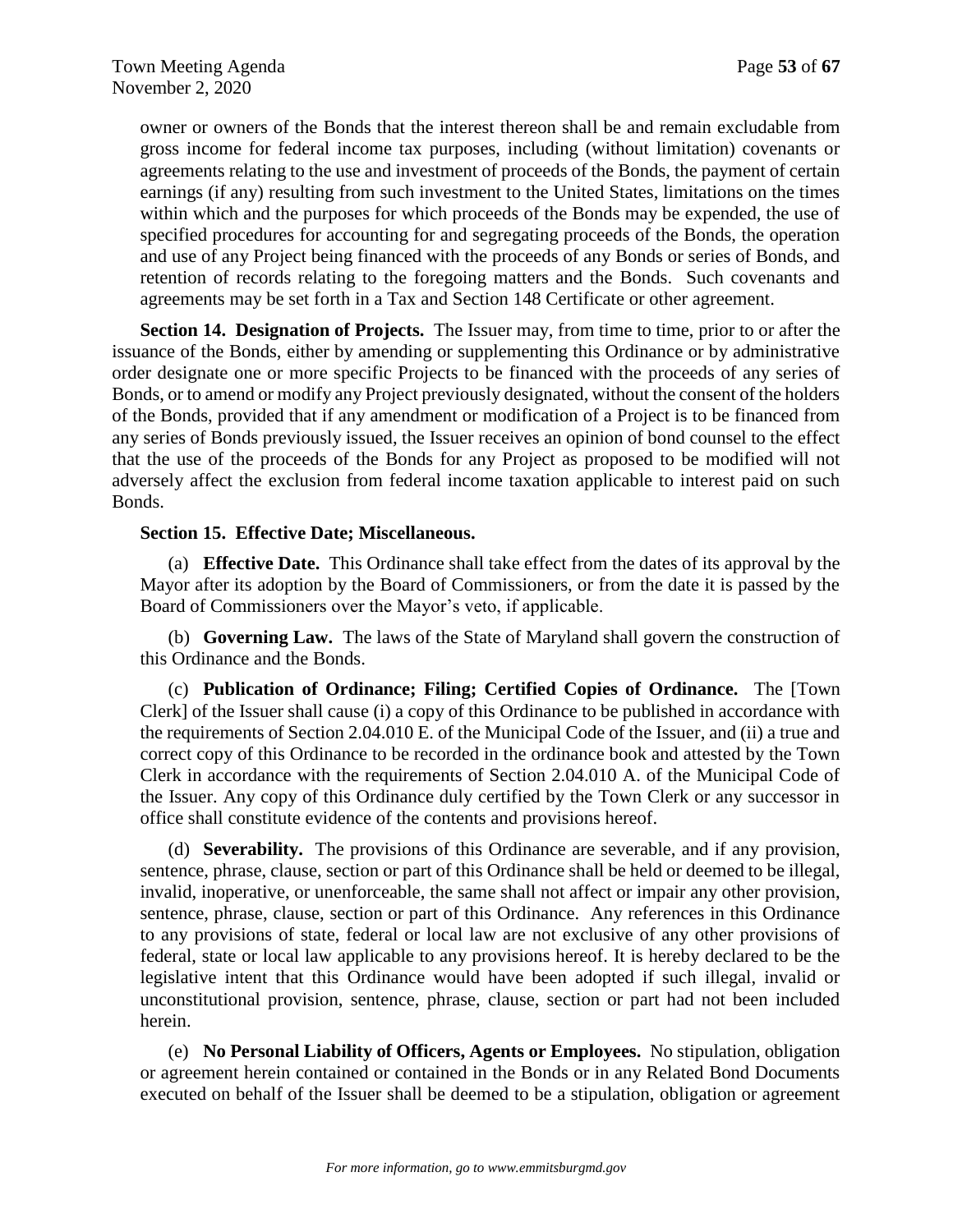of any officer, agent or employee of the Issuer in his or her individual capacity, and no such officer, agent, or employee shall be personally liable on the Bonds or be subject to personal liability or accountability by reason of the issuance thereof.

(f) **Amendments and Supplements.** The Board of Commissioners of the Issuer may supplement or amend this Ordinance with respect to the terms of any series of Bonds issued under the authority of this Ordinance.

**Section 16. Official Intent to Reimburse.** The Issuer declares that the Issuer intends to reimburse itself from proceeds of the Notes or Bonds any expenditures for costs of the Projects made by the Issuer prior to the issuance of the Notes or the Bonds and that such declaration in the Ordinance constitutes the Issuer's "official intent" under Treasury Regulations 1.150-2

**PASSED AND ADOPTED** by the Board of Commissioners of the Town of Emmitsburg on \_\_\_\_\_\_\_\_\_\_\_\_, 2020

\_\_\_\_\_\_\_\_\_\_\_\_\_\_\_\_\_\_\_\_\_\_\_\_\_\_\_\_\_ \_\_\_\_\_\_\_\_\_\_\_\_\_\_\_\_\_\_\_\_\_\_\_\_\_\_\_\_\_\_\_\_

## **ATTEST: BOARD OF COMMISSIONERS TOWN OF EMMITSBURG**

[SEAL]

Madeline Shaw Timothy O'Donnell, President Town Clerk **Board of Commissioners** 

\_\_\_\_\_\_\_APPROVED \_\_\_\_\_\_\_VETOED

this  $\frac{1}{2020}$  day of  $\frac{1}{2020}$ .

\_\_\_\_\_\_\_\_\_\_\_\_\_\_\_\_\_\_\_\_\_\_\_\_ Donald N. Briggs, Mayor

--------------------------------I hereby certify that the foregoing Ordinance has been posted as required by Chapter 2.04 of the Emmitsburg Municipal Code. Madeline Shaw, Town Clerk Date: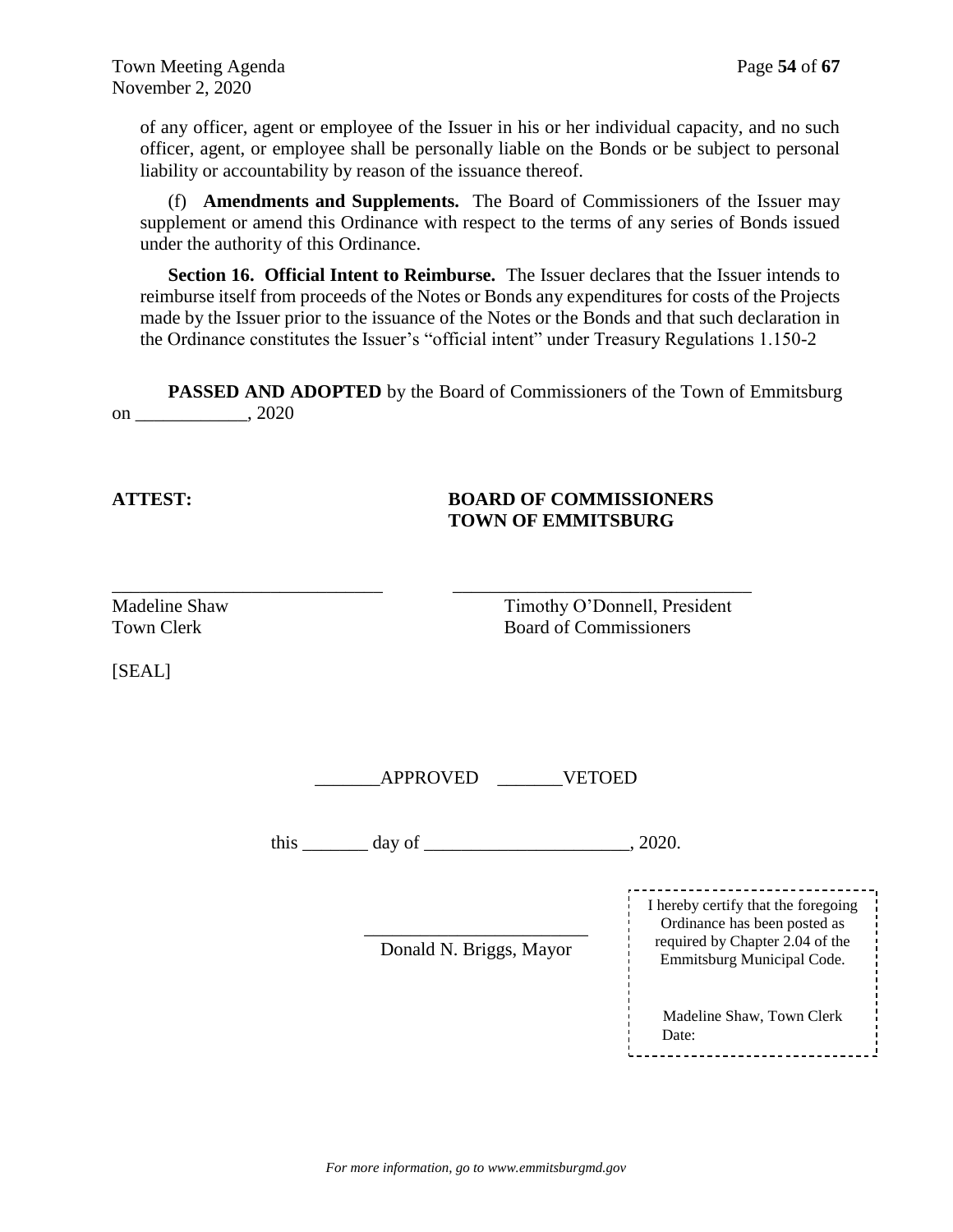Town Meeting Agenda **Page 55** of 67 November 2, 2020

**Exhibit A to Ordinance \_\_\_\_\_\_**

#### **Form of Bonds**

[Subject to modification as authorized herein.]

| PAYMENTS OF PRINCIPAL AND INTEREST ON THIS BOND ARE MADE BY [CHECK, DRAFT OR]<br>ELECTRONIC FUNDS TRANSFER TO THE REGISTERED OWNER. IT CANNOT BE DETERMINED<br>FROM THE FACE OF THIS BOND WHETHER ALL OR ANY PART OF THE PRINCIPAL OF OR<br><b>INTEREST ON THIS BOND HAS BEEN PAID.</b> |  |
|-----------------------------------------------------------------------------------------------------------------------------------------------------------------------------------------------------------------------------------------------------------------------------------------|--|
|                                                                                                                                                                                                                                                                                         |  |
| <b>UNITED STATES OF AMERICA</b><br><b>STATE OF MARYLAND</b><br><b>Town of Emmitsburg</b><br><b>General Obligation Bonds</b><br><b>Series</b>                                                                                                                                            |  |
| Dated 20                                                                                                                                                                                                                                                                                |  |
| <b>Registered Owner:</b>                                                                                                                                                                                                                                                                |  |

The Town of Emmitsburg, a municipal corporation of the State of Maryland (the "Issuer"), hereby acknowledges itself obligated to pay to the Registered Owner shown above, the principal amount of \$\_\_\_\_\_\_\_\_, plus interest on the unpaid principal amount at the rate of  $\frac{1}{\sqrt{2\pi}}$  per cent  $\frac{1}{\sqrt{2}}$  *per annum*.

[So long as the Government is the registered owner of this Bond, payment shall be made by the Issuer to the United States Department of Agriculture, 1221 College Park Drive, Suite 200, Dover, DE 19904, or such other place as the Government may designate. Unless the Government shall direct otherwise, principal of and interest on this Bond shall be repaid in

(  $\Box$  ) [annual/quarterly/monthly] interest installments and  $\Box$  (  $\Box$  ) [annual/quarterly/monthly] installments as follows:

The principal amount hereof and interest due and payable hereon shall be paid in \_\_\_\_\_\_\_\_\_\_ installments on the dates and in the amounts as set forth in Schedule A attached hereto.]

Interest due on the unpaid principal amount hereof shall accrue on the basis of a [360 day year of twelve 30-day months/365-day year based on actual days elapsed], from the date hereof, first payable on  $\_\_\_\_$ 1, 20 $\_\_\_$ , and  $\_\_\_\_\_\_\_\_\_$  thereafter on the first day of \_\_\_\_\_\_\_\_\_\_\_\_\_\_\_\_\_ in each year until the principal amount hereof has been paid or provision for payment shall have been made.

*For more information, go to www.emmitsburgmd.gov*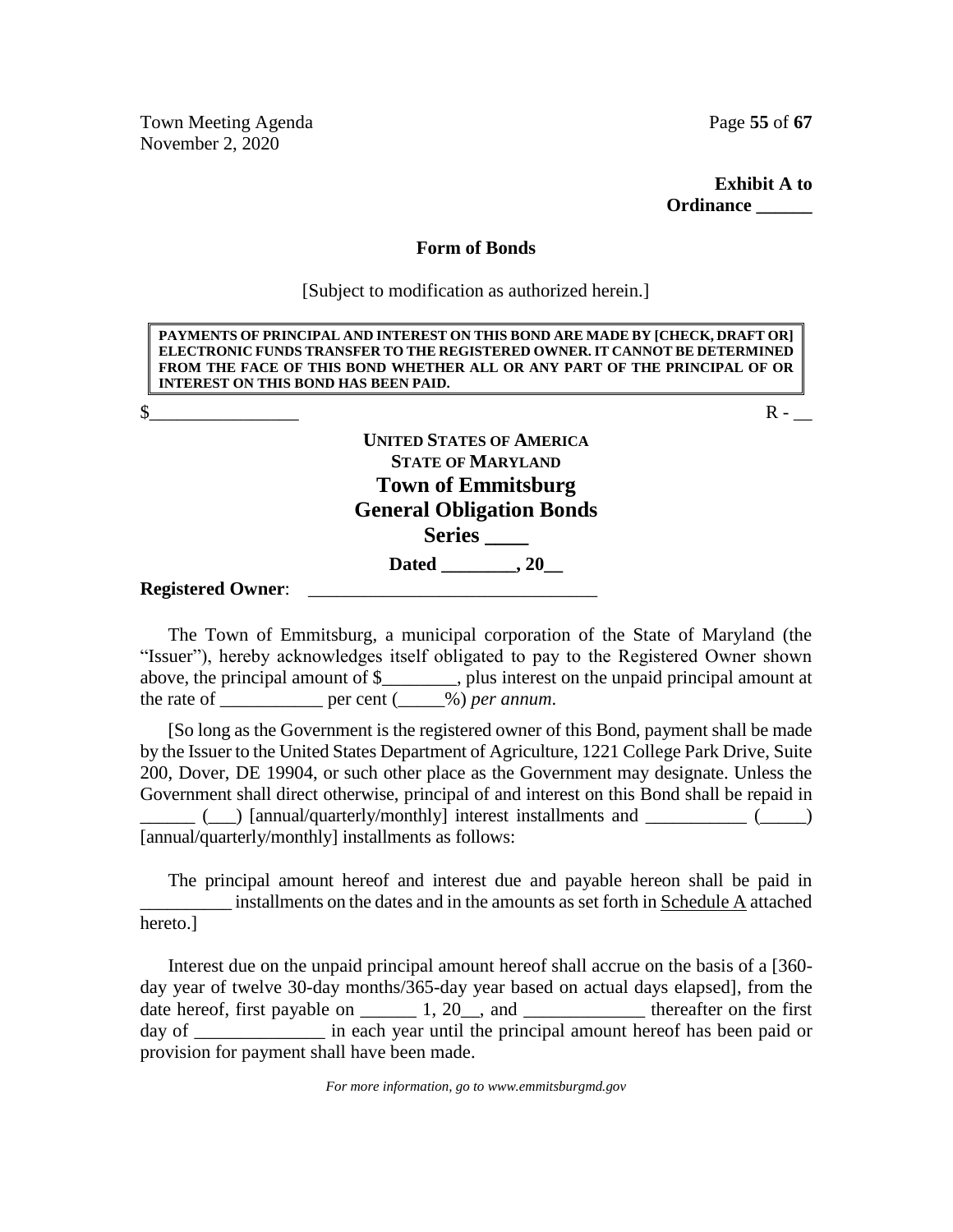Town Meeting Agenda **Page 56** of 67 November 2, 2020

Both the principal of and interest on this bond will be paid to the registered owner in lawful money of the United States of America, at the time of payment, and will be paid by electronic funds transfer, [or by check or draft mailed (by depositing such check or draft, correctly addressed and postage prepaid, in the United States mails before the payment date)] to the Government at the address set forth above and to any other registered owner at such address as such registered owner may designate from time to time by notice in writing delivered to the [Town Clerk], Town of Emmitsburg, 300A South Seton Avenue, Emmitsburg, Maryland, 21727.

The Issuer may prepay, at any time, the entire unpaid principal amount of this Bond or, from time to time, on any interest payment date, such lesser portion thereof as the Issuer may determine, at the principal amount thereof plus accrued interest to the date of such payment. If less than all of the outstanding installments of principal shall be called for prepayment, such prepayment shall be in the inverse chronological order of installments of principal.

Unless notice of prepayment shall be waived in writing by the registered owner of this Bond, a notice calling for prepayment of the installments of principal to be prepaid shall be mailed by the Issuer, postage prepaid, at least thirty (30) days prior to the prepayment date, to the registered owner of this Bond, at its last address appearing on the registration books kept by the Issuer. Such notice shall specify the installments of principal to be prepaid, the date fixed for prepayment and the prepayment price, and shall further state that on such date the installments of principal called for prepayment will be due and become payable at the offices of the Issuer at Town of Emmitsburg, 300A South Seton Avenue, Emmitsburg, Maryland, 21727, or, if the Government is the registered owner, at The United States Department of Agriculture, Rural Utilities Service, 1221 College Park Drive, Suite 200, Dover, Delaware 19904 (or at such other place as the Government may designate), and that from and after such date, interest thereon shall cease to accrue; provided, however, that failure to mail any such notice or any defect in the notice so mailed, or in the mailing thereof, shall not affect the validity of any prepayment proceedings, except where the Government is the registered owner.

On the date designated for prepayment, notice having been mailed or waived, and moneys for the payment of the prepayment price plus accrued interest being held by the Issuer, the installments of principal so called for prepayment shall become due and payable at the prepayment price provided for prepayment of such installments of principal on such date, interest on such installments of principal so called for prepayment shall cease to accrue, and the registered owner of this Bond shall have no rights in respect to the installments of principal so called for prepayment except to receive payment of the prepayment price thereof, plus accrued interest thereon to the prepayment date from such moneys held by the Issuer. If the Government is the registered owner of this Bond, interest will cease to accrue on the principal so called for prepayment upon payment at the United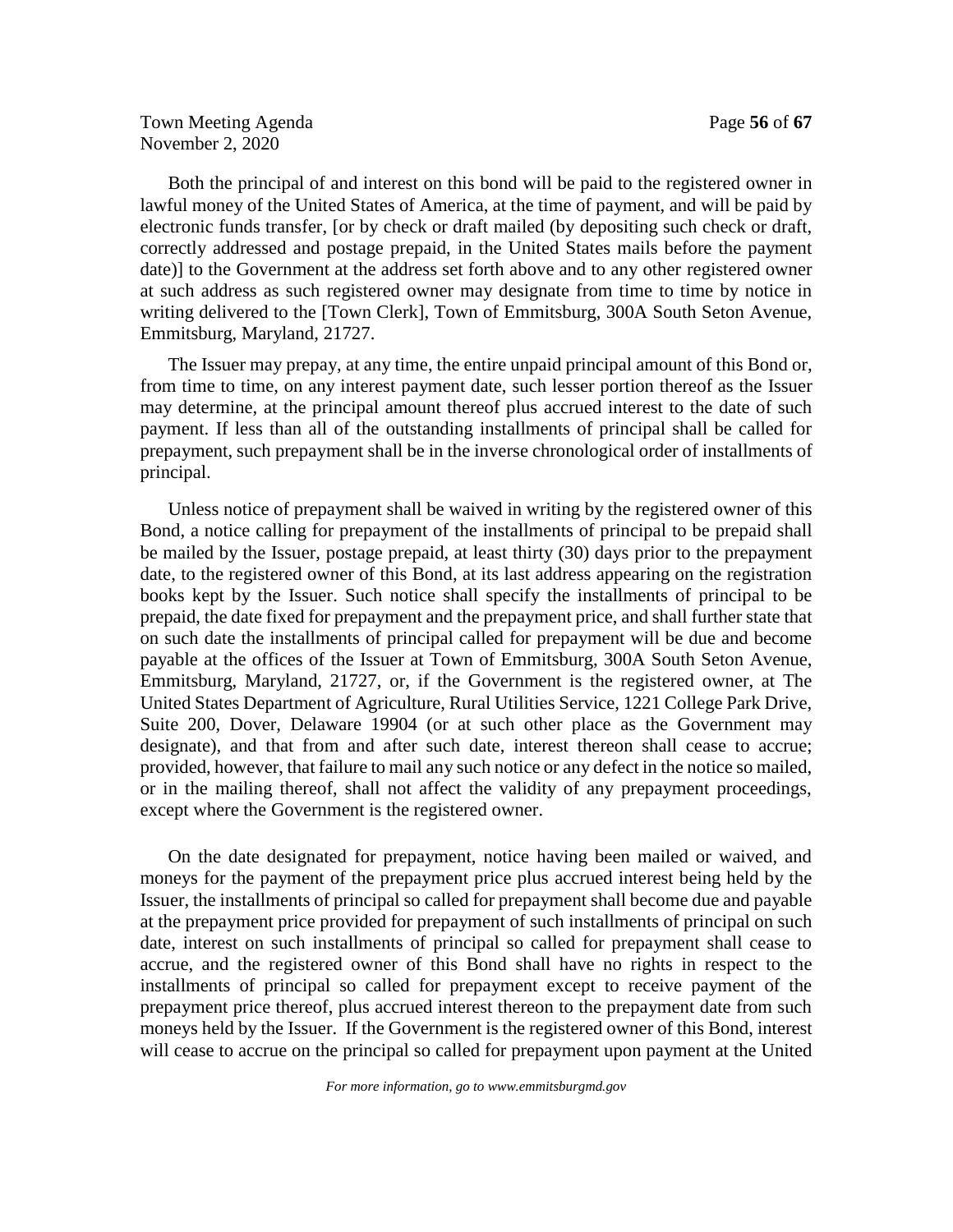Town Meeting Agenda **Page 57** of 67 November 2, 2020

States Department of Agriculture, Rural Utilities Service, 1221 College Park Drive, Suite 200, Dover, Delaware 19904 (or at such other place as the Government shall have designated).

This bond constitutes one of the Town of Emmitsburg General Obligation Bonds of the series designated above, and is issued pursuant to the provisions of (a) Sections 19-301 *et seq*. of the Local Government Article of the Annotated Code of Maryland, as amended, (b) Article V, Sections 19 through 22 of the Charter of the Town of Emmitsburg (the "Charter"), and (c) Ordinance No. \_\_\_ adopted by the Board of Commissioners on \_\_\_\_\_\_\_\_, 2020, and approved by the Mayor of the Town of Emmitsburg on \_\_\_\_\_\_\_\_\_\_, 2020 (the "Ordinance"). The terms and conditions set forth herein concerning payment, prepayment or redemption and all other rights and remedies of the registered owner of this bond are subject to the terms and conditions set forth in the Ordinance.

The full faith and credit and unlimited taxing power of the Issuer are hereby irrevocably pledged to the prompt payment of the principal of and interest on this bond according to its terms, and the Issuer hereby covenants and agrees to pay the principal of and interest on this bond at the dates and in the manner prescribed herein. Under the Ordinance the Issuer has the right to pay principal of and interest on this bond from any available monies or revenues of the Issuer.

This bond is transferable only upon the books of the Issuer at the office of the Town Clerk by the registered owner hereof in person or by such owner's attorney duly authorized in writing, upon surrender hereof, together with a written instrument of transfer satisfactory to the Town Clerk, duly executed by the registered owner or such owner's duly authorized attorney. The Issuer shall, within a reasonable time, issue in the name of the transferee a new registered bond in an aggregate principal amount equal to the unpaid principal amount of the bond surrendered and with the same maturities and interest rate. The new bond shall be delivered to the transferee only after payment of any taxes on and any shipping or insurance expenses relating to such transfer.

The Issuer may deem and treat the person in whose name this bond is registered as the absolute owner hereof for the purpose of receiving payment of or on account of the principal hereof and interest due hereon and for all other purposes.

Any amount advanced or expended by the Government for the collection hereof or to preserve or protect any security hereof, or otherwise under the terms of any security or other instrument executed in connection with the indebtedness evidenced hereby, at the option of the Government, shall become an obligation of the Issuer, and shall bear interest at the same rate as the principal of the indebtedness evidenced hereby and be immediately due and payable by the Issuer to the Government without demand. The Issuer agrees to use the proceeds hereof solely for purposes authorized by the Government.

*For more information, go to www.emmitsburgmd.gov*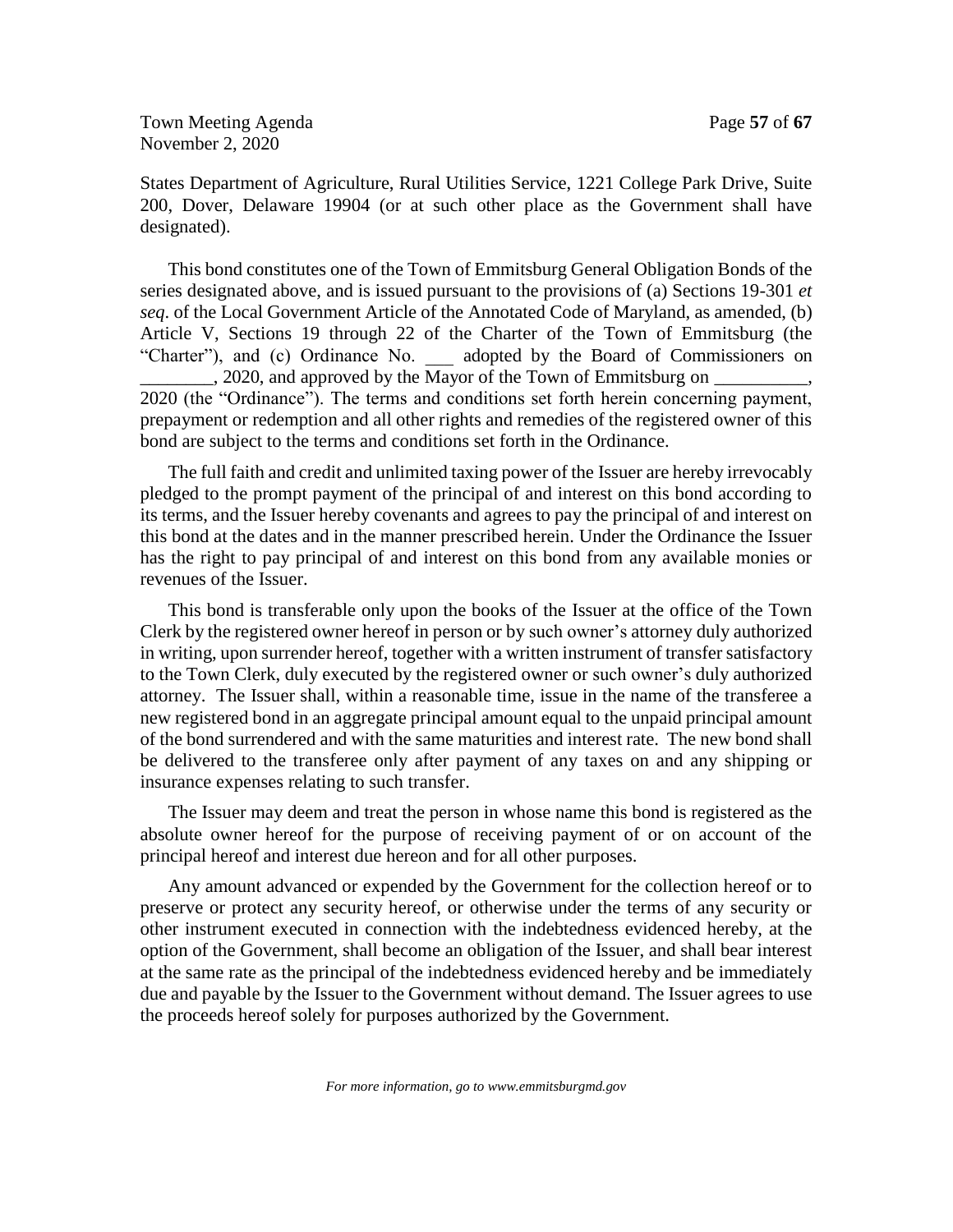Town Meeting Agenda **Page 58** of **67** November 2, 2020

The Issuer hereby certifies to the Government that it is unable to obtain sufficient credit elsewhere to finance its actual needs at reasonable rates and terms, taking into consideration prevailing rates and terms in or near its community for loans for similar purposes and periods of time, and its legal borrowing authority and powers.

So long as the Government is the holder of this Bond, if at any time it shall appear to the Government that the Issuer is able to refinance the principal amount then outstanding on this Bond, in whole or in part, by obtaining a loan for such purposes from responsible cooperative or private credit sources, at reasonable rates and terms for loans for similar purposes and periods of time, the Issuer will, as required by Section 333(c) of the Consolidated Farm and Rural Development Act of 1961 (7 U.S.C. 1983(c)), upon request of the Government, apply for and accept such loan in sufficient amount to repay this Bond to the Government and will take all action as may be required in connection with such loan.

This Bond is given as evidence of a loan to the Issuer made or insured by the Government pursuant to the Consolidated Farm and Rural Development Act. This Bond shall be subject to the present regulations of the Rural Utilities Source of the United States Department of Agriculture and its future regulations not inconsistent with the express provisions hereof.

No covenant or agreement contained in this bond or the Ordinance shall be deemed to be a covenant or agreement of any officer, agent, representative or employee of the Issuer in his or her individual capacity, and neither the officers, agents, representatives or employees of the Issuer, nor any officer executing this bond, shall be liable personally on this Bond or be subject to any personal liability or accountability by reason of the issuance or sale of this Bond.

It is hereby certified and recited that all conditions, acts and things required by the Constitution or statutes of the State of Maryland, the Charter and the Ordinance to exist, to have happened or to have been performed precedent to or in the issuance of this Bond, exist, have happened and have been performed, and that the issuance of this Bond, together with all other indebtedness of the Issuer, is within every debt and other limit prescribed by said Constitution or statutes.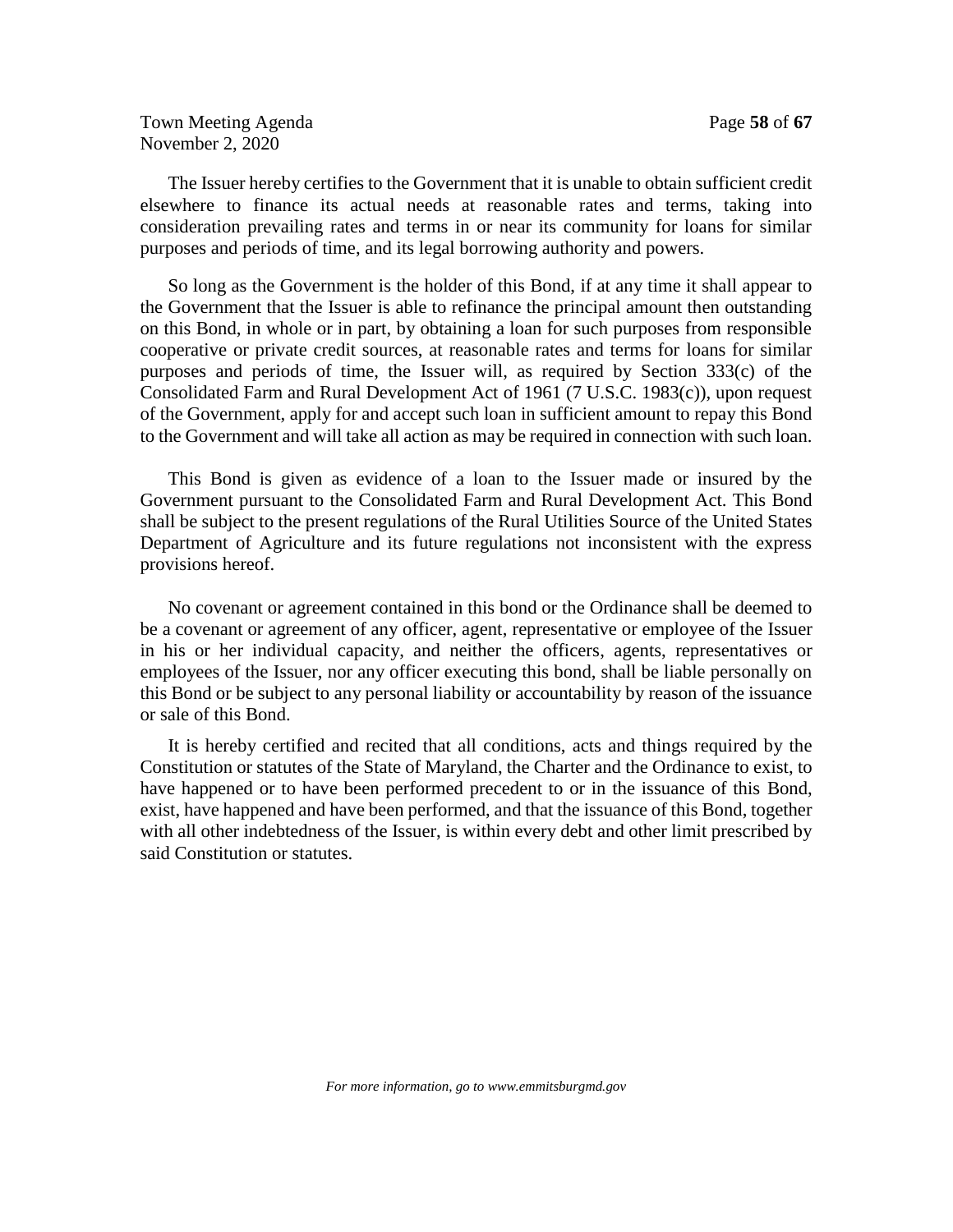Town Meeting Agenda Page 59 of 67 November 2, 2020

**In Witness Whereof,** this Bond has been executed by the manual signature of the Mayor and the seal of the Issuer has been affixed hereto and attested by the manual signature of the Town Clerk, all as of \_\_\_\_\_\_\_, 20\_\_.

TOWN OF EMMITSBURG

[SEAL]

By: \_\_\_\_\_\_\_\_\_\_\_\_\_\_\_\_\_\_\_\_\_\_\_\_\_\_\_\_

Donald N. Briggs, Mayor

Attest:

Name: Madeline Shaw Title: Town Clerk

\_\_\_\_\_\_\_\_\_\_\_\_\_\_\_\_\_\_\_\_\_\_\_\_\_\_\_\_\_\_\_

*For more information, go to www.emmitsburgmd.gov*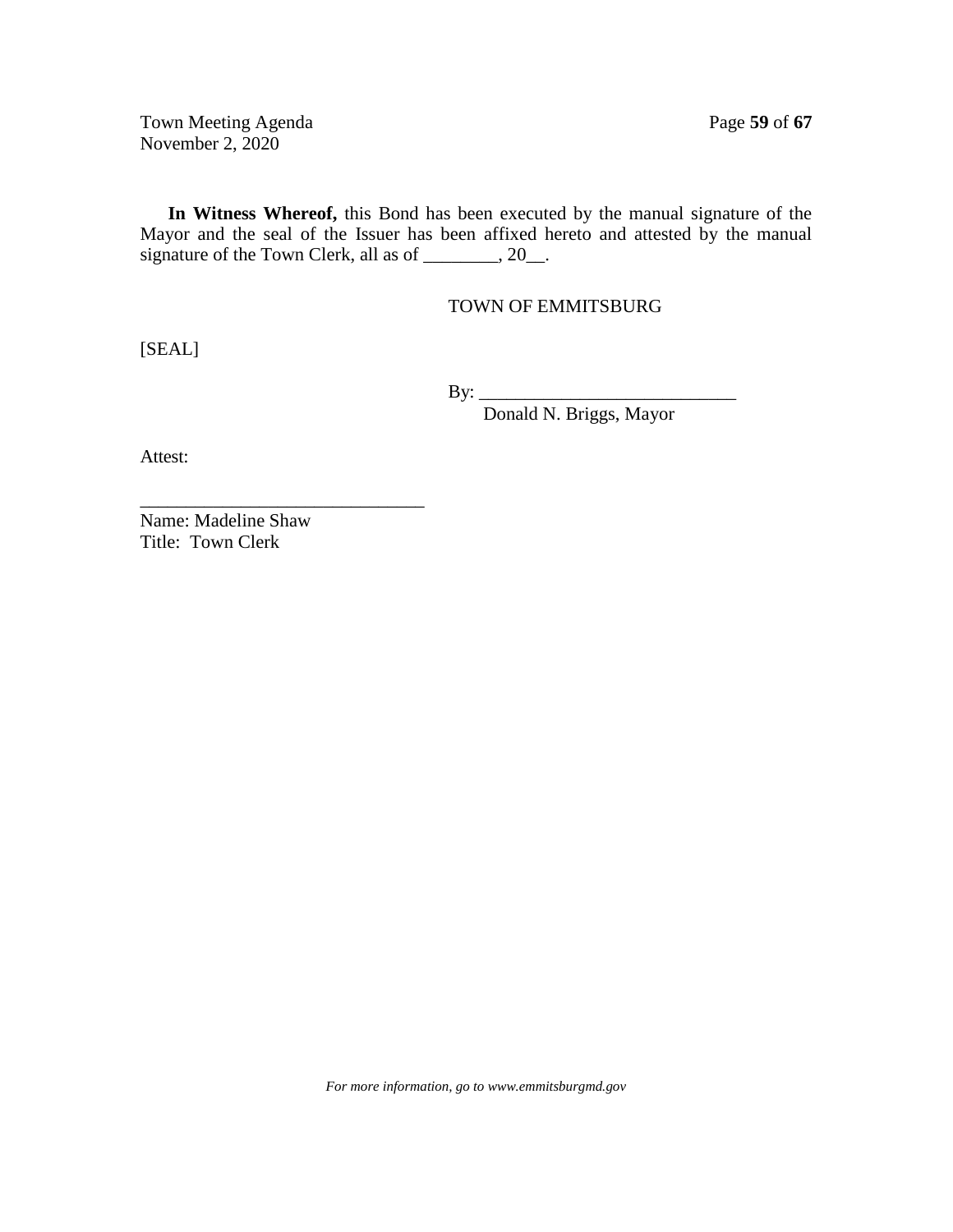Town Meeting Agenda Page 60 of 67 November 2, 2020

## **Assignment**

**For Value Received,** the undersigned, hereby sells, assigns and transfers unto

**[NAME AND ADDRESS OF TRANSFEREE.]** \_\_\_\_\_\_\_\_\_\_\_\_\_\_\_\_\_\_\_\_\_\_\_\_\_\_\_\_\_\_\_\_\_\_\_\_\_\_\_\_\_\_\_\_\_\_\_\_\_\_\_\_\_

\_\_\_\_\_\_\_\_\_\_\_\_\_\_\_\_\_\_\_\_\_\_\_\_\_\_\_\_\_\_\_\_\_\_\_\_\_\_\_\_\_\_\_\_\_\_\_\_\_\_\_\_\_ \_\_\_\_\_\_\_\_\_\_\_\_\_\_\_\_\_\_\_\_\_\_\_\_\_\_\_\_\_\_\_\_\_\_\_\_\_\_\_\_\_\_\_\_\_\_\_\_\_\_\_\_\_ \_\_\_\_\_\_\_\_\_\_\_\_\_\_\_\_\_\_\_\_\_\_\_\_\_\_\_\_\_\_\_\_\_\_\_\_\_\_\_\_\_\_\_\_\_\_\_\_\_\_\_\_\_

(**TAX IDENTIFICATION OR SOCIAL SECURITY NO.** \_\_\_\_\_\_\_\_\_\_\_\_\_\_\_\_\_\_)

within the Bond and all rights thereunder, and hereby irrevocably constitutes and appoints

attorney to transfer the within Bond on the books kept for registration thereof by the [Town Clerk] of the Town of Emmitsburg, at the offices of the Issuer located at Town of Emmitsburg, 300A South Seton Avenue, Emmitsburg, Maryland, 21727, with full power of substitution in the premises.

\_\_\_\_\_\_\_\_\_\_\_\_\_\_\_\_\_\_\_\_\_\_\_\_\_\_\_\_\_\_\_\_\_\_\_\_\_\_\_\_\_\_\_\_\_\_\_\_\_\_\_\_\_

Dated:

Signature of Registered Owner Notice: The signature to this assignment must correspond with the name as it appears on the face of the within bond in every particular, without alteration or enlargement or any change whatever. The signature must be guaranteed.

\_\_\_\_\_\_\_\_\_\_\_\_\_\_\_\_\_\_\_\_\_\_\_\_\_\_\_\_\_\_\_\_\_\_\_\_

**INSERT SIGNATURE GUARANTY BELOW**

*For more information, go to www.emmitsburgmd.gov*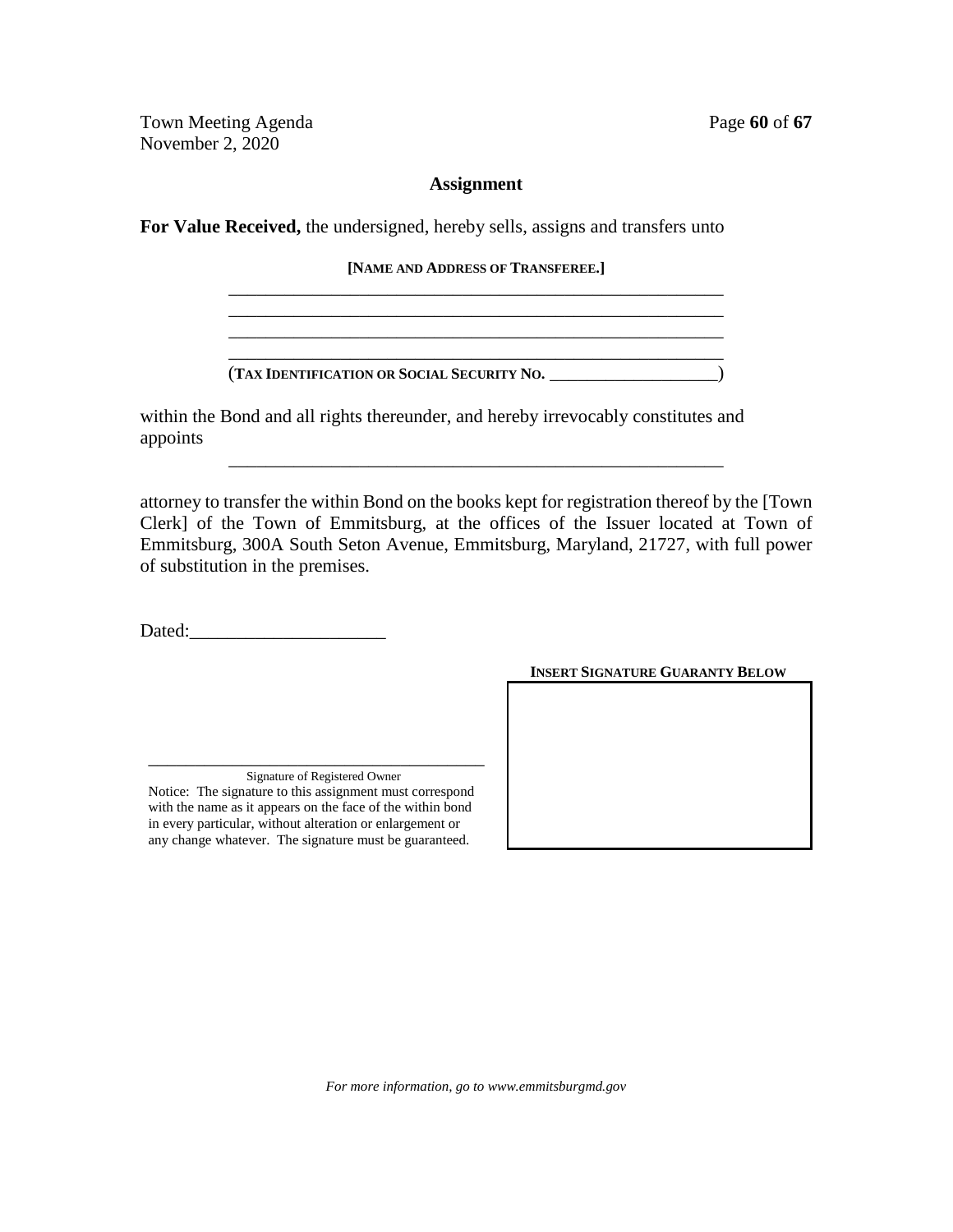#### **UNITED STATES OF AMERICA STATE OF MARYLAND Town of Emmitsburg General Obligation Bonds, Series \_\_\_\_\_\_\_\_**

## **Schedule A - Principal Payments**

**Date**

**Principal Amount Date**  $$$  \_\_\_\_\_\_\_

**Principal Amount**

*11506014*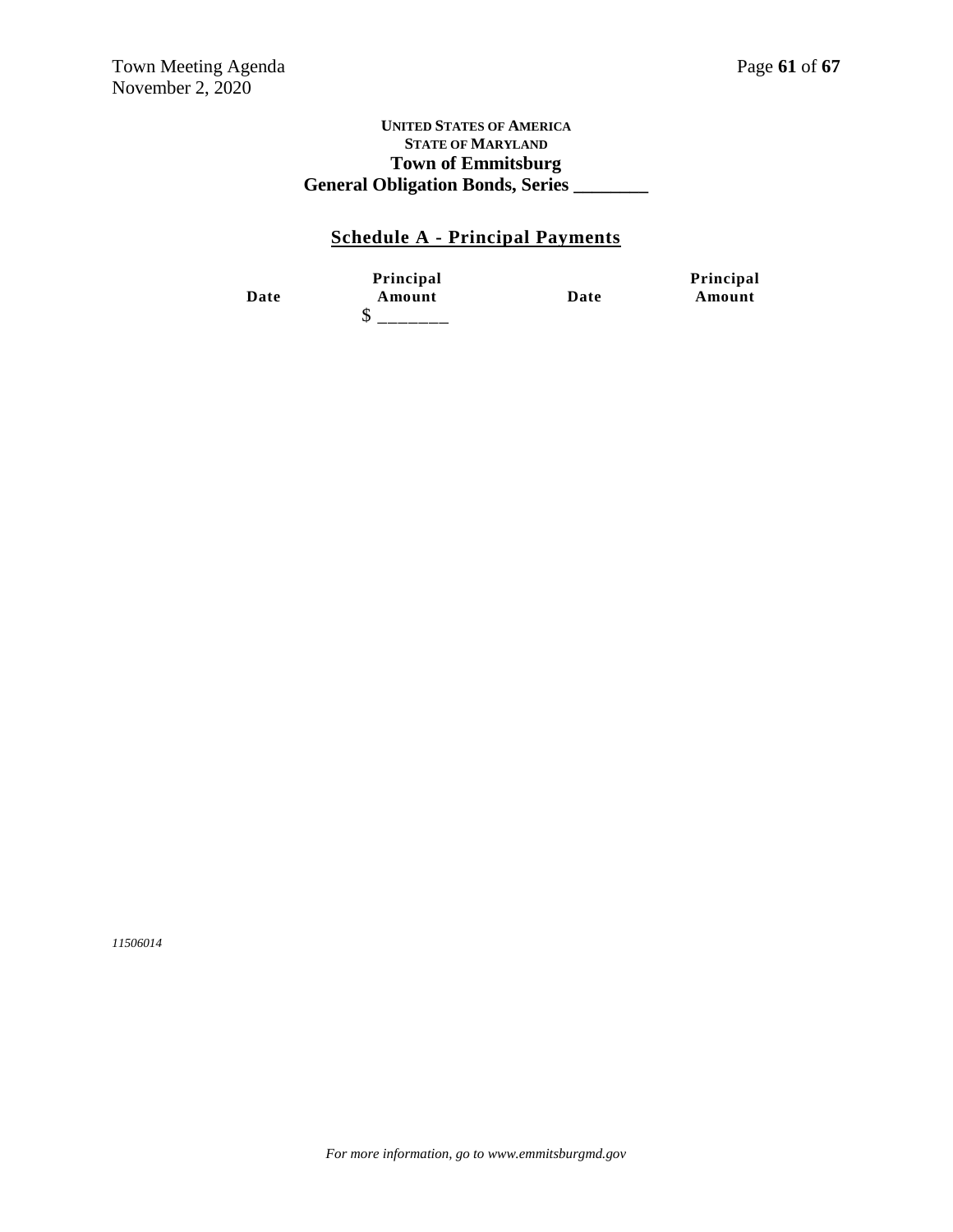## **AGENDA ITEM# 4. Hold WWTP annexation public hearing and adoption of Resolution 2020-11R (Annexation of WWTP) for consideration**: Presentation at meeting by town staff.

RESOLUTION: 2020 Page 1 of 5 RESOLUTION NO. 2020-11R

#### **A RESOLUTION APPROVING THE ANNEXATION OF PARCELS 05-159040 AND 05-178231 \*\*\*\*\*\*\*\*\*\*\*\*\*\*\*\*\*\*\*\*\*\*\*\*\*\*\*\*\*\*\*\*\*\*\*\*\*\*\*\*\*\*\*\*\*\*\*\*\*\*\*\*\*\*\*\*\*\*\*\*\*\*\*\*\*\*\*\*\*\*\*\*\*\*\*\*\*\*\*\*\*\*\*\*\***

BE IT RESOLVED, ENACTED AND ORDAINED, this 2<sup>nd</sup> day of November 2020, by the Mayor and Board of Commissioners of the Town of Emmitsburg, Maryland, pursuant to the authority granted to them by the laws of Maryland and the Charter of the Town of Emmitsburg, do approve the annexation of Parcels 05-159040 and 05-178231 into the Town of Emmitsburg.

WHEREAS, the Town of Emmitsburg (the "Town") is authorized by the Town Charter and provisions of Title 4, Subtitle 4 of the Local Government Article of the Annotated Code of Maryland (the "Maryland Code") to expand its municipal boundaries by annexing lands which are adjoining and contiguous; and

WHEREAS, the property to be annexed will consist of two (2) parcels of land (Parcels 05-159040 and 05-178231) totaling 85.3863 acres, more or less, contiguous and adjoining to the existing southern and eastern corporate boundaries of the Town, and more particularly described herein below (the "Annexation Property") owned by the Town; and

WHEREAS, the Local Government Article, § 4-403 of the Maryland Code states that "[b]efore an annexation resolution is introduced, the legislative body shall obtain consent from: (1) at least 25% of the registered voters who are residents in the area to be annexed; and (2) the owners of at least 25% of the assessed valuation of real property in the area to be annexed . . . ."; and

WHEREAS the Annexation Property is currently owned by the Town has no residential dwellings and no residential occupants upon the premises or parcels owned and maintained by the Town therefore there are no qualified voters residing in the Annexation Property; and

WHEREAS, the Town as owner of the Annexation Property consents to the proposed annexation; and

WHEREAS, the Annexation Property is described in the metes and bounds legal description contained herein; and

WHEREAS, a proposed Annexation Plan consistent with the requirements of Section 4- 415 of the Local Government Article, of the Annotated Code of Maryland has been prepared and submitted to the Town and made available for public review and discussion; a copy of the Annexation Plan has been provided to the County Executive of Frederick County, Frederick County Council, Frederick County Planning Commission, Metropolitan Washington Council of Governments, and the Maryland Department of State Planning at least thirty (30) days prior to the date of public hearing to be conducted on this Resolution; and

WHEREAS, all requirements of the Laws of the State of Maryland, Frederick County, and the Charter and laws of the Town of Emmitsburg regarding initiation of this annexation by the Town's legislative body have been satisfied, and the Town has determined that it is desirable to initiate by resolution the annexation process for the benefit of the Town.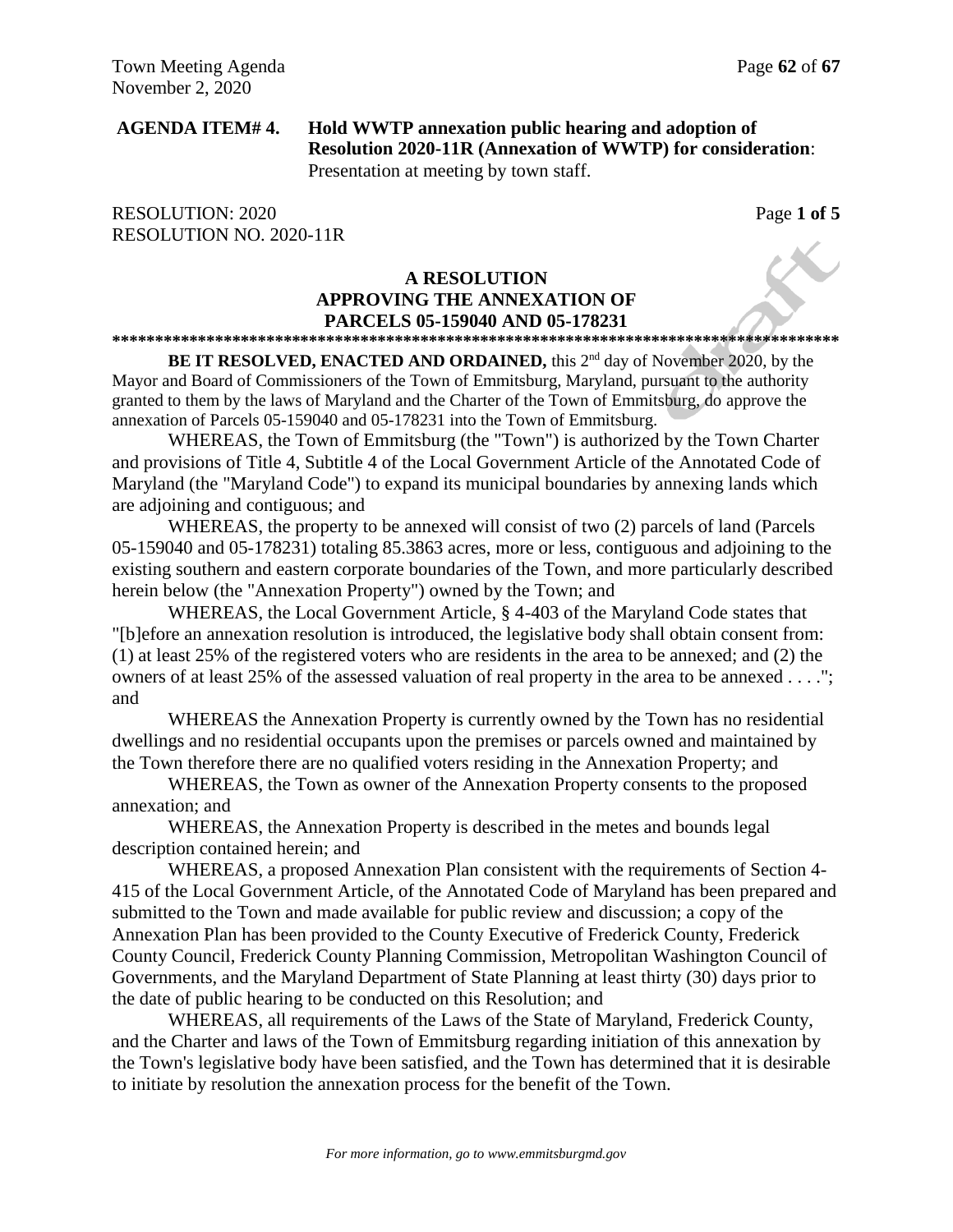## NOW THEREFORE, BE IT RESOLVED BY THE MAYOR AND THE BOARD OF COMMISSIONERS OF THE TOWN OF EMMITSBURG the following:

Section 1. Modification of Town Boundaries. The municipal boundaries of the Town of Emmitsburg, Maryland, shall be and are hereby amended to incorporate into the Town of Emmitsburg the Annexation Property, as described in the metes and bounds legal description of parcels of land referenced herein below.

Section 2. Amendment of Town Charter. Pursuant to the authority of Article XI-E of the Constitution of Maryland and the Local Government Article of the Maryland Code, the Charter of the Town of Emmitsburg is hereby amended in Section 2 by adding the following subsection containing the metes and bounds description of the Annexation Property:

. . .

Section 2c. 2020 Annexation.

Beginning for the same at the end of the  $13<sup>th</sup>$  line of resolution  $\#2006-08R$ , said point being on the outline of the land conveyed by the Horace H. Waybright and Jeffrey H. Waybright unto the Town of Emmitsburg by deed dated 25 November 1986, and recorded among the land records of Frederick County in Liber 1379 Folio 732, thence as now surveyed by R.F. Gauss & Associates, Inc., Land Surveyors, and running with said land in part the following 19 courses and distances.

- $(1)$  North 64° 58′ 57″ East 15.56′ to a point, thence
- (2) South  $25^{\circ}$  01' 03" East 205.07' to a point, thence
- (3) South 21˚ 13' 17" East 572.21' to a point
- (4) South 29˚ 36' 58" East 293.34' to a point in Flat Run, thence
- $(5)$  South 50° 53' 42" West 158.52' to a point, thence
- $(6)$  South 11° 41' 07" East 557.57' to a point, thence
- (7) South 64˚ 01' 51" West 464.42' to a point in Toms Creek
- $(8)$  North 66° 05' 26" West 160.00' to a point, thence
- (9) North 58˚ 05' 26" West 132.00' to a point in said creek, thence
- (10) North 88˚ 05' 26" West 132.00' to a point in said creek, thence
- (11) South 42˚ 09' 34" West 198.00' to a point in said creek, thence
- (12) South 53˚ 24' 34" West 141.90' to a point in said creek, thence
- (13) South 74˚ 54' 34" West 792.00' to a point in or near said creek, thence
- (14) South 61˚ 24' 34" West 179.85' to a point in or near said creek, thence
- (15) South 57˚ 24' 34" West 115.50' to a point in said creek, thence
- (16) South 48˚ 09' 34" West 198.00' to a point in or near said creek, thence
- (17) North 77˚ 35' 26" West 257.55' to a point in said creek, said point being on the right of way line of Creamery Road as shown on Plat Book 34 Page 36, thence with said right of way line.
- (18) North 03˚ 33' 48" West 1216.88' to a point on said right of way line, said point being North 70˚ 37' 57" East 5.79' from a rebar found at the southwest corner of Lot 1 Swomley Division, as shown in Plat Book 16 Page 24, thence leaving said right of way line and running with said Lot 1.
- (19) North 70˚ 37' 57" East 1160.12' to a broken concrete monument found a the southeast corner of said Lot 1, said point being at the end of the  $20<sup>th</sup>$  line of said resolution.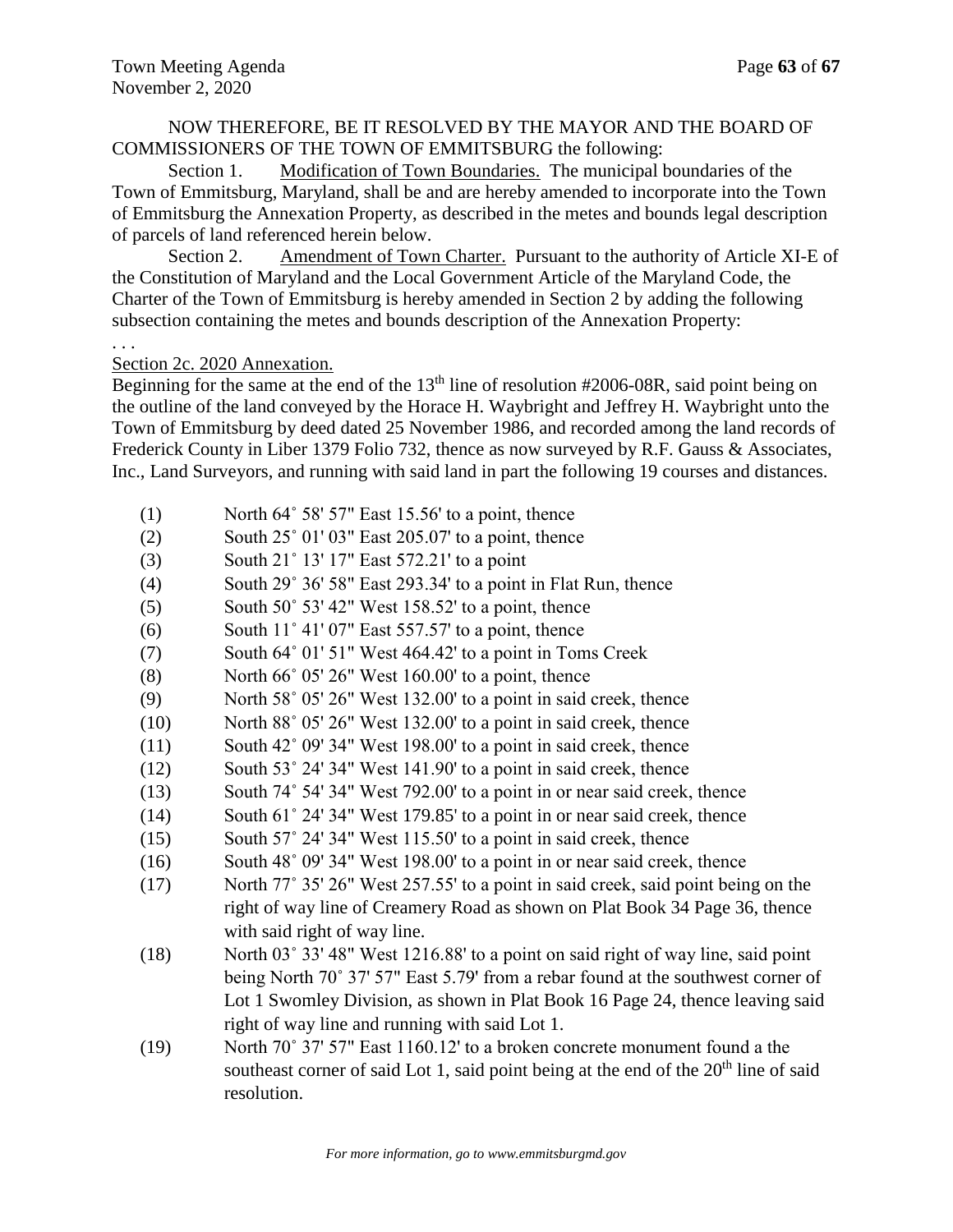Section 3. Application of Town Charter and Ordinance. Upon the effective date of this Resolution, the provisions of the Charter and Code of Ordinances of the Town of Emmitsburg, and any local public laws enacted or to be enacted affecting the Town of Emmitsburg, shall be effective within the Annexation Property except to the extent that any law, this Resolution or the Annexation Plan provides otherwise.

Section 4. Zoning Classification. The Annexation Property is under the land use jurisdiction of the Frederick County Planning Commission. The Annexation Property is currently zoned Agricultural pursuant to the County Zoning Ordinance. Subject to the appropriate laws and administrative requirements, the Annexation Property shall be zoned to the Town's Institutional zoning classification. In the event that the Town's Institutional zoning classification for the Property permits a land use substantially different from the use for the land specified in the zoning classification in effect at the time of the Annexation, the Town will cooperate in all regards and make all reasonable efforts to secure approval of said requested zoning classification and the requested annexation, including seeking the grant of a waiver of zoning consistency from Frederick County, if required.

Section 5. Annexation Plan. The Town has prepared an Annexation Plan with regard to the Annexation Property. The Annexation Plan is attached hereto as Exhibit A, but is not part hereof and the Town reserves the right to amend the Annexation Plan prior to final adoption of this Resolution in a manner consistent with Local Government Article, Section 4-415 of the Maryland Code. The Annexation Plan may not be construed in any way as an amendment to this Resolution. A copy of the Annexation Plan has been provided to the County Executive of Frederick County, Frederick County Council, Frederick County Planning Commission, Metropolitan Washington Council of Governments, and the Maryland Department of State Planning at least thirty (30) days prior to the date of the public hearing conducted by the Mayor and Commissioners on this Resolution.

Section 6. Public Hearing and Public Notice. A public hearing, as required by the provisions of Local Government Article, Section 4-406 of the Maryland Code, shall be held by the Town at a time to be determined by the Mayor and Commissioners, and duly advertised according to the provisions of that statute. Public notice of the proposed public hearing shall be given at least four (4) times, at no less than weekly intervals, in a newspaper of general circulation in Emmitsburg, Maryland, the last day of which public notice shall precede the public hearing by at least fifteen (15) days, all in accordance with the provisions of Section 4-406 of the Local Government Article of the Maryland Code.

Upon the first publication of the public notice a copy thereof, including exhibits, shall be provided to:

- (a) the County Executive of Frederick County,
- (b) Frederick County Council,
- (c) Frederick County Planning Commission,
- (d) Metropolitan Washington Council of Governments, and
- (e) the Maryland Department of State Planning.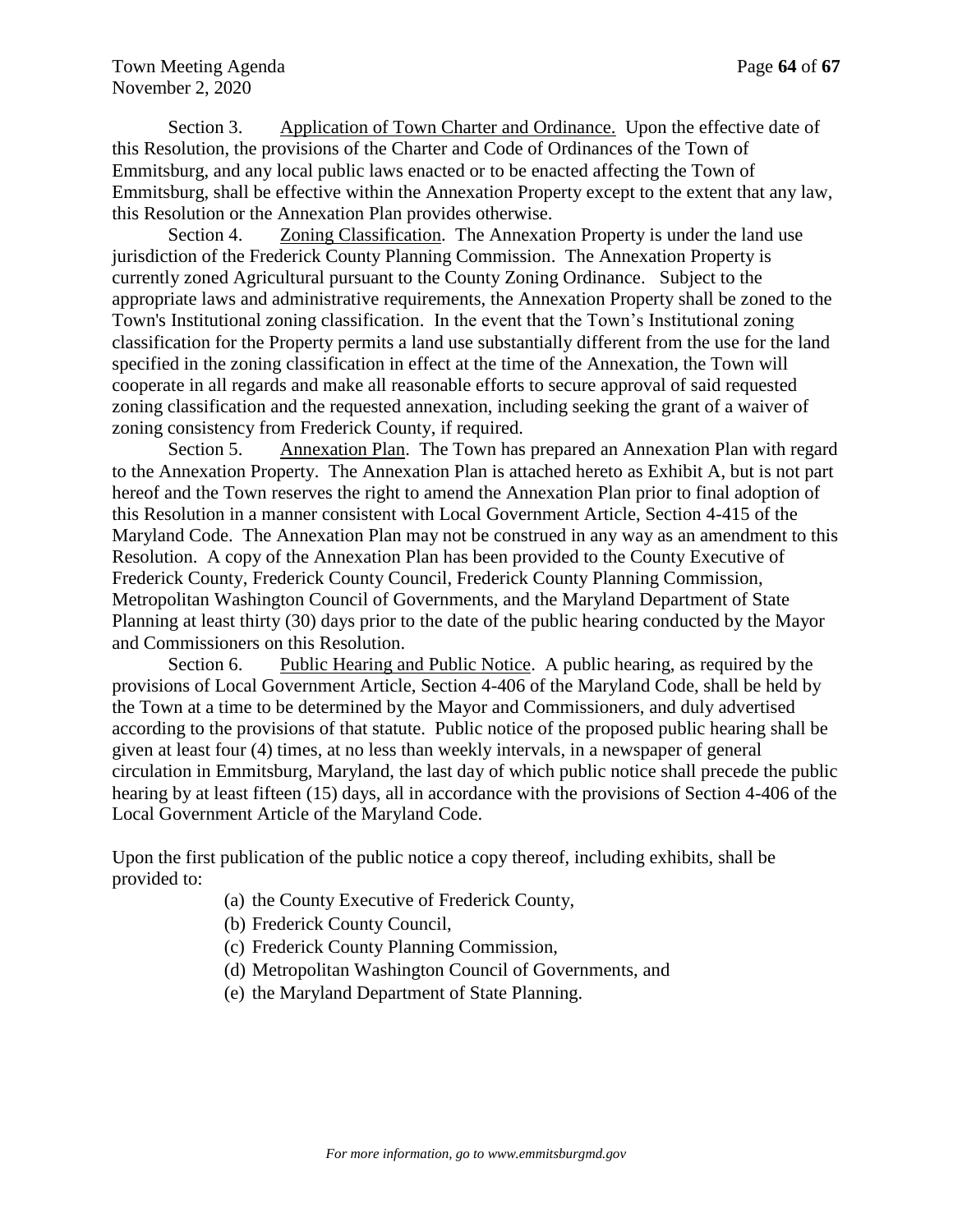Section 7. Registration of Boundaries. Within ten (10) days of the effective date of this Resolution, in accordance with the provision of the Local Government Article, Sections 4- 414 and 4-308 of the Maryland Code, the Mayor, or his designee, shall promptly forward a copy of this Resolution with the new municipal boundaries to the Town Clerk, the Clerk of the Circuit Court for Frederick County, Maryland, and to the Maryland Department of Legislative Services. Each such official or agency shall hold this Resolution with the new municipal boundaries on record and available for public inspection.

Section 8. Effective Date. This Resolution shall be deemed "finally enacted" on the date on which the Mayor and Commissioners indicate their approval of the Resolution by affixing their signatures hereto. This Resolution shall become effective forty-five (45) days after final enactment, unless it is subject to a petition for referendum by at least 20% of the qualified voters of the municipality, whereas should said petition come to pass and be verified to be in compliance with law, the Mayor shall suspend this Resolution by proclamation pending the results of the referendum.

NOW, THEREFORE, BE IT HEREBY enacted this 2<sup>nd</sup> day of November, 2020 by the Mayor and Board of Commissioners, that Resolution Number 2020 – 11R is true, correct, and duly adopted by the Mayor and Board of Commissioners of the Town of Emmitsburg.

PASSED this 2<sup>nd</sup> day of November, 2020

by a vote of \_\_\_\_\_\_\_for, \_\_\_\_\_\_\_against, \_\_\_\_\_\_\_ absent, and \_\_\_\_\_\_ abstain.

ATTEST: EMMITSBURG BOARD OF COMMISSIONERS:

Madeline Shaw, Town Clerk Timothy J. O'Donnell, President

\_\_\_\_\_\_\_APPROVED \_\_\_\_\_\_\_VETOED

this  $\frac{day \text{ of}}{x}$ 

\_\_\_\_\_\_\_\_\_\_\_\_\_\_\_\_\_\_\_\_\_\_\_\_ Donald N. Briggs, Mayor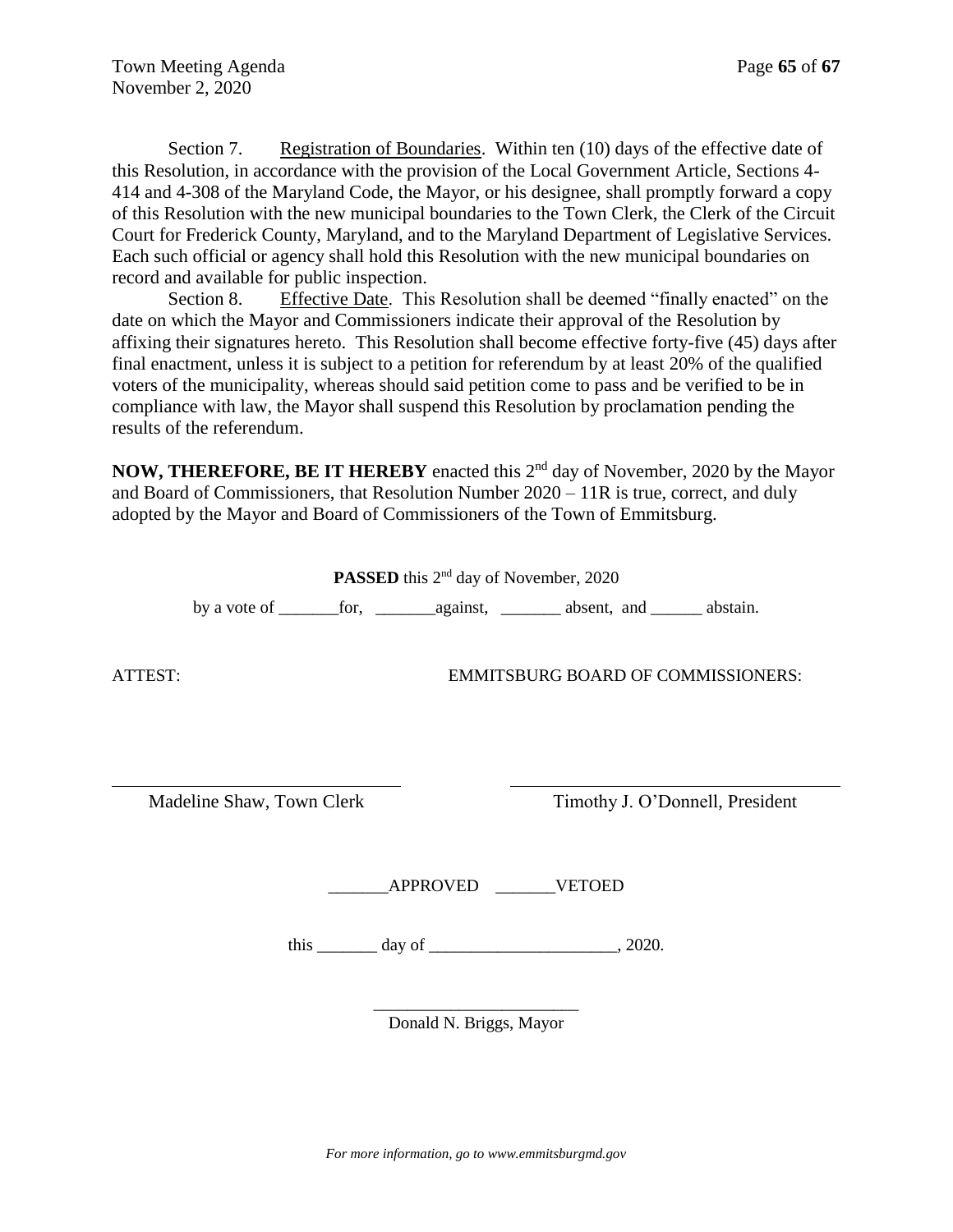## **AGENDA ITEM# 5. Salary compensation analysis for consideration**: Presentation at meeting by Mayor Briggs and town staff.

## **Compensation Study Completed By:**

William H. Benner Jr. MPA, CCP President & Principal WW Consulting, Inc. "Leading & Coaching for Exceptional Outcomes" HR Consulting, Leadership Development, Coaching, Training, & Compensation & Classification